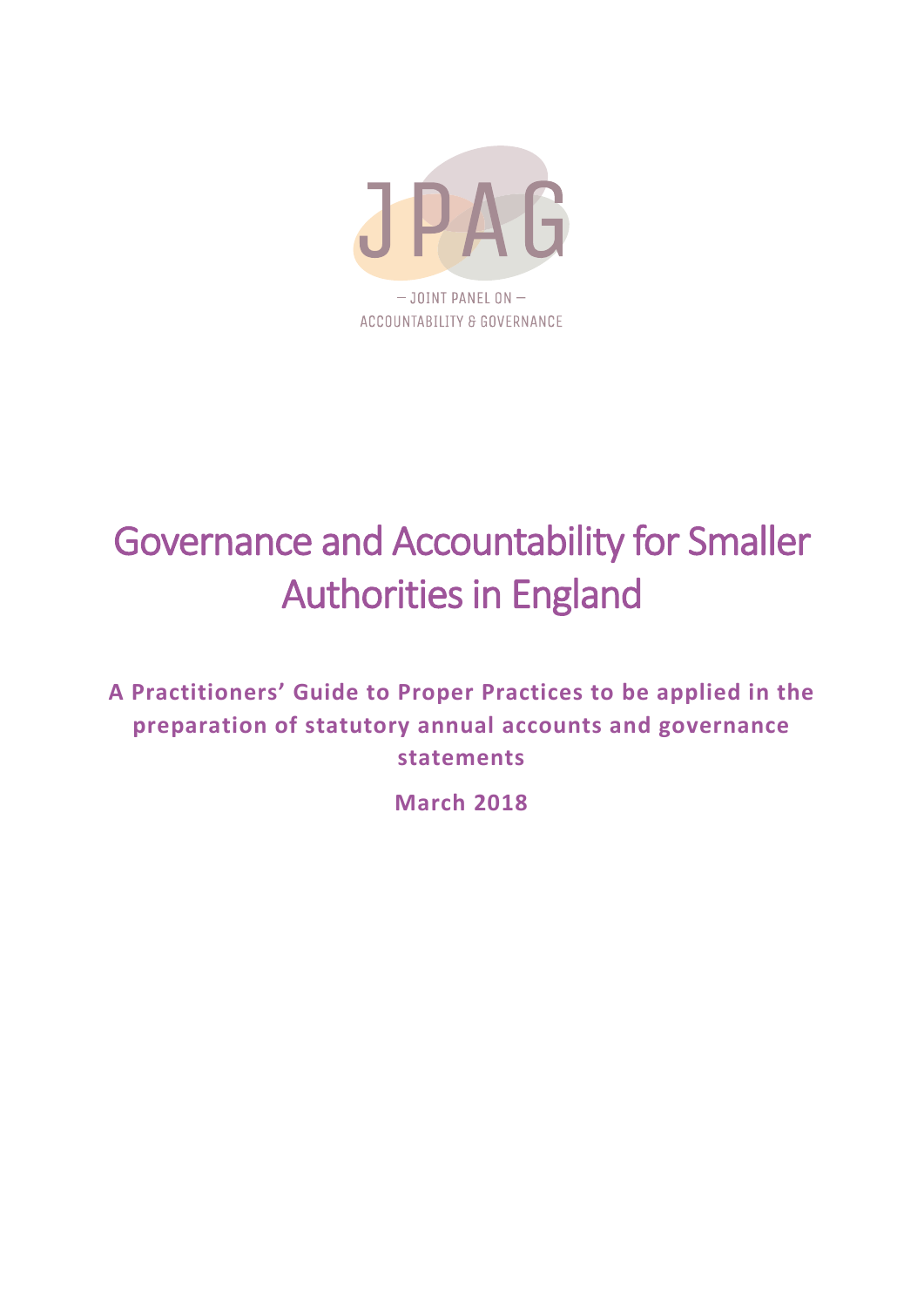

*This Guide is issued by the Joint Panel on Accountability and Governance (JPAG), and jointly published by the Society of Local Council Clerks, the National Association of Local Councils and the Association of Drainage Authorities.*

*JPAG is responsible for issuing proper practices in relation to the governance and accounts of smaller authorities, as set out in its Terms of Reference shown in Appendix 2 of this Guide. Its membership consists of sector representatives from the Society of Local Council Clerks, the National Association of Local Councils and the Association of Drainage Authorities, together with stakeholder partners representing the Ministry of Housing, Communities and Local Government, the Department of Environment, Food and Rural Affairs, the Chartered Institute of Public Finance and Accountancy, the National Audit Office, and a representative of the external audit firms appointed to smaller authorities.* 

*JPAG's Members are as follows:*

*Gareth Caller (Ministry of Housing, Communities and Local Government) Phil Camamile (Independent Chair) Karen Daft (Association of Drainage Authorities) Derek Kemp (National Association of Local Councils and Vice-Chair) Andrew Kendrick (National Audit Office) Rebecca Plane (Smaller Authorities' Auditors Group) Crispin Taylor (Society of Local Council Clerks) Phil Winrow (Department of Environment, Food and Rural Affairs) Vacant Position (Chartered Institute of Public Finance and Accountancy)*

*JPAG's Independent Members are as follows:*

*Mike Attenborough-Cox (Smaller Authorities' Audit Appointments Ltd)*

*Contact: [jpagchair@wlma.org.uk](mailto:jpagchair@wlma.org.uk)*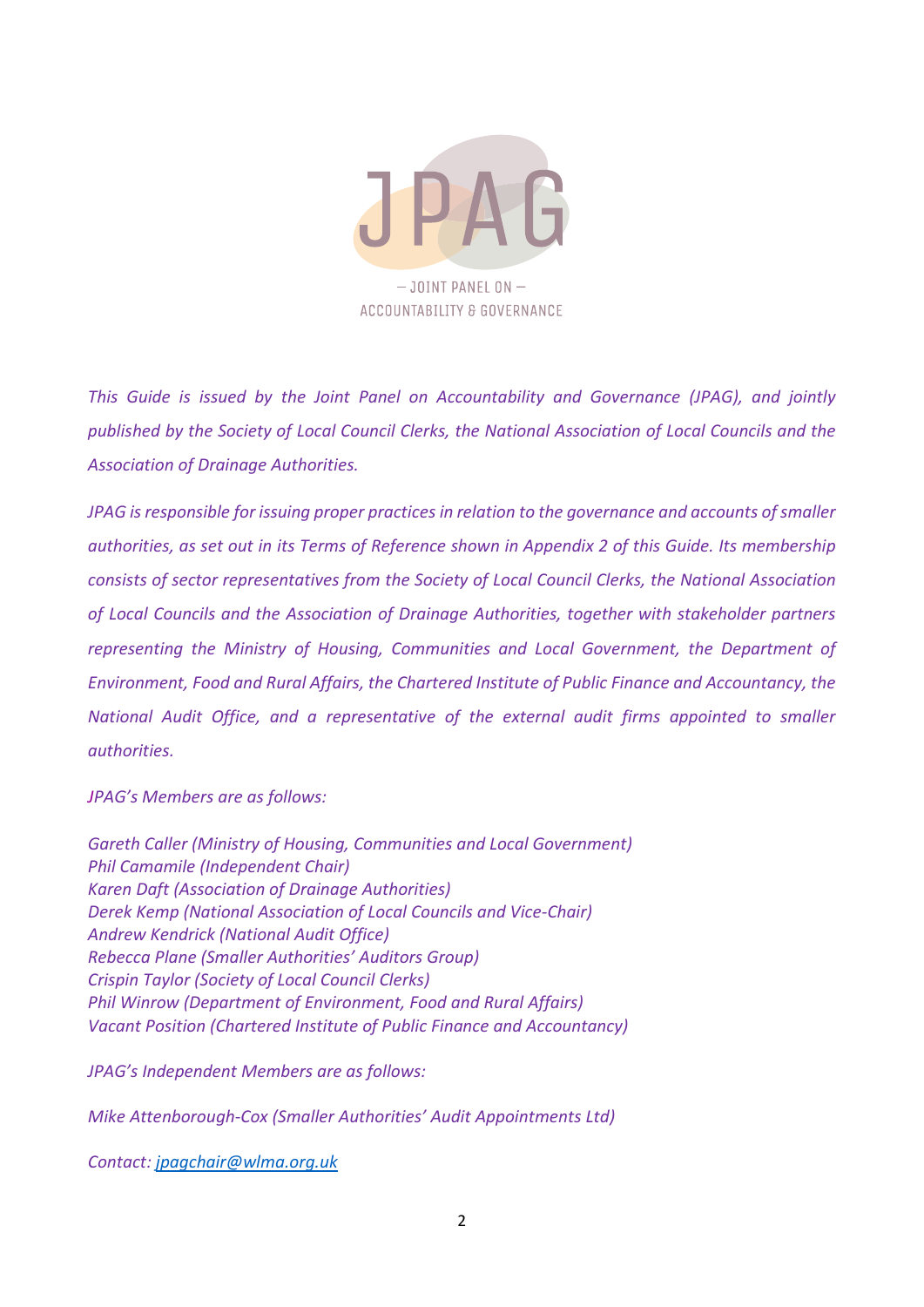# Contents

| Assertion 1: Financial management and preparation of accounting statements  8                           |  |
|---------------------------------------------------------------------------------------------------------|--|
|                                                                                                         |  |
|                                                                                                         |  |
|                                                                                                         |  |
|                                                                                                         |  |
|                                                                                                         |  |
|                                                                                                         |  |
|                                                                                                         |  |
|                                                                                                         |  |
|                                                                                                         |  |
|                                                                                                         |  |
|                                                                                                         |  |
|                                                                                                         |  |
|                                                                                                         |  |
|                                                                                                         |  |
|                                                                                                         |  |
|                                                                                                         |  |
|                                                                                                         |  |
|                                                                                                         |  |
|                                                                                                         |  |
|                                                                                                         |  |
|                                                                                                         |  |
|                                                                                                         |  |
|                                                                                                         |  |
|                                                                                                         |  |
|                                                                                                         |  |
|                                                                                                         |  |
| Section 3: Proper practices in relation to accounts for a smaller authority that has decided to prepare |  |
|                                                                                                         |  |
|                                                                                                         |  |
|                                                                                                         |  |
|                                                                                                         |  |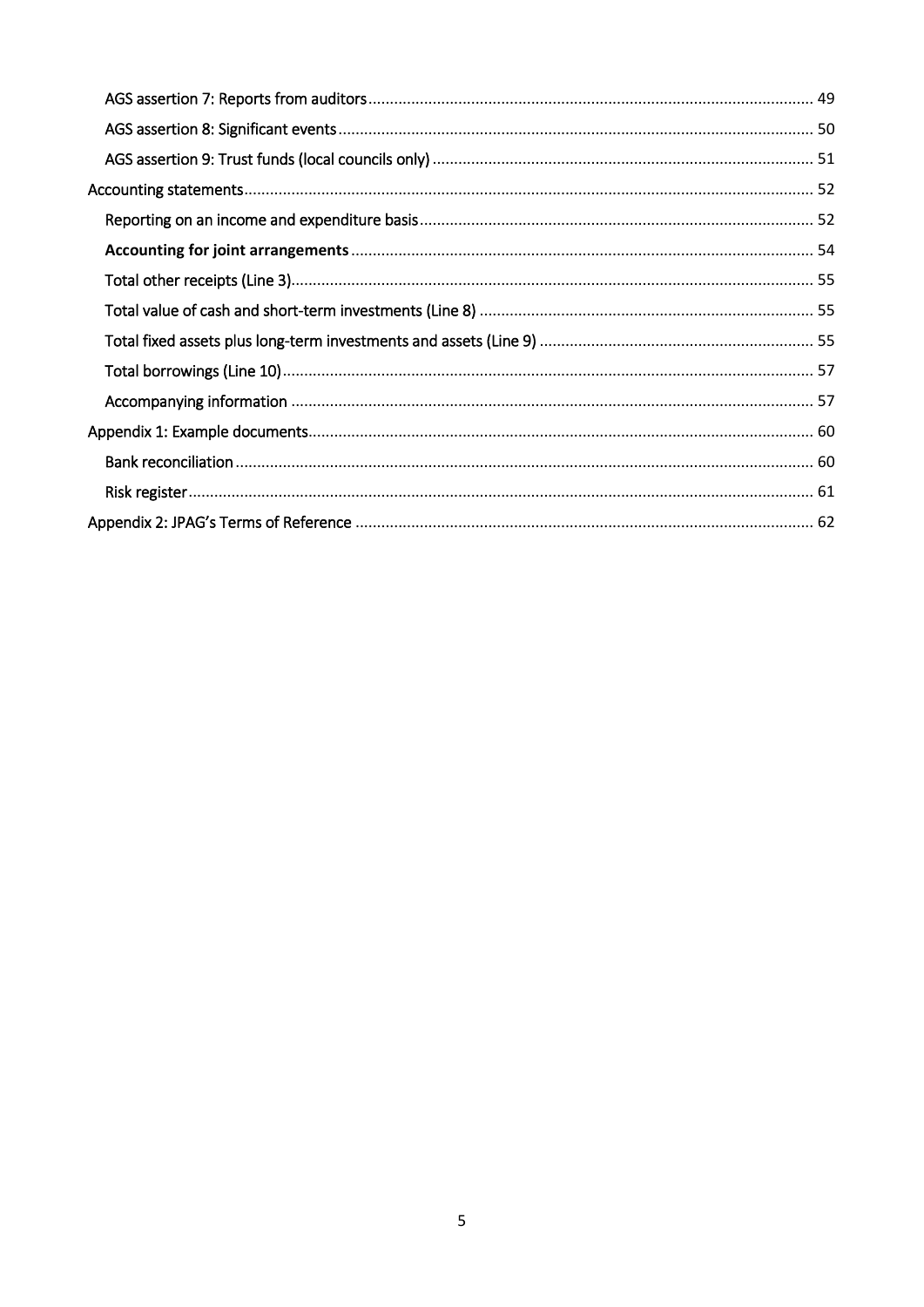## <span id="page-5-0"></span>Foreword

The Practitioners' Guide ('the guide') is issued by the Joint Panel on Accountability and Governance (JPAG) to support the preparation by smaller authorities in England of statutory annual accounting and governance statements found in the Annual Governance and Accountability Return.

This 2018 edition of the guide applies to Annual Governance and Accountability Returns in respect of financial years commencing on or after 1 April 2018. As there are no changes to the guidance, simply clarification of proper practices, it can be applied to Annual Governance and Accountability Returns covering the period 1 April 2017 to 31 March 2018.

In accordance with Section 6 of the Local Audit and Accountability Act 2014, an authority is a 'smaller authority' if the higher of the authority's gross income for the year and its gross expenditure for the year does not exceed £6.5 million. For the purposes of the Accounts and Audit Regulations 2015, a smaller authority may also be referred to as a 'Category 2 authority'. This guide uses the term 'authority' to refer to all types of smaller authority. For the purposes of the Practitioners' Guide this will include local councils (parish and town councils), parish meetings, internal drainage boards and 'other' authorities (including charter trustees, conservation bodies, port health authorities, harbour boards and crematorium boards).

Smaller authorities with no financial transactions meet their responsibility to produce accounts by completing Part 1 of the Annual Governance and Accountability Return.

Smaller authorities where the higher of gross income or gross expenditure was £25,000 or less, that meet the eligibility criteria set out in Regulation 9(3) of the Local Audit (Smaller Authorities) Regulations 2015, and that wish to certify themselves as exempt from a limited assurance review should complete Part 2 of the Annual Governance and Accountability Return.

All remaining smaller authorities should complete Part 3 of the Annual Governance and Accountability Return.

Sections 1, 2 and 3 of the guide represent the proper accounting and governance practices *('proper practices')* referred to in statute. They set out for responsible financial officers the appropriate standard of financial and governance reporting for smaller authorities and are **mandatory**. Although a parish meeting is a relevant authority, there are some circumstances where legislative requirements differ. As a result, JPAG has agreed the way in which proper practices set out in this Practitioners' Guide apply differently to parish meetings:

- a) It will be acceptable for the chair of a parish meeting to sign the Annual Governance and Accountability Return and Exemption Certificate where appropriate in the spaces provided for chair, clerk and responsible financial officer.
- b) It will be acceptable for trust fund declarations to be left blank because parish meetings cannot act as sole managing trustees.
- c) It will be acceptable for parish meetings with no website to publish their notices on a noticeboard for a period of 14 days, as required by 22(5)(b)(ii) of the Accounts and Audit Regulations 2015, in relation to public rights and exemption from a limited assurance review.

Section 4 of the guide sets out the non-statutory guidance relating to internal audit which authorities are required to take into account.

Section 5 of the guide provides supporting information and practical examples to assist smaller authorities to manage their governance and financial affairs and is not mandatory.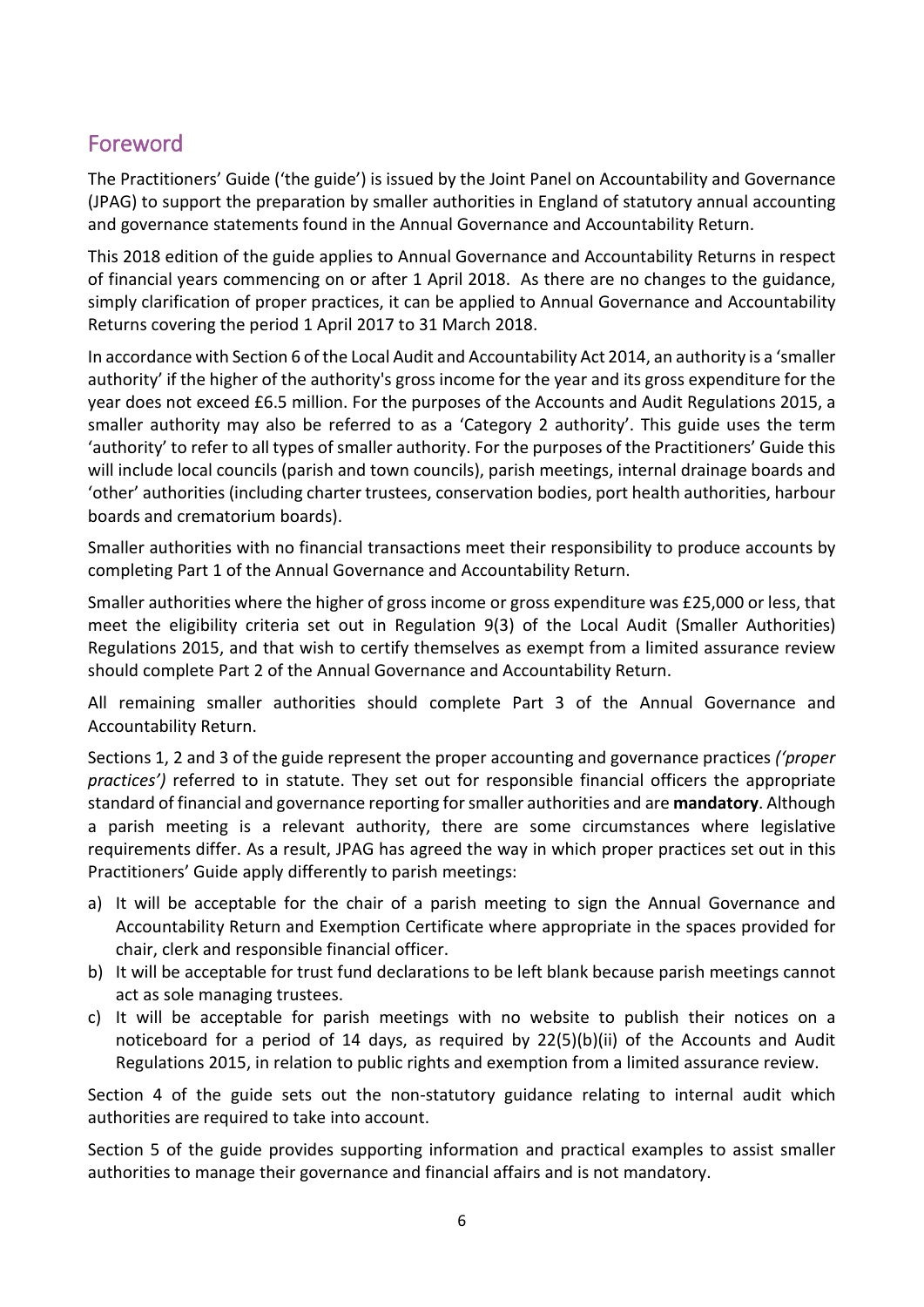The guide is intended as a working tool for smaller authorities, providing not only the common 'rules' for completing an Annual Governance and Accountability Return for use by responsible financial officers, but also as a reference work for auditors, both internal and external, members, other officers and the public to aid understanding of the Annual Governance and Accountability Return and the reporting on the smaller authority's governance and finances within it.

For this reason, the guide is written with the intention to be as widely accessible as possible to all users within the constraints of it also representing the appropriate standards for public reporting by smaller authorities.

JPAG is committed to a regular review of the guide to ensure that it remains fit for purpose for all smaller authorities in England. The guide is supported by the technical support teams at SLCC, NALC and ADA where you may address any questions about the content of the guide or suggestions for its improvement.

Phil Camamile Chair, JPAG 19 March 2018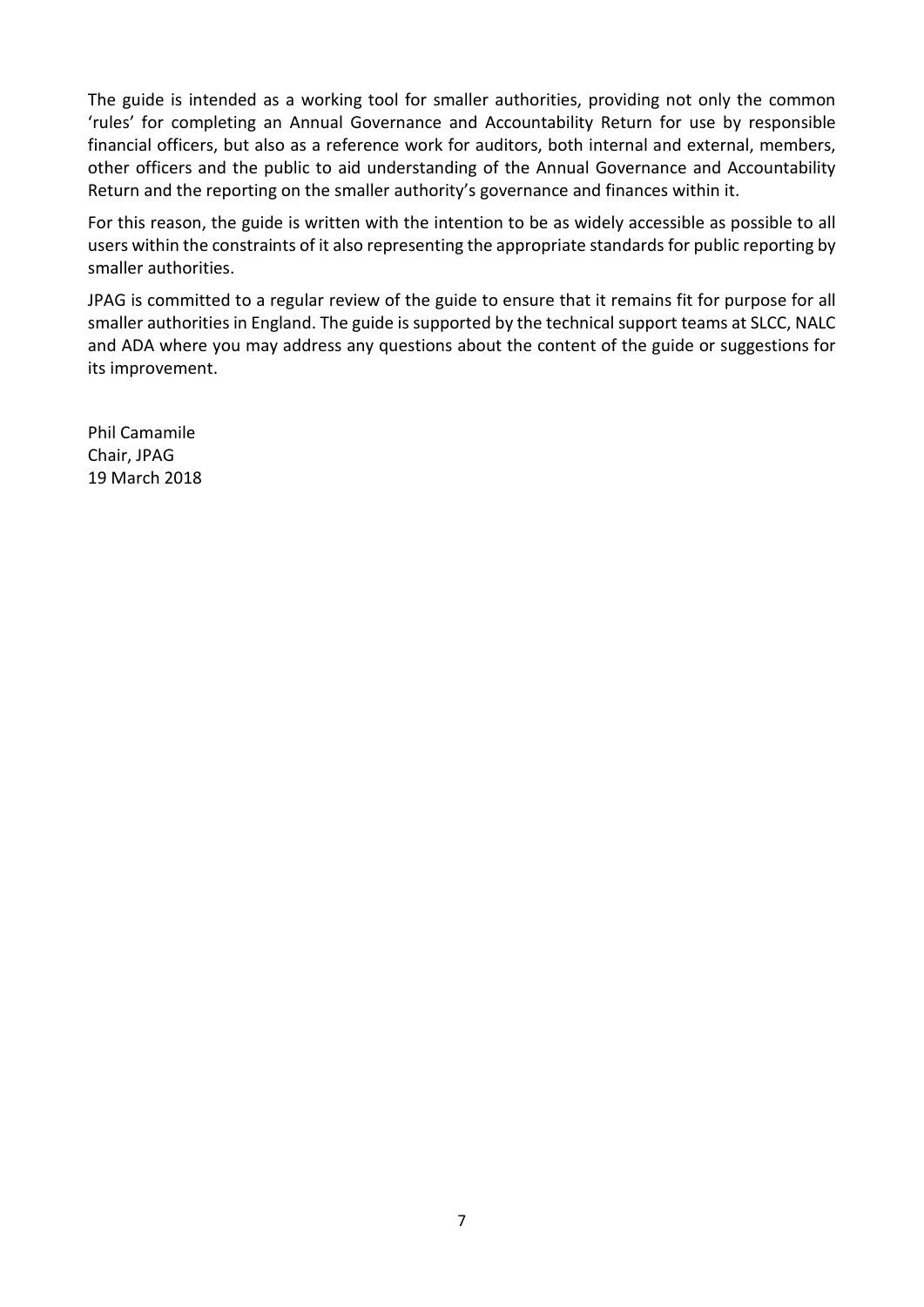## <span id="page-7-0"></span>Section 1 - The Annual Governance Statement

## <span id="page-7-1"></span>**Introduction**

- 1.1 [The Accounts and Audit Regulations 2015](http://www.legislation.gov.uk/uksi/2015/234/contents/made) require smaller authorities, each financial year, to conduct a review of the effectiveness of the system of internal control and prepare an annual governance statement in accordance with proper practices in relation to accounts.
- 1.2 This guide represents the proper practices in relation to accounts that smaller authorities need to follow in preparing their annual governance statement.
- 1.3 The purpose of the annual governance statement is for an authority to report publicly on its arrangements for ensuring that its business is conducted in accordance with the law, regulations and proper practices and that public money is safeguarded and properly accounted for.
- 1.4 Smaller authorities prepare their annual governance statement by completing Section 1 of the Annual Governance and Accountability Return. This is in the form of a number of statements, known as assertions, to which the authority needs to answer 'Yes' or 'No'. This guide follows the order of Section 1 of the Annual Governance and Accountability Return and sets out the actions that authorities need to have taken either during the financial year or after the financial year-end to answer 'Yes' to each assertion.
- 1.5 The authority needs to have appropriate evidence to support a 'Yes' answer to an assertion, for example a reference in a set of formal minutes.
- 1.6 If an authority is not able to respond 'Yes' to any assertion, it needs to provide an explanation to the external auditor on a separate sheet describing how the authority will address the weaknesses identified.
- 1.7 To assist practitioners, a pro-forma Annual Governance and Accountability Return is available alongside this guide.

## <span id="page-7-2"></span>Annual Governance Statement assertions

## <span id="page-7-3"></span>Assertion 1: Financial management and preparation of accounting statements

**We have put in place arrangements for effective financial management during the year, and for the preparation of the accounting statements.**

To warrant a positive response to this assertion, the following processes need to be in place and effective:

1.8 **Budgeting.** The authority needs to prepare and approve a budget in a timely manner before setting a precept or rates and prior to the commencement of the financial year. It needs to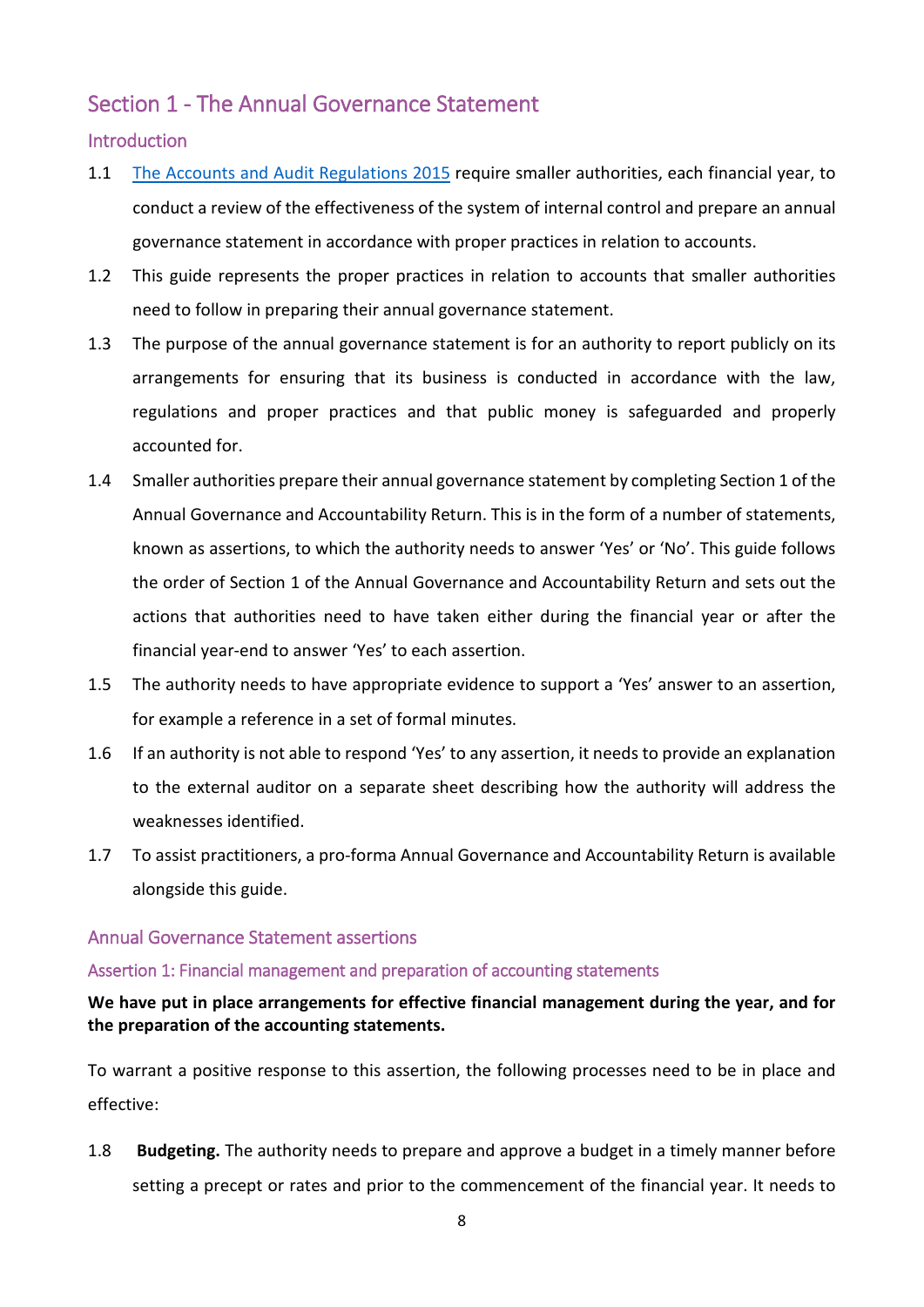monitor actual performance against its budget during the year, taking corrective action where necessary. A financial appraisal needs to be undertaken before the authority commences any significant project or enters into any long term commitments.

- 1.9 **Accounting records and supporting documents**. All authorities, other than parish meetings where there is no parish council, need to appoint an officer to be responsible for the financial administration of the authority in accordance with section 151 of the Local Government Act 1972. Section 150(6) of the same Act makes the chairman of a parish meeting (where there is no parish council) responsible for keeping its accounts. The authority needs to have satisfied itself that its Responsible Finance Officer (RFO) has determined a system of financial controls and discharged their duties under [Regulation 4 of the Accounts and Audit Regulations](http://www.legislation.gov.uk/uksi/2015/234/regulation/4/made) 2015. The RFO needs to have put in place effective procedures to accurately and promptly record all financial transactions, and maintain up to date accounting records throughout the year, together with all necessary supporting information. The accounting statements in Section 2 of the Annual Governance and Accountability Return need to agree to the underlying records.
- 1.10 **Bank reconciliation.** Statements reconciling each of the authority's bank accounts with its accounting records need to be prepared on a regular basis, including at the financial year-end, and reviewed by members of the authority.
- 1.11 **Investments.** Arrangements need to be in place to ensure that the authority's funds are managed properly and that any amounts surplus to requirements are invested appropriately, in accordance with an approved strategy which needs to have regard to MHCLG's statutory [Guidance on local government investments.](https://www.gov.uk/government/uploads/system/uploads/attachment_data/file/320206/1501971.pdf) If total investments are to exceed the threshold specified in MHCLG's statutory guidance at any time during a financial year, an authority needs to produce and approve an annual Investment Strategy in accordance with the MHCLG guidance**.**
- 1.12 **Statement of accounts.** The authority needs to ensure that arrangements are in place to enable preparation of an accurate and timely statement of accounts in compliance with its statutory obligations and proper practices.
- 1.13 Supporting information on financial management and preparation of accounting statements can be found in Section 5.

## <span id="page-8-0"></span>Assertion 2: Internal Control

**We maintained an adequate system of internal control, including measures designed to prevent and detect fraud and corruption and reviewed its effectiveness.**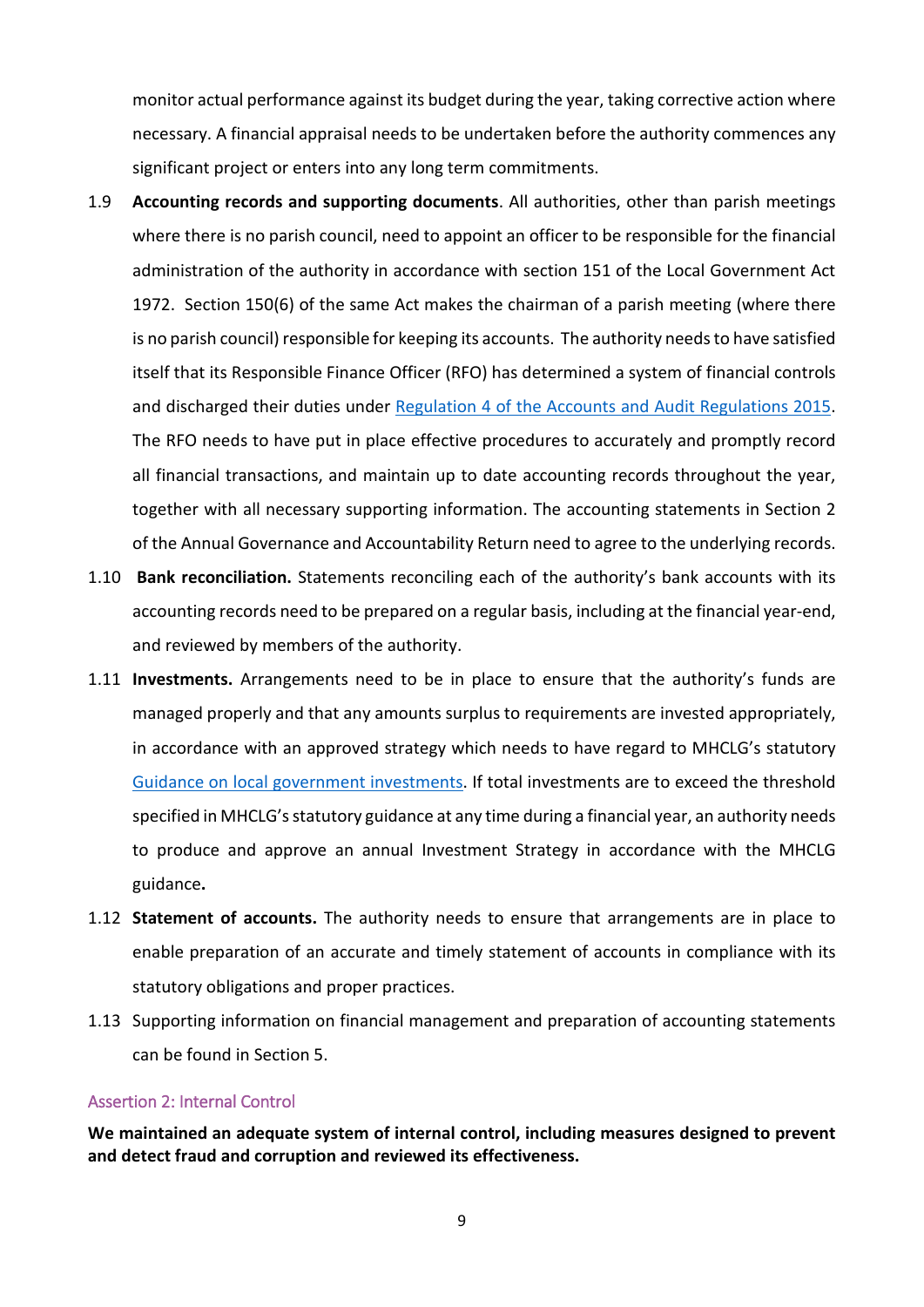In order to warrant a positive response to this assertion, the following processes need to be in place and effective:

- 1.14 **Standing Orders and Financial Regulations.** The authority needs to have in place standing orders and financial regulations governing how it operates. Financial regulations need to incorporate provisions for securing competition and regulating the manner in which tenders are invited. These need to be regularly reviewed, fit for purpose, and adhered to.
- 1.15 **Safe and Efficient Arrangements to Safeguard Public Money.** Practical and resilient arrangements need to exist covering how the authority orders goods and services, incurs liabilities, manages debtors, makes payments and handles receipts.
	- 1.15.1 Authorities need to have in place safe and efficient arrangements to safeguard public money. Where doubt exists over what constitutes money, the presumption is that that it falls within the scope of this guidance.
	- 1.15.2 Authorities need to review regularly the effectiveness of their arrangements to protect money. Every authority needs to arrange for the proper administration of its financial affairs and ensure that one of its officers (the RFO) has formal responsibility for those affairs (see paragraph 1.9 above).
	- 1.15.3 Authorities need to ensure controls over money are embedded in Standing Orders and Financial Regulations. Section 150(5) of the Local Government Act 1972 required cheques or orders for payment to be signed by two elected members. Whilst this requirement has now been repealed, the 'two member signatures' control needs to remain in place until such time as the authority has put in place safe and efficient arrangements in accordance with paragraphs 1.15.4 to 1.15.7 of this guide.
	- 1.15.4 Authorities need to approve the setting up of, and any changes to, accounts with banks or other financial institutions. Authorities also need to approve any decisions to enter into 'pooling' or 'sweep' arrangements whereby the bank periodically aggregates the authority's various balances via automatic transfers.
	- 1.15.5 If held, corporate credit card accounts need to have defined limits and be cleared monthly by direct debit from the main bank account.
	- 1.15.6 The authority needs to approve every bank mandate, the list of authorised signatures for each account, the limits of authority for each account signature and any amendments to mandates.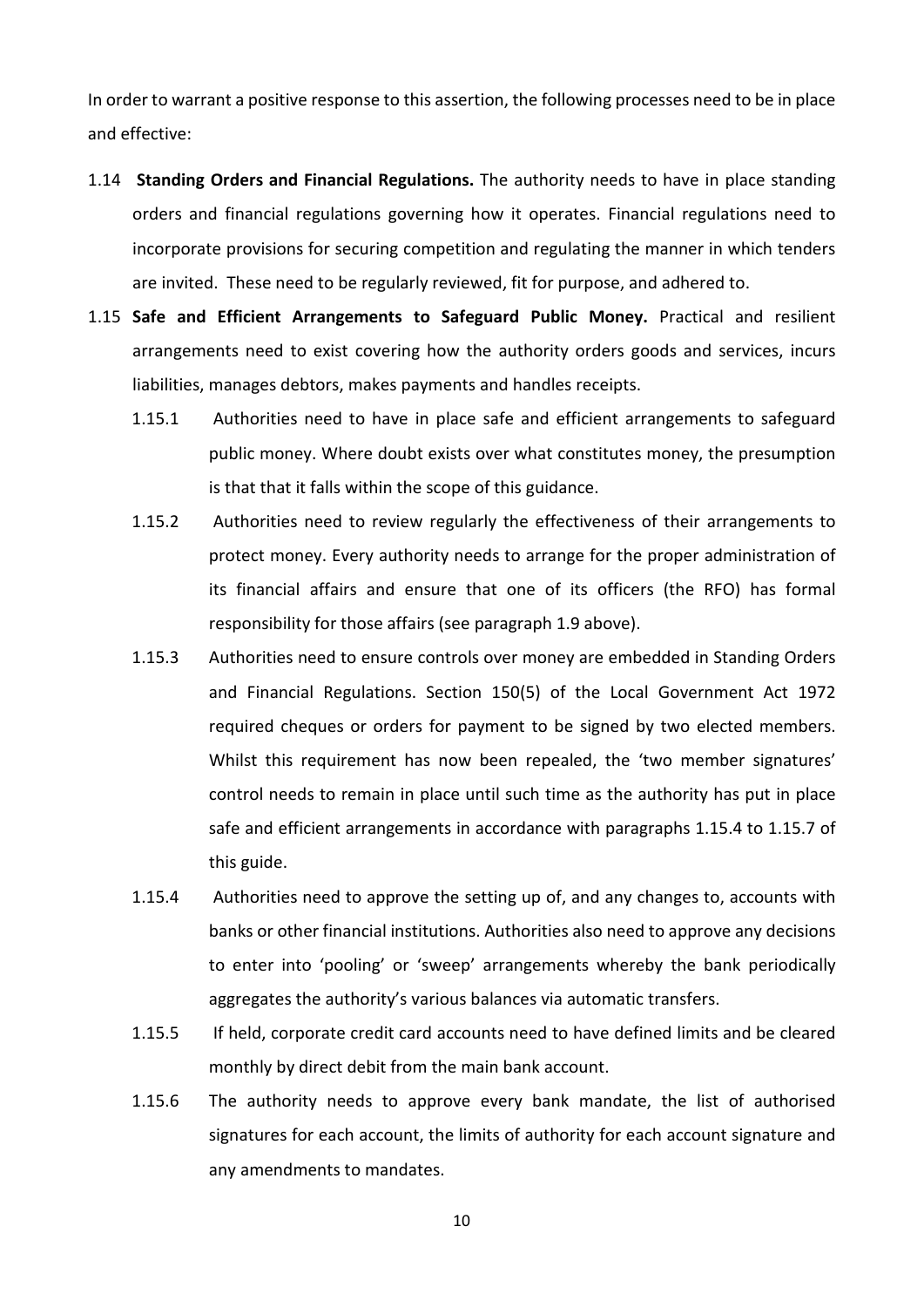- 1.15.7 Risk assessment and internal controls need to focus on the safety of the authority's assets, particularly money. Those with direct responsibility for money need to undertake appropriate training from time to time.
- 1.16 **Employment.** The remuneration payable to all employees needs to be approved in advance by the authority. In addition to having robust payroll arrangements which cover the accuracy and legitimacy of payments of salaries and wages, and associated liabilities, the authority needs to ensure that it has complied with its duties under employment legislation and has met its pension obligations.
- 1.17 **VAT.** The authority needs to have robust arrangements in place for handling its responsibilities with regard to VAT.
- 1.18 **Fixed Assets and Equipment.** The authority's assets need to be secured, properly maintained and efficiently managed. Appropriate procedures need to be followed for any asset disposal and for the use of any resulting capital receipt.
- 1.19 **Loans and Long Term Liabilities.** Authorities need to ensure that any loan or similar commitment is only entered into after the authority is satisfied that it can be afforded and that relevant approvals have been obtained. Proper arrangements need to be in place to ensure that funds are available to make repayments of capital and any associated interest and other liabilities.
- 1.20 **Review of effectiveness.** [Regulation 6 of the Accounts and Audit Regulations 2015](http://www.legislation.gov.uk/uksi/2015/234/regulation/6/made) requires the authority to conduct each financial year a review of the effectiveness of the system of internal control. The review needs to inform the authority's preparation of its annual governance statement.
- 1.21 Supporting information on internal control can be found in Section 5.

#### <span id="page-10-0"></span>Assertion 3: Compliance with laws, regulations and proper practices

**We took all reasonable steps to assure ourselves that there are no matters of actual or potential noncompliance with laws, regulations and proper practices that could have a significant financial effect on the ability of this smaller authority to conduct its business or on its finances.**

In order to warrant a positive response to this assertion, the following processes need to be in place and effective:

1.22 **Acting within its powers.** All authorities' actions are controlled by statute. Therefore, appropriate decision making processes need to be in place to ensure that all activities undertaken fall within an authority's powers to act. In particular authorities need to have robust procedures in place to prevent any decisions or payments being made that are *ultra*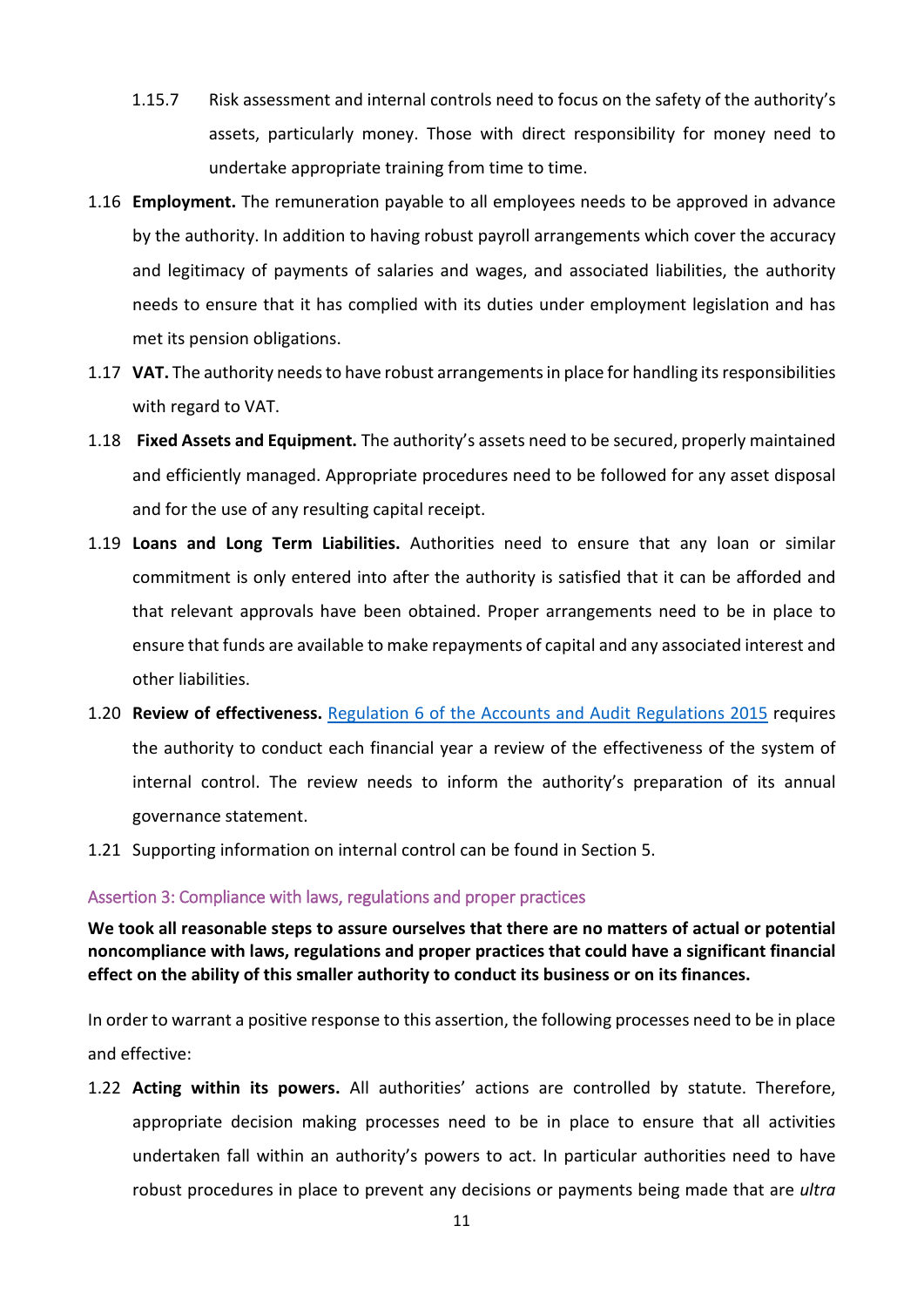*vires*, i.e. that the authority does not have the lawful power to make. The exercise of legal powers needs always to be carried out reasonably. For that reason, authorities making decisions need always to understand the power(s) they are exercising in the context of their decision making.

- 1.23 **General power of competence.** In particular an authority seeking to exercise a general power of competence under the Localism Act 2011 needs to ensure that the power is fully understood and exercised in accordance with the Parish Councils (General Power of Competence) (Prescribed Conditions) Order 2012.
- 1.24 **Regulations and proper practices.** Procedures need to be in place to ensure that an authority's compliance with statutory regulations and applicable proper practices is regularly reviewed and that new requirements, or changes to existing ones, are reported to members and applied. Authorities need to have particular regard to the requirements of the Accounts and Audit Regulations 2015.
- 1.25 **Actions during the year.** An authority needs to have satisfied itself that it has not taken any decision during the year, or authorised any action, that exceeds its powers or contravenes any laws, regulations, or proper practices.
- 1.26 Supporting information on compliance with laws, regulations and proper practices can be found in Section 5.

## <span id="page-11-0"></span>Assertion 4: Exercise of public rights

## **We provided proper opportunity during the year for the exercise of electors' rights in accordance with the requirements of the Accounts and Audit Regulations.**

In order to warrant a positive response to this assertion the authority needs to have taken the following actions in respect of the previous year's Annual Governance and Accountability Return<sup>[1](#page-11-1)</sup>:

- 1.27 **Exercise of public rights.** The authority provided for the exercise of public rights set out in Sections 26 and 27 of the Local Audit and Accountability Act 2014. Part 5 of the Accounts and Audit Regulations 2015 requires the RFO to have published, including on the authority's website or other website:
	- Sections 1 and 2 of the Annual Governance and Accountability Return;
	- a declaration that the status of the statement of accounts is 'unaudited'; and

<span id="page-11-1"></span> $1$  If the Annual Governance and Accountability Return referred to is that for 2014/15 (in the case of voluntary application of this guide to the Annual Governance and Accountability Return for 2015/16), the relevant legislation was the Audit Commission Act 1998 and the Accounts and Audit (England) Regulations 2011.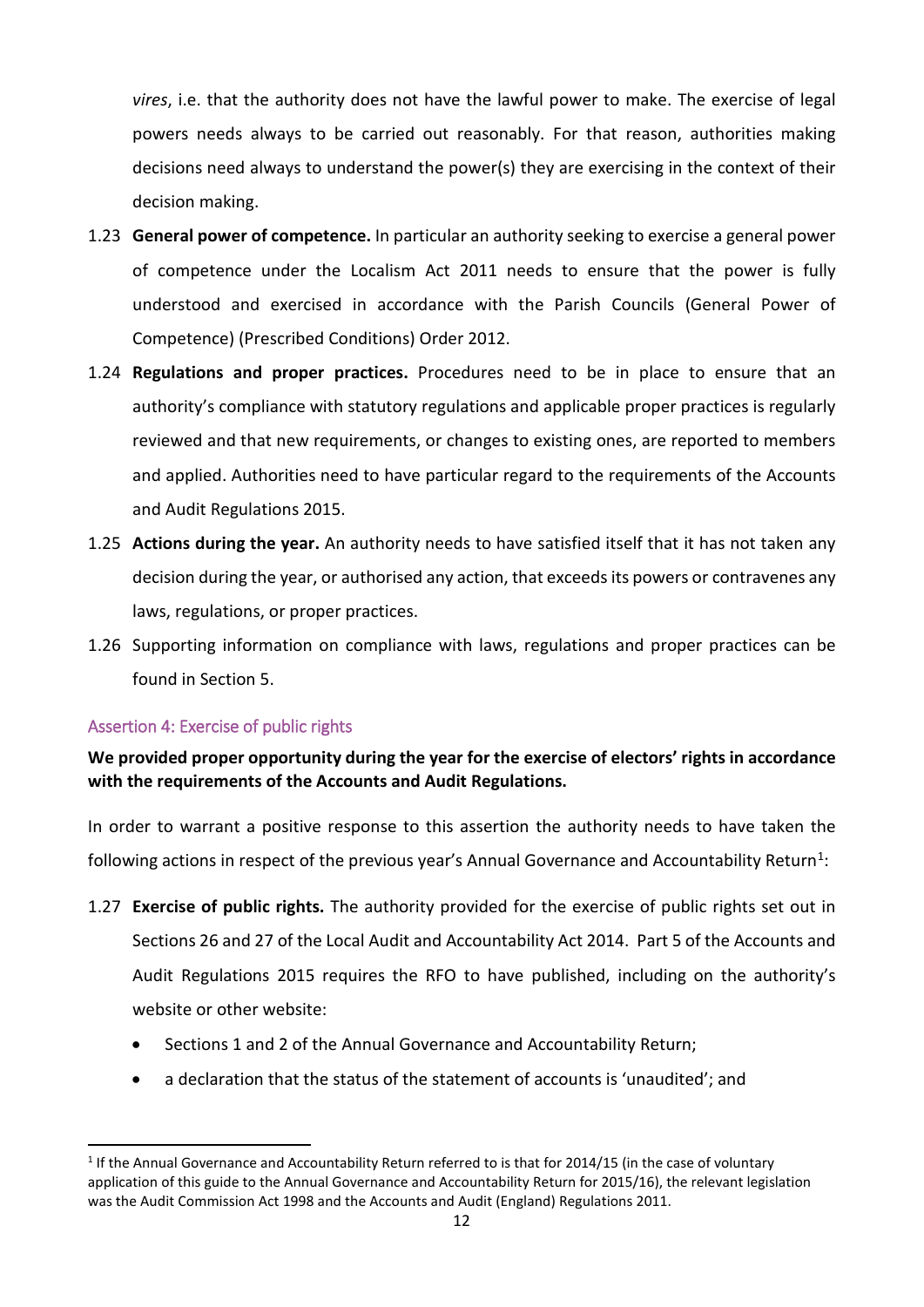- a statement that sets out details of how public rights can be exercised, as set out in Regulation 15(2)(b), which includes the period for the exercise of public rights.
- 1.28 **External Auditor's Review.** A notice of the conclusion of the external auditor's limited assurance review of the Annual Governance and Accountability Return, together with relevant accompanying information, was published (including on the authority's website or other website) in accordance with the requirements of Regulation 16 the Accounts and Audit Regulations 2015.
- 1.29 A parish meeting may meet the publication requirements by displaying the information in question in a conspicuous place in the area of the authority for at least 14 days.
- 1.30 Supporting information on the exercise of public rights can be found in Section 5.

## <span id="page-12-0"></span>Assertion 5: Risk Management

**We carried out an assessment of the risks facing this smaller authority and took appropriate steps to manage those risks, including the introduction of internal controls and/or external insurance cover where required.**

In order to warrant a positive response to this assertion, the authority needs to have the following arrangements in place:

- 1.31 **Identifying and assessing risks.** The authority needs to identify, assess and record risks associated with actions and decisions it has taken or considered taking during the year that could have financial or reputational consequences.
- 1.32 **Addressing risks.** Having identified, assessed and recorded the risks, the authority needs to address them by ensuring that appropriate measures are in place to mitigate and manage risk. This might include the introduction of internal controls and/or appropriate use of insurance cover.
- 1.33 Supporting information on risk management can be found in Section 5.

## <span id="page-12-1"></span>Assertion 6: Internal Audit

## **We maintained throughout the year an adequate and effective system of internal audit of the accounting records and control systems.**

In order to warrant a positive response to this assertion, the authority needs to have taken the following actions:

1.34 **Internal audit.** The authority needs to undertake an effective internal audit to evaluate the effectiveness of its risk management, control and governance processes taking into account internal auditing guidance for smaller authorities.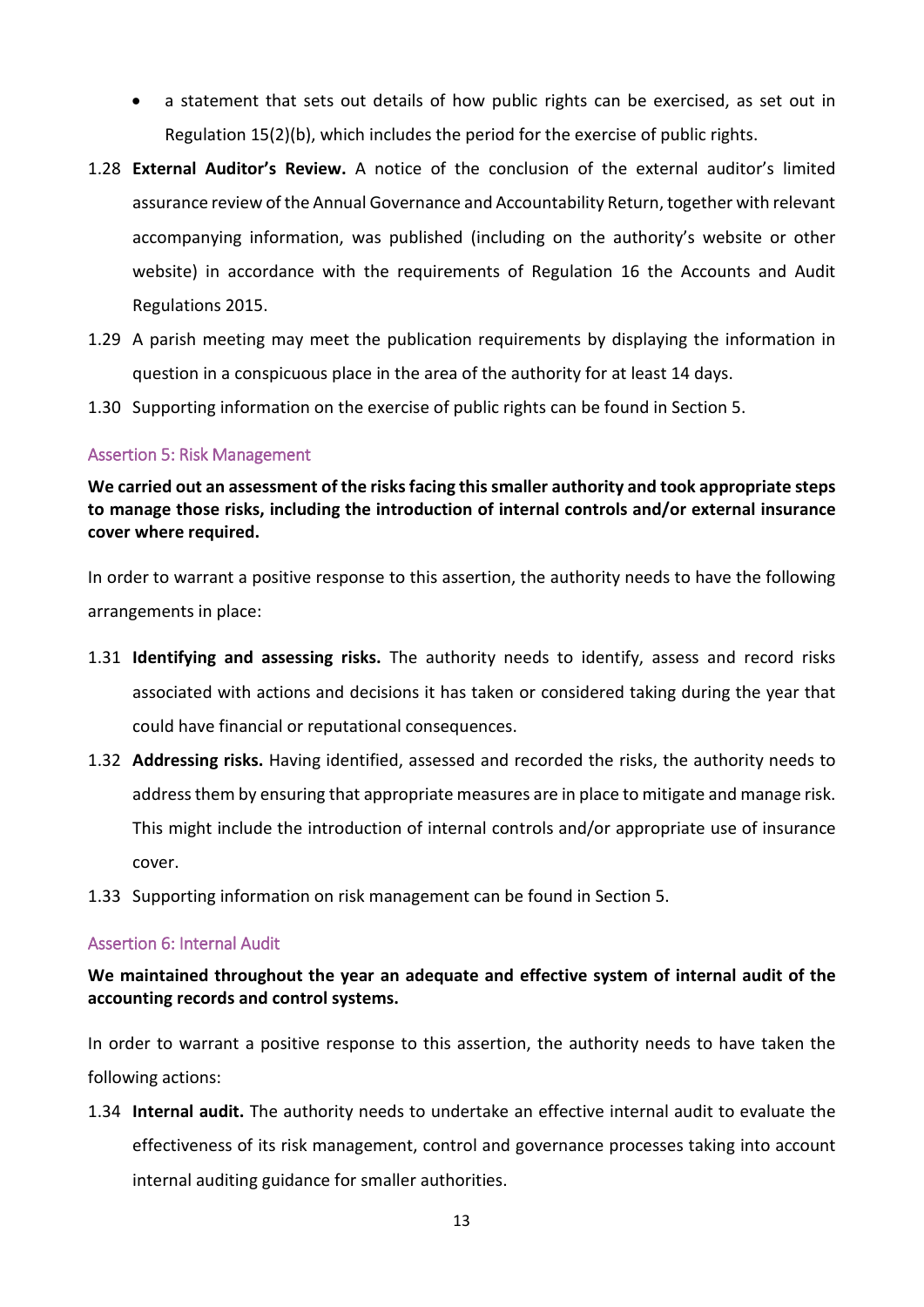- 1.35 **Provision of information.** The authority needs to ensure it has taken all necessary steps to facilitate the work of those conducting the internal audit, including making available all relevant documents and records and supplying any information or explanations required.
- 1.36 Non-statutory guidance on internal audit can be found in Section 4.

## <span id="page-13-0"></span>Assertion 7: Reports from Auditors

## **We took appropriate action on all matters raised in reports from internal and external audit.**

- 1.37. To warrant a positive response to this assertion, the authority needs to have considered all matters brought to its attention by its external auditor and internal audit and taken corrective action as appropriate.
- 1.38. Supporting information on reports from auditors can be found in Section 5.

## <span id="page-13-1"></span>Assertion 8: Significant events

**We considered whether any litigation, liabilities or commitments, events or transactions, occurring either during or after the year-end, have a financial impact on this smaller authority and, where appropriate have included them in the accounting statements.**

To warrant a positive response to this assertion, the authority needs to have taken the following actions where necessary:

- 1.39. **Significant events.** The authority needs to have considered if any events that occurred during the financial year (or after the year-end), have consequences, or potential consequences, on the authority's finances. If any such events are identified, the authority then needs to determine whether the financial consequences need to be reflected in the statement of accounts.
- 1.40. Supporting information on significant events can be found in Section 5.

## <span id="page-13-2"></span>Assertion 9: Trust Funds (local councils only)

## **Trust funds (including charitable). In our capacity as the sole managing trustee we discharged our accountability responsibilities for the fund(s)/assets, including financial reporting and, if required, independent examination or audit.**

1.41. Where a local authority acts as a sole managing trustee for a trust or trusts, to warrant a positive response to this assertion the authority needs to have made sure that it has discharged all of its responsibilities with regard to the trust's finances. This needs to include financial reporting and, if required, independent examination or audit. This is notwithstanding the fact that the financial transactions of the trust do not form part of the authority's accounts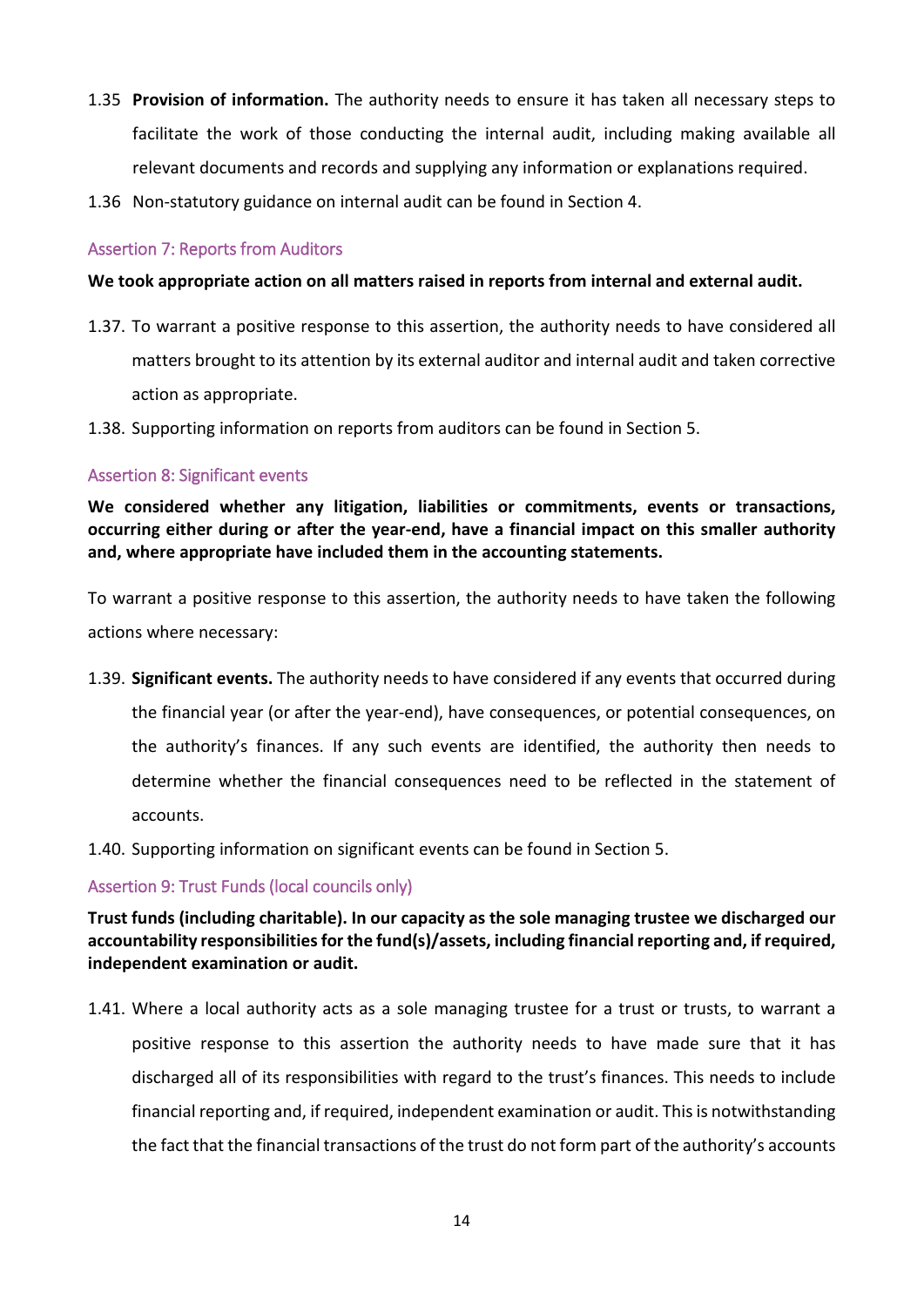and are therefore not included in the figures reported on Section 2 of its Annual Governance and Accountability Return (see paragraph 2.29 below).

1.42. Supporting information on trust funds can be found in Section 5.

## <span id="page-14-0"></span>Approval process

1.43. The authority needs to approve the annual governance statement by resolution of members of the authority meeting as a whole, in advance of the authority approving the accounting statements in Section 2 of the Annual Governance and Accountability Return. The Chair of the meeting and the Clerk need to sign and date the annual governance statement and a minute reference entered.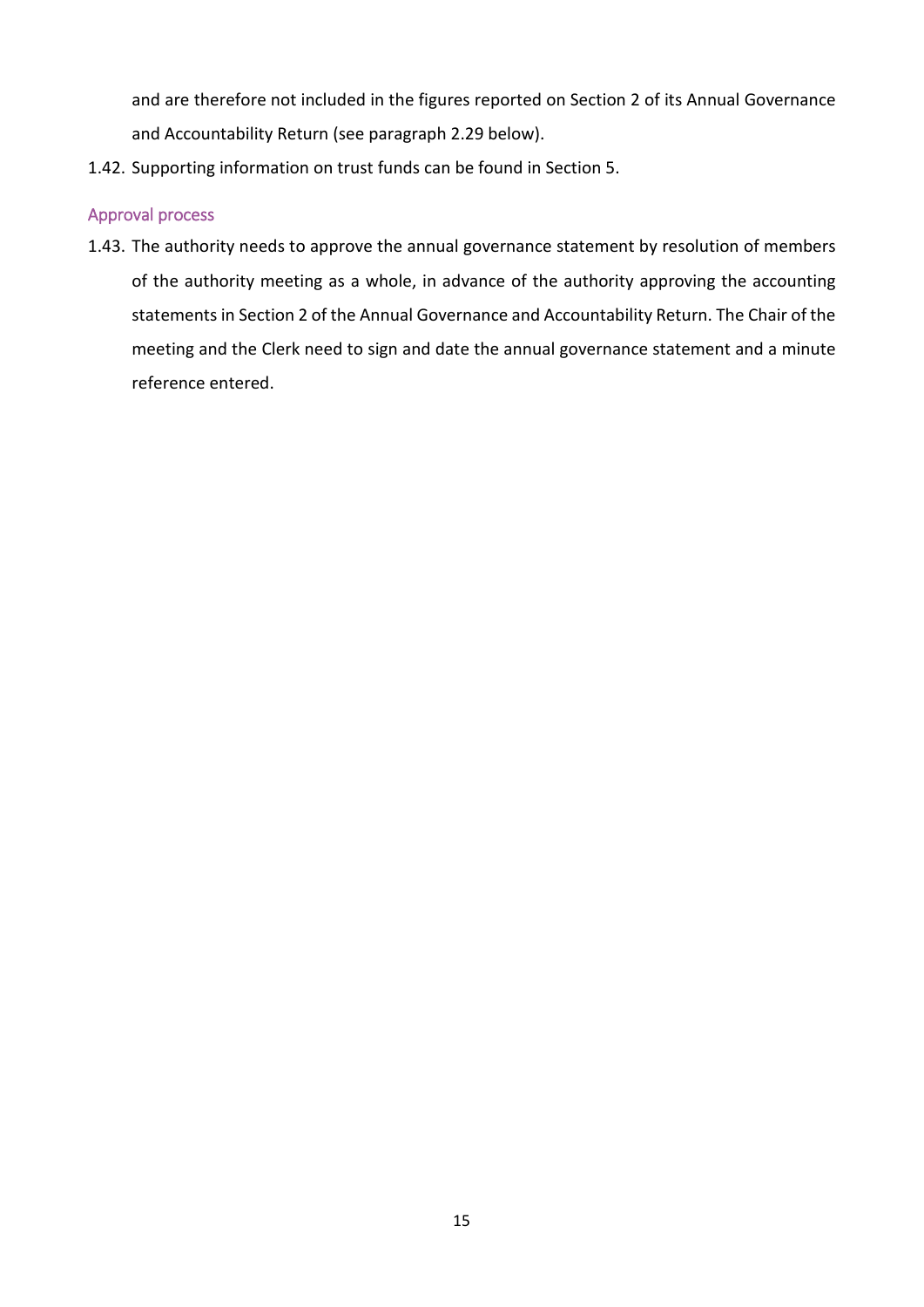## <span id="page-15-0"></span>Section 2 - The Statement of Accounts

#### <span id="page-15-1"></span>**Introduction**

- 2.1. The Local Audit and Accountability Act 2014 and the Accounts and Audit Regulations 2015 require all authorities to prepare a statement of accounts for each financial year in accordance with proper practices. This guide presents the proper practices in relation to accounts that smaller authorities need to follow in preparing their annual accounts and follows the order set out in Section 2 of the Annual Governance and Accountability Return. To assist practitioners, a pro-forma Annual Governance and Accountability Return is available alongside this guide.
- 2.2. For smaller authorities the statement of accounts needs to be prepared in accordance with, and in the form specified in, any Annual Governance and Accountability Return required by these proper practices in relation to accounts. Smaller authorities with no financial transactions meet their responsibility to produce accounts by completing Part 1 of the Annual Governance and Accountability Return.
- 2.3. Section 2 of the Annual Governance and Accountability Return is a smaller authority's statement of accounts and takes the form of a summary income and expenditure account and a statement of balances. Where an authority's gross income or expenditure is not more than £200,000 for that year, or for either of the two immediately preceding financial years, the statement may take the form of a summary receipts and payments account.
- 2.4. An authority's statement of accounts needs to be in the form set out in Section 2 of the Annual Governance and Accountability Return. The figures entered in the relevant cells are the authority's receipts and payments for the year, or its income and expenditure, as appropriate. This guide assumes that most authorities maintain current records on a receipts and payments basis and convert these to income and expenditure at the year end, if necessary. Information and examples on the conversion process from receipts and payments to income and expenditure is provided in Section 5 and does not form part of proper practices.
- 2.5. All highlighted cells of the Annual Governance and Accountability Return need to be completed, including writing 'nil' or '0' in any cell that does not apply. Leaving cells blank may lead to questions by readers who may not be sure if the compiler intended a nil balance or whether an omission or error has occurred.
- 2.6. All figures in Section 2 of the Annual Governance and Accountability Return need to agree to the authority's primary accounting records. The RFO needs to be able to show how the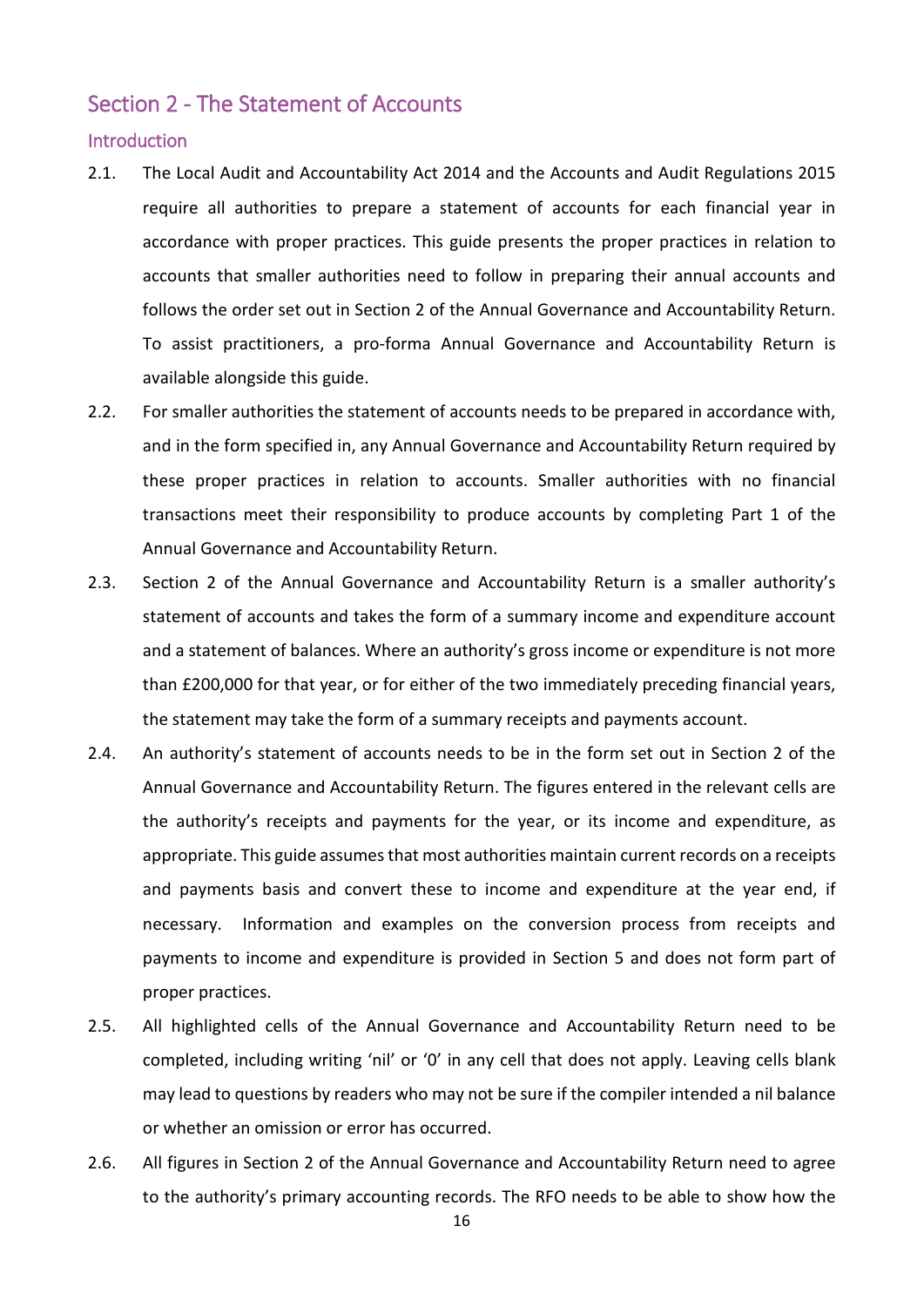figures in the Annual Governance and Accountability Return reconcile to those in the cashbook and other primary accounting records. Members need to see this reconciliation when they are asked to approve the statement of accounts in the Annual Governance and Accountability Return. Interested persons inspecting the accounts have a legal right to inspect the accounting records and all books, deeds, contracts, bills, vouchers, receipts and other documents relating to those records, including this reconciliation.

- 2.7. The accounting statements present two years accounts for the authority, side by side. The prior year figures can be taken directly from the previous year's Annual Governance and Accountability Return or, if this is the first year of accounts, the prior year figures will all be £0.
- 2.8. The figures for the preceding financial year are shown in the first column so that members, local electors, residents and other interested parties can easily see any significant changes that have occurred during the current year and help to set the context in which the accounts need to be viewed.
- 2.9. Where an error has been identified in the prior year's accounts, after the external auditor's review, which has resulted in the carried forward figure in Line 7 being amended, then the corrected figure needs to be carried forward to the current year's Annual Governance and Accountability Return. The authority must clearly indicate that the prior year column in the accounting statements is 'Restated' and inform the external auditor.
- 2.10. Authorities that change the basis on which their accounts are presented, i.e. from income and expenditure to receipts and payments (or vice versa), need to ensure that the comparative accounts in the Annual Governance and Accountability Return are shown on a consistent basis and are reported in Section 2 of the Annual Governance and Accountability Return by adding the word 'Restated' at the top of the prior year column, and explained by means of a note to the auditor.

#### <span id="page-16-0"></span>Accounting statements

#### <span id="page-16-1"></span>Line 1: Balances brought forward

2.11. This cell shows the opening figure for the summary of the smaller authority's annual accounts. It is the closing balance carried forward from the previous year's accounting statements – see paragraph 2.19 below. The amount in the current year cell in Line 1 should be the same figure as the 'balances carried forward' figure in the prior year column at Line 7.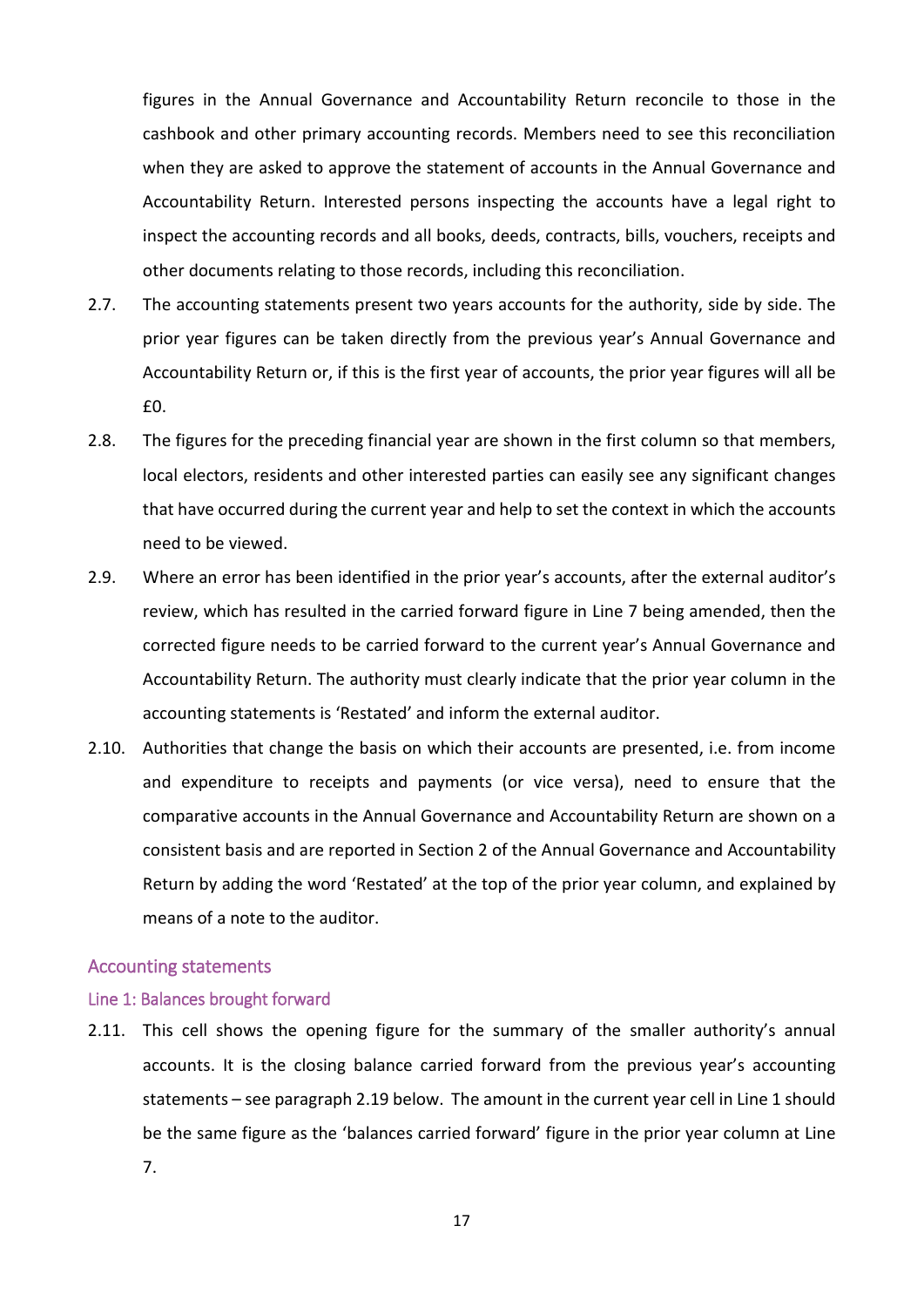#### <span id="page-17-0"></span>Line 2: Precept or Rates and Levies

2.12. For precepting authorities, this cell shows the total precept received or receivable in the year. For internal drainage boards this cell shows the total of rates and special levies received or receivable in the year. This cell should contain only the value of precepts or rates and levies received or receivable in the year. Any other receipts, including grants, are to be included in Line 3.

#### <span id="page-17-1"></span>Line 3: Total other receipts

- 2.13. This cell shows the authority's total income or receipts for the year, less the precept or rates and levies figure shown in Line 2. It will therefore include any repaid investments, any monies borrowed to finance projects, proceeds from the sale of fixed assets, fees, charges, and grants such as council tax support grant.
- 2.14. Compilers of the accounting statements must exclude from the figure shown in Line 3 the value of any transactions recorded in the authority's accounting records arising from daily cash management activities. These transactions include transfers between bank current and deposit accounts and other short-term deposits. It is correct to record such transactions in the cash book for control and reconciliation purposes. However, they are not reported in the accounting statements because these transfers do not represent either receipts or payments, or income or expenditure for the authority.
- 2.14A. 'Total other receipts' for the year should include the Community Infrastructure Levy passed to a local council under Regulation 59A of the Community Infrastructure Regulations 2010 and received by the authority, in the year in which it is received by the authority.
- 2.14B. 'Total other receipts' for the year should include all grants received by the authority, in the year in which they are received by the authority.

#### <span id="page-17-2"></span>Line 4: Staff costs

2.15. This cell shows all the costs incurred by the authority in relation to the employment of its staff. It includes employment expenses which are benefits (for example, mileage and travel expenses) but it does not include payments made in respect of office expenses reimbursed to employees or the costs of engaging agency staff or consultants (these expenses form part of the amount shown in Line 6). Where the authority makes deductions for PAYE and National Insurance, and pays employer's contributions for NI and pensions, then staff costs should include payments to HM Revenue and Customs and any pension contributions.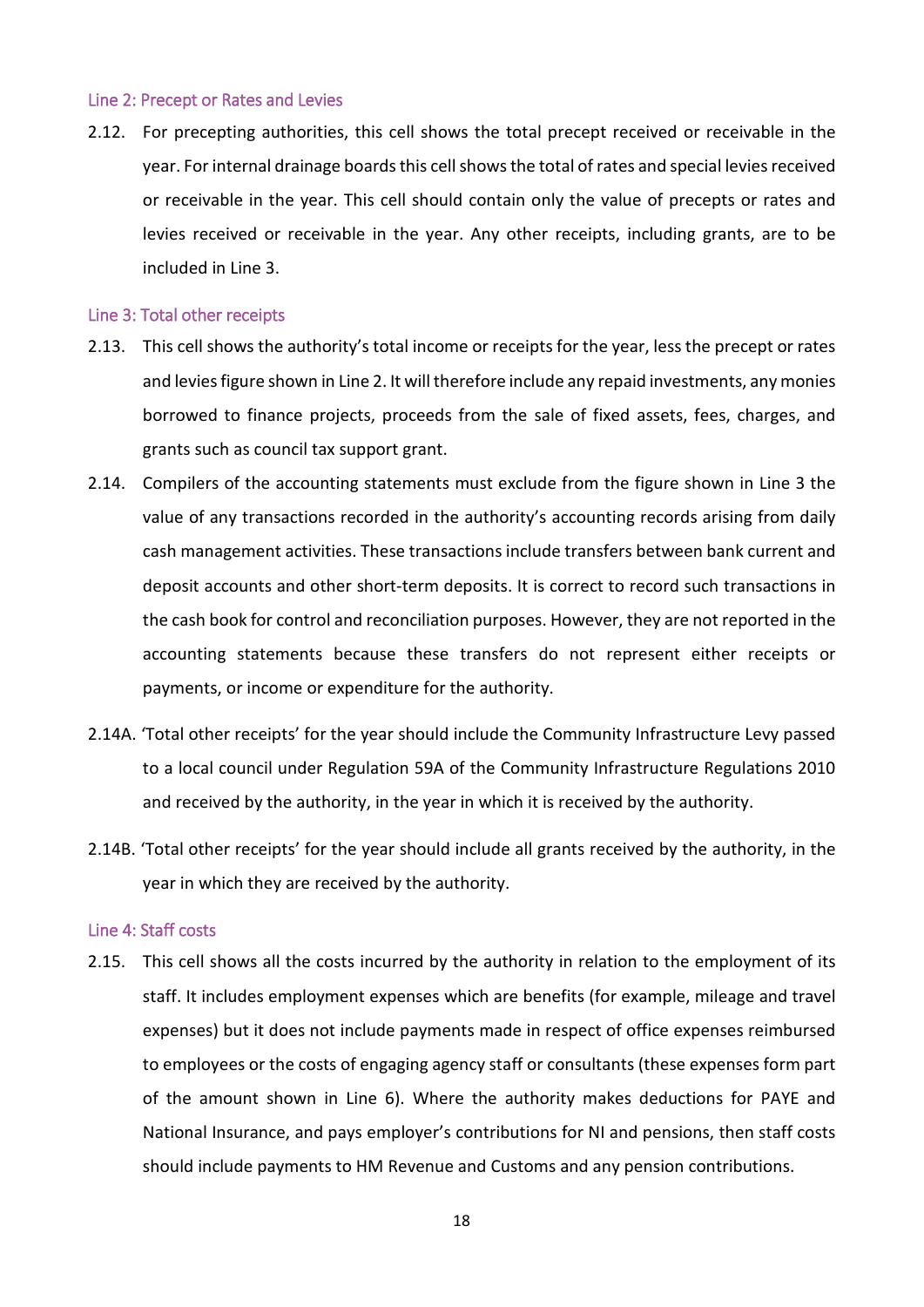## <span id="page-18-0"></span>Line 5: Loan interest/capital repayments

- 2.16. This cell shows the total of capital and interest payments made by the authority in the year. It includes repayment of loan principal, whether as part of a scheduled repayment plan or as a special payment, and interest arising from any borrowing including bank overdrafts and credit cards.
- 2.17. Authorities preparing income and expenditure accounts need to make a provision in their accounts for any accrued interest payable at the year-end in accordance with the terms of any loan. The accrued value of unpaid interest due would be shown in this cell.

## <span id="page-18-1"></span>Line 6: All other payments

2.18. This cell shows the authority's total expenditure or payments made in the year, less the total of the specific expenditure amounts shown in Lines 4 and 5. It will include the costs of purchasing fixed assets and undertaking capital projects as well as the costs of providing day to day services. Payments made in respect of investments need to be included, but not entries that result from daily cash management activities, such as transfers between bank current and deposit accounts or the making of short-term investments – see 2.14 above.

## <span id="page-18-2"></span>Line 7: Balances carried forward

2.19. This cell shows the closing figure for the balances of the authority after all of its financial transactions have been accounted for. The cell value is calculated by adding the amounts in Lines 2 and 3 to the balances brought forward in Line 1 and then deducting the sum of the amounts in Lines 4, 5 and 6.

## <span id="page-18-3"></span>Line 8: Total value of cash and short-term investments

- 2.20. This cell shows the actual value of the authority's cash and short-term investments in the form of cash held, current and deposit accounts plus any short-term investments. The figure should be equal to the corresponding figure in the authority's cash book.
- 2.21. Short-term investments, which mainly include deposit and savings accounts typically provided by banks, are those that display the following characteristics:
	- are denominated in pounds Sterling;
	- have a maturity of 12 months or less;
	- the whole of the original sum invested can, from the time that the investment is made, be accessed for use by the authority without any reduction; and
	- the authority has assessed the counterparty and is satisfied that the original sum invested is not subject to unreasonable risk.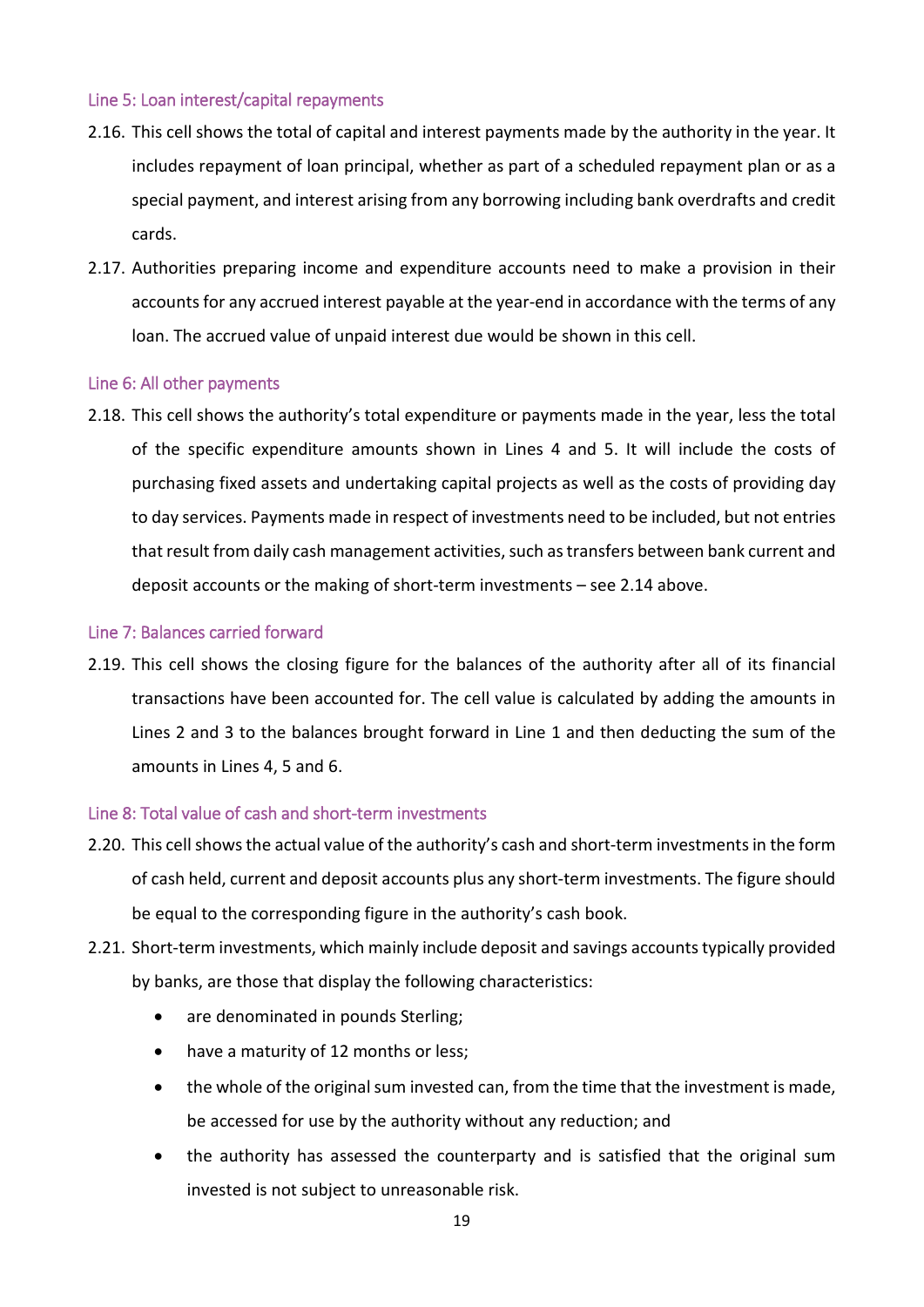- 2.22. For authorities preparing accounts on a receipts and payments basis, the figure in Cell 8 will be the same that shown at Cell 7. For other authorities a statement needs to be prepared explaining the difference by reference to the adjustments that have been made to convert the accounts to an income and expenditure basis, particularly accounting for debtors, creditors and provisions. Further information and examples on converting accounts from receipts and payments to income and expenditure are provided in Section 5.
- 2.23. The authority will need to reconcile this figure to its year-end bank account statements and submit the reconciliation to the external auditor. Further information on bank reconciliations can be found in Section 5.

#### <span id="page-19-0"></span>Line 9: Total fixed assets plus long-term investments and assets

- 2.24. This cell shows the value of all the long-term assets the authority owns. It is made up of its fixed assets and long-term investments. The term fixed assets means the property, plant and equipment used by the authority to deliver its services. A long-term investment arises where the authority invests money in anything other than a short- term investment.
- 2.25. Authorities need to maintain a register of the fixed assets, long-term investments and other non-current assets that they hold.
- 2.26. The value of the cell at Line 9 is taken from the authority's asset register which is up to date at 31 March and includes all capital acquisition and disposal transactions recorded in the cashbook during the year. Authorities need to apply a reasonable approach to asset valuation which is consistent from year to year. Where an authority changes its method of asset valuation during a financial year, it will need to restate the prior year's figure in Line 9 of the Annual Governance and Accountability Return.
- 2.27. Further information on fixed assets and long-term investments can be found in Section 5.

#### <span id="page-19-1"></span>Line 10: Total borrowings

2.28. This cell shows the outstanding capital balance of all borrowings from third parties at the end of the year, including all loans but excluding bank overdrafts. Authorities need to maintain a record of all borrowings and similar credit arrangements entered into, other than temporary bank overdrafts. Further information can be found in Section 5.

## <span id="page-19-2"></span>Line 11: Disclosure note re Trust funds (local councils only)

2.29. This cell requires a local council only to answer 'yes' or 'no' to whether it acts as sole trustee for, and is responsible for managing, Trust funds or assets. The council needs to ensure that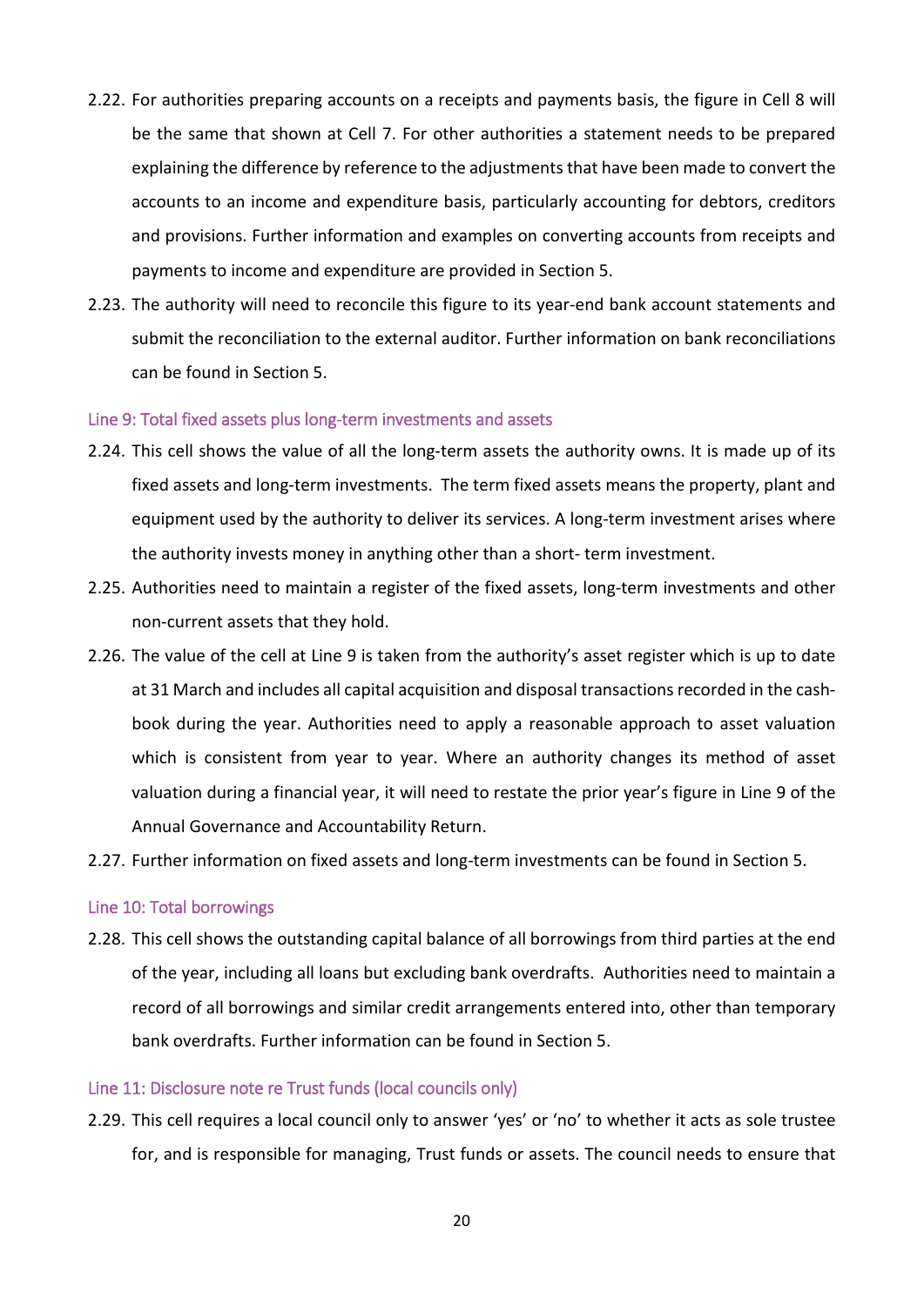the accounting statements in Section 2 of the Annual Governance and Accountability Return do not include any Trust transactions or balances (see paragraph 1.41 above).

#### <span id="page-20-0"></span>Signature of Responsible Finance Officer

2.30. Notwithstanding who prepared the statement of accounts, it is the responsibility of the authority's RFO to certify it as either presenting fairly the financial position of the authority or properly presenting its receipts and payments, as the case may be. In so certifying the RFO confirms that proper practices have been followed in preparing the statement of accounts.

#### <span id="page-20-1"></span>Signature of Chairman

- 2.31. After the RFO has signed the statement of accounts, the members of the authority meeting as a whole need to consider it and approve it by resolution. Alongside the RFO's certificate, the person presiding at the meeting at which the statement of accounts is approved needs to confirm, by signing and dating the statement at the bottom of Section 2 of the Annual Governance and Accountability Return, that the accounts have been approved by the authority in accordance with the Accounts and Audit Regulations 2015.
- 2.32. The authority needs to ensure that the accounting statements are signed by the RFO and approved by the authority, by the latest date in order for the RFO to comply with the duty to commence the period for the exercise of public rights so that it includes the first ten working days of July.

#### <span id="page-20-2"></span>Accompanying information

2.33. There is no provision in the Annual Governance and Accountability Return (AGAR) for additional notes to explain and expand on the figures shown in the accounting statements. To address this, authorities need to provide the following accompanying information to the external auditor, where Part 3 of the AGAR is subject to review by the external auditor:

#### **Explanation of variances**

2.34. Authorities need to understand the changes in income and expenditure from year to year and their significance. The RFO needs to produce an explanation of significant variances in annual levels of income, expenditure and balances shown in Section 2 of the Annual Governance and Accountability Return that provides a sufficiently detailed and meaningful analysis and explanation of the reasons for the change.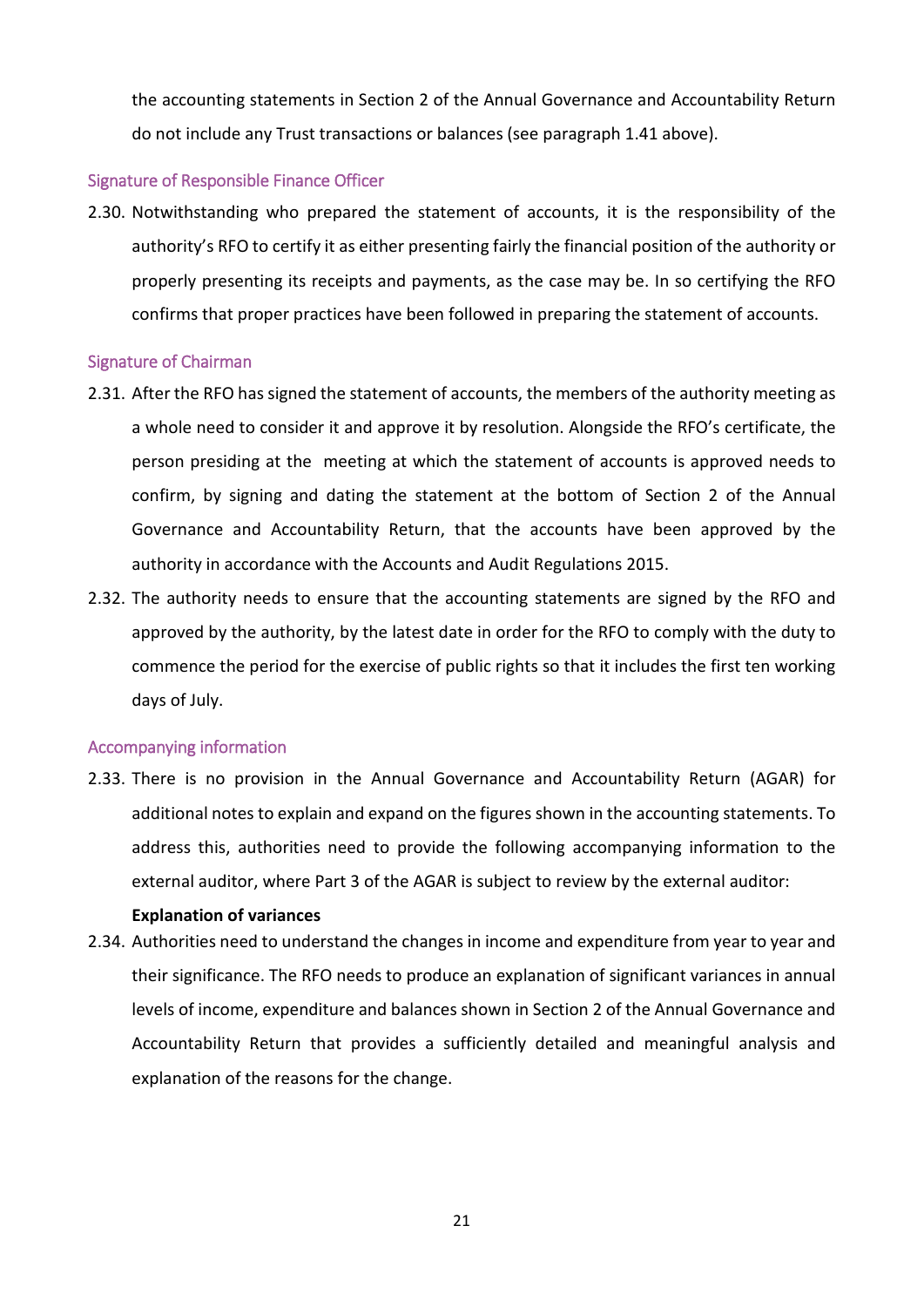#### **Bank Reconciliation**.

- 2.35. The year-end bank reconciliation (see paragraph 1.10 above) needs to be provided to the external auditor together with the Annual Governance and Accountability Return and other accompanying documentation.
- 2.36. The external auditor may request that other information is provided to support their review of the Annual Governance and Accountability Return. The authority needs to comply with any such requests.
- 2.36A. Where an authority meets the criteria and wishes to certify itself exempt from a limited assurance review, it needs to submit a copy of the exemption certificate to the external auditor.
- 2.37. Supporting information on completion of the accounting statements can be found in Section 5.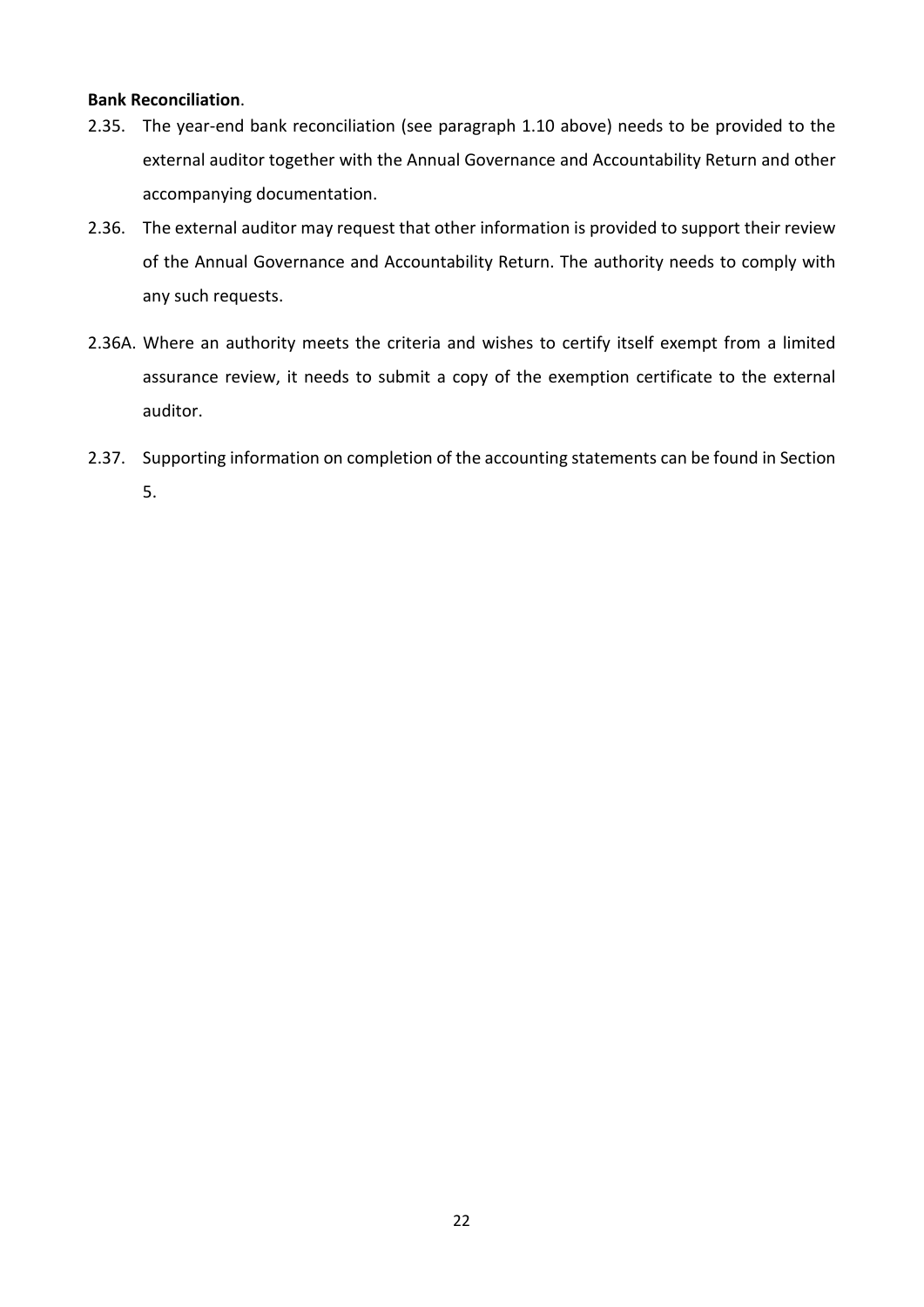# <span id="page-22-0"></span>Section 3: Proper practices in relation to accounts for a smaller authority that has decided to prepare accounts and be audited as a full audit authority

## <span id="page-22-1"></span>Introduction

- 3.1. Regulation 8(1) of the Local Audit (Smaller Authorities) Regulations 2015 allows smaller authorities with annual turnover exceeding £25,000 to decide to prepare a statement of accounts and be audited as if it were a relevant authority that is not a smaller authority. This is defined in the Regulations as a 'full audit authority'.
- 3.2. For the purposes of the Accounts and Audit Regulations 2015, a full audit authority is treated as a Category 1 authority.
- 3.3. Regulation 7 of the Accounts and Audit Regulations 2015, requires a Category 1 authority to prepare a statement of accounts in accordance with the regulations and proper practices in relation to accounts. Regulation 5 requires a Category 1 authority to prepare an annual governance statement in accordance with proper practices in relation to accounts.
- 3.4. The proper practices in relation to accounts for a full audit authority are set out in this guidance issued by JPAG.

## <span id="page-22-2"></span>Proper practices – Statement of accounts

- 3.5. JPAG recommends that, for financial years commencing on or after 1 April 2016, a full audit authority should follow the proper accounting practices found in UK GAAP (FRS 102) issued by the Financial Reporting Council<sup>2</sup>.
- 3.6. Alternatively, a full audit authority may adopt as proper practices the Code of Practice on Local Authority Accounting in the UK issued by CIPFA/LASAAC.

## <span id="page-22-3"></span>Proper practices – Annual governance statement

3.7. JPAG recommends that a full audit authority should follow *Delivering Good Governance in Local Government: Framework*, published by CIPFA and SOLACE in 2007 and its subsequent addendum, published in 2012, which provides an updated example annual governance statement. A full audit authority may also wish to refer to *Delivering good governance in local government: A guidance note for English authorities,* published by CIPFA/SOLACE in 2012, which is intended to assist authorities in reviewing their governance arrangements and can be used in conjunction with the Framework and the addendum.

<span id="page-22-4"></span><sup>&</sup>lt;sup>2</sup> The Financial Reporting Standard for Smaller Entities (the FRSSE) has been withdrawn for financial years commencing on or after 1 January 2016.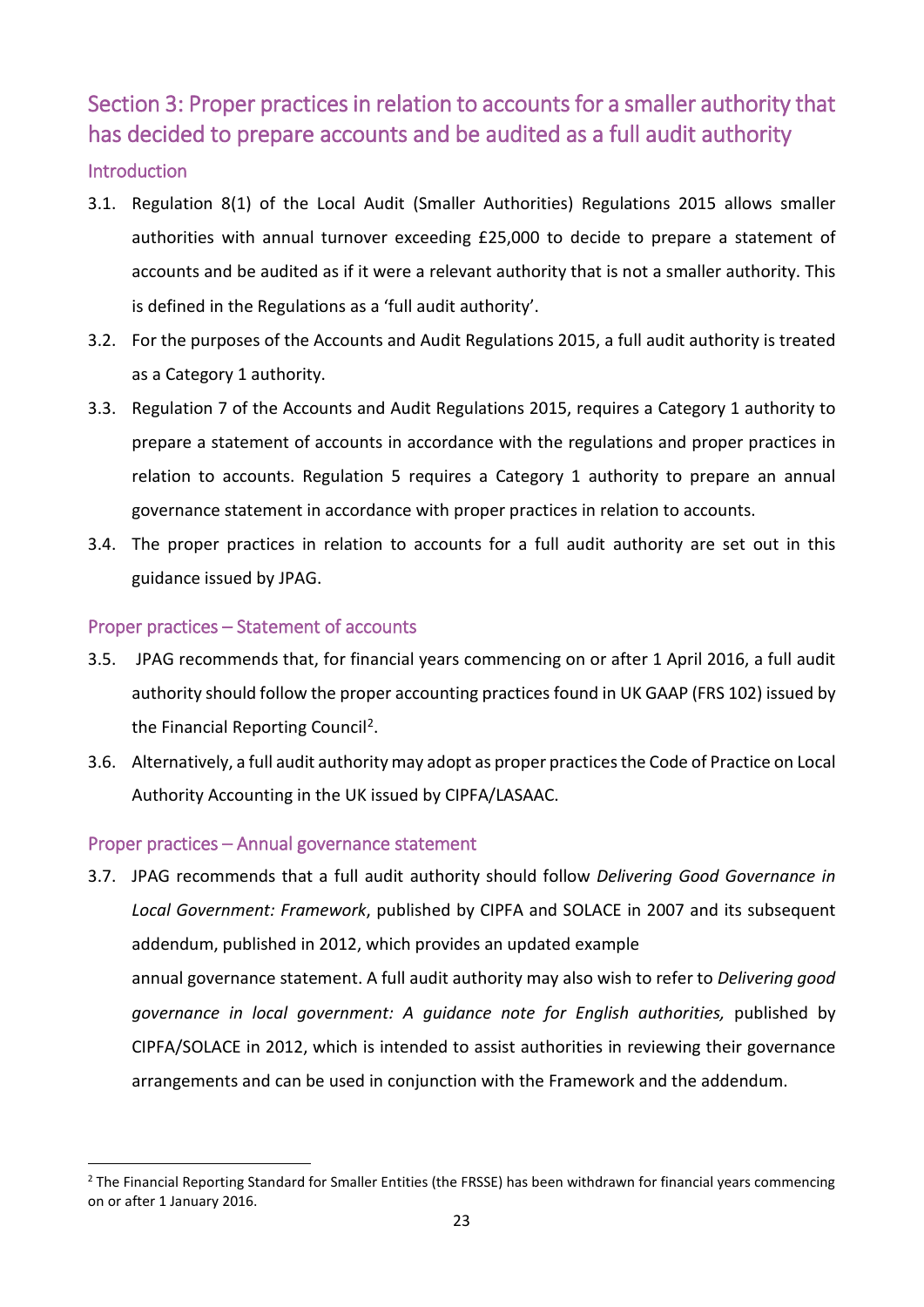3.8. Alternatively, a full audit authority may use the annual governance statement in Section 1 of the Annual Governance and Accountability Return (see Section 1 of this guide and the proforma Annual Governance and Accountability Return available alongside this guide).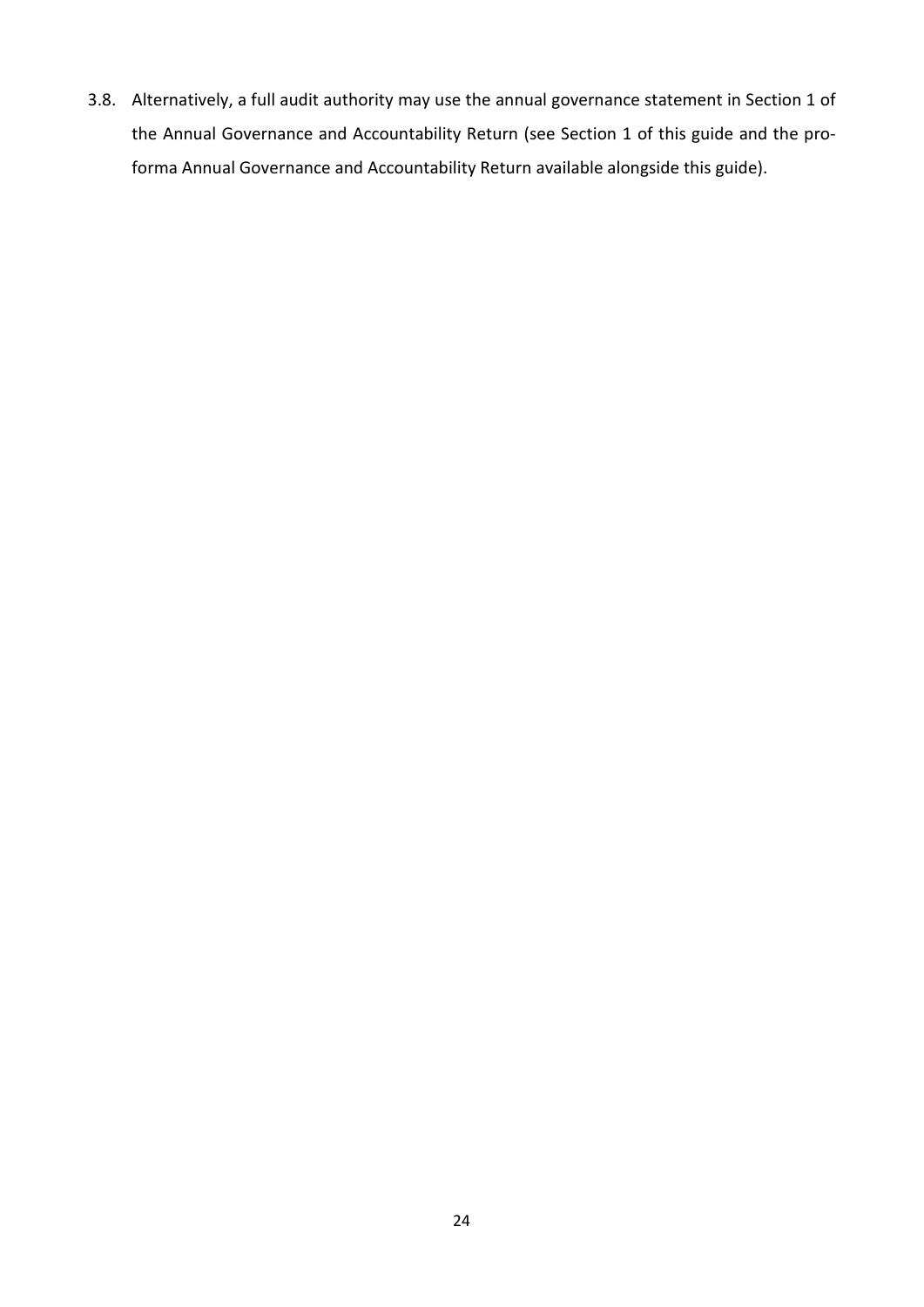# <span id="page-24-1"></span><span id="page-24-0"></span>Section 4: Non-statutory guidance for internal audit at smaller authorities Introduction

- 4.1. A smaller authority is required by Regulation 5(1)of the Accounts and Audit Regulations 2015 to 'undertake an effective internal audit to evaluate the effectiveness of its risk management, control and governance processes, taking into account public sector internal auditing standards or guidance.'
- 4.2. The public sector internal audit standards, issued in 2013, have not been applied to smaller authorities. The information in this section of the Practitioners' Guide is therefore the nonstatutory 'guidance' referred to in Regulation 5(1), and needs to be taken into account by smaller authorities in undertaking an effective internal audit.

## <span id="page-24-2"></span>Overview of internal audit

- 4.3. Internal auditing is an independent, objective assurance activity designed to improve an organisation's operations. It helps an organisation accomplish its objectives by bringing a systematic, disciplined approach to evaluate and improve the effectiveness of risk management, control and governance processes.
- 4.4. The purpose of internal audit is to review and report to the authority on whether its systems of financial and other internal controls over its activities and operating procedures are effective.
- 4.5. The internal audit function must be independent from the management of the financial controls and procedures of the authority which are the subject of review. The person or persons carrying out internal audit must be competent to carry out the role in a way that meets the business needs of the authority. It is for each authority to decide, given its circumstances, what level of competency is appropriate, and to keep this issue under review.
- 4.6. Internal audit is an on-going function, undertaken regularly throughout the financial year, to test the continuing existence and adequacy of the authority's internal controls. It results in an annual assurance report to members designed to improve effectiveness and efficiency of the activities and operating procedures under the authority's control. Managing the authority's internal controls is a day-to-day function of the authority's staff and management, and not the responsibility of internal audit.
- 4.7. Internal audit does not involve the detailed inspection of all records and transactions of an authority in order to detect error or fraud.

25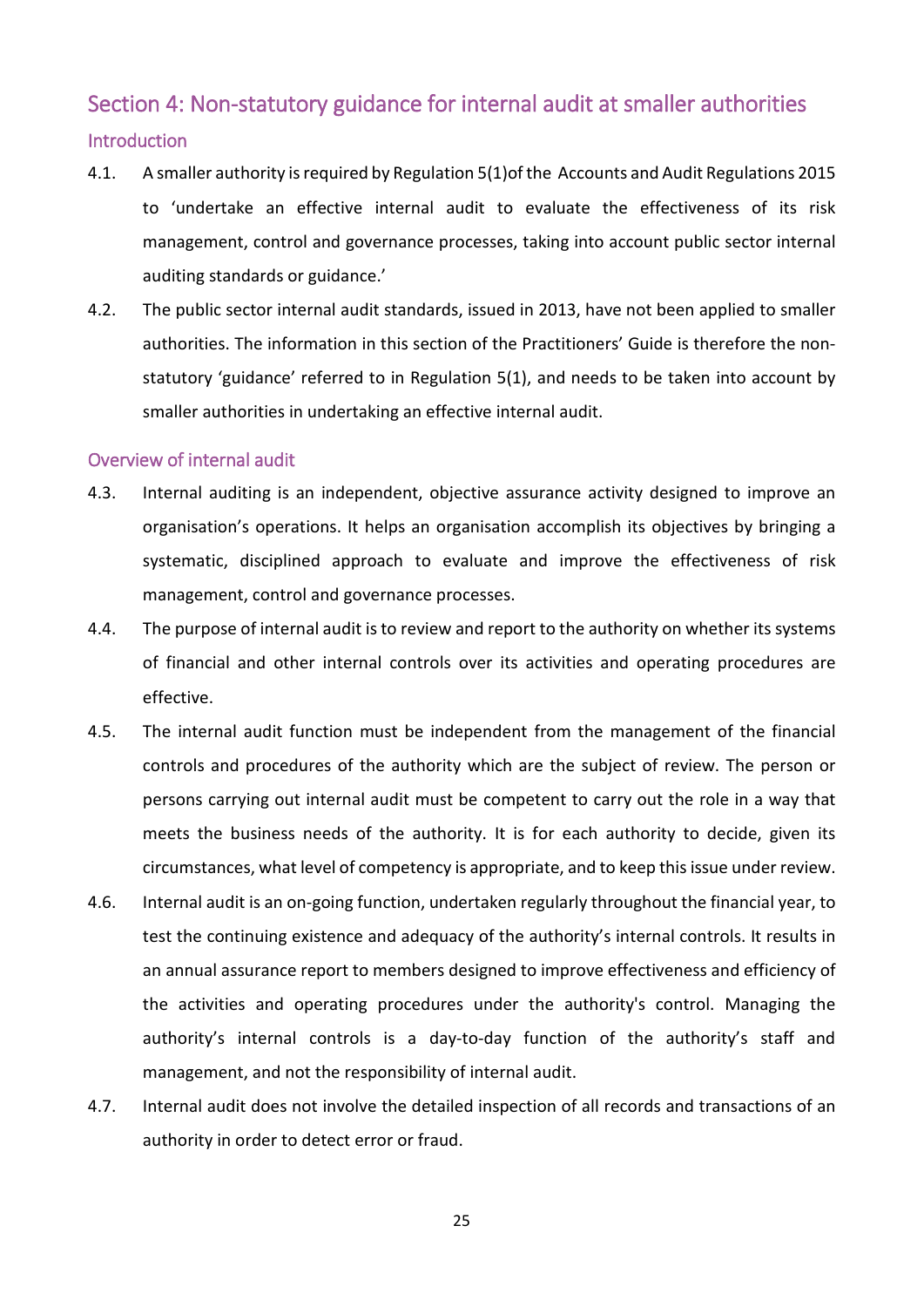## <span id="page-25-0"></span>Appointing an internal audit provider

- 4.8. It is a matter for the authority to determine how best to meet the statutory requirement for internal audit, having regard to its business needs and circumstances.
- 4.9. There are two key principles an authority should follow in sourcing an internal audit provider: independence and competence.

#### <span id="page-25-1"></span>Independence

- 4.10. Independence requires the absence of any actual or perceived conflict of interest. It means that whoever carries out the internal audit role does not have any involvement in or responsibility for the financial decision making, management or control of the authority, or with the authority's financial controls and procedures.
- 4.11. It follows, for example, that the circumstances in which a member could demonstrate that they are sufficiently independent of the financial decision making and procedures of the authority are difficult to envisage. Such a member would need to exclude themselves entirely from key financial decisions by the authority in order to maintain their independence. Similarly, it would not be appropriate for any individual or firm appointed by the authority to assist with the authority's accounting records, preparation of financial statements or the Annual Governance and Accountability Return, to be also appointed to undertake the internal audit function. Conflicts of interest must be avoided, such as in cases where an external provider of accounting software or services to the authority, also offers internal audit services through an associate company, firm or individual.

#### <span id="page-25-2"></span>**Competence**

- 4.12. There is no requirement for a person providing the internal audit role to be professionally qualified, but essential competencies to be sought from any internal audit service include:
	- understanding basic book-keeping and accounting processes;
	- understanding the role of internal audit in reviewing systems rather than undertaking detailed checks that are more appropriately the responsibility of management;
	- awareness of relevant risk management issues; and
	- understanding proper practices in relation to governance and accounting requirements within the legal framework and powers of smaller authorities.
- 4.13. There are various ways for an authority to source an internal audit service, for example: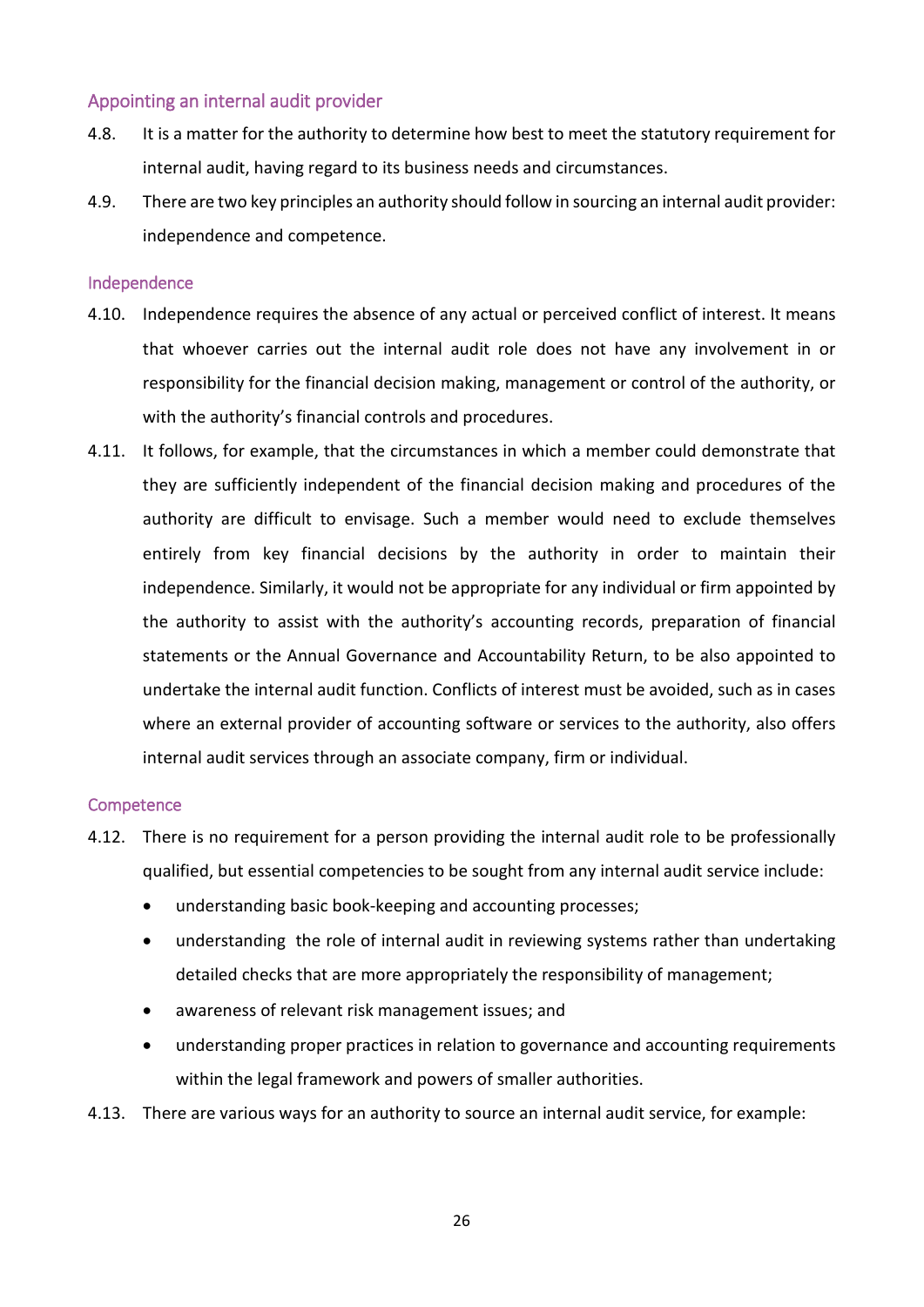- Appointing a local individual or a member of a panel of individuals administered by a local association or branch of NALC, SLCC or ADA. An individual will need to demonstrate adequate independence and competence to meet the needs of the authority.
- Employing a competent internal auditor with sufficient organisational independence and status to undertake the role.
- Purchasing an internal audit service from a principal local authority.
- Purchasing an internal audit service from a local firm or specialist internal audit practice. The firm needs to have an understanding of the local government legal framework and a number of professional firms offer a service to public bodies, authorities and commercial companies. For the largest authorities a specialist contractor appointment may be appropriate.

## <span id="page-26-0"></span>Scope of internal audit

- 4.14. It is a matter for the authority to determine the necessary scope and extent of its internal audit**.** When securing an internal audit service, the authority should make sure that it is proportionate to the needs, size and the circumstances of the authority.
- 4.15. The work of internal audit should be subject to an engagement letter on first appointment by the authority, setting out the terms of the appointment. Engagement terms may include:
	- roles and responsibilities;
	- audit planning;
	- reporting requirements;
	- assurances around independence and competence;
	- access to information, members and officers;
	- period of engagement;
	- remuneration; and
	- any other matters required for the management of the engagement by the authority.
- 4.16. Each authority should set out its key financial and other controls, usually in the form of standing orders and financial regulations. The smaller the authority, the less onerous these need to be. Similarly, the scope of internal audit at smaller authorities will be correspondingly less than at larger ones. The more complex the authority is or becomes, in terms of its organisation, range of services and number of employees the wider ranging the scope of internal audit may be.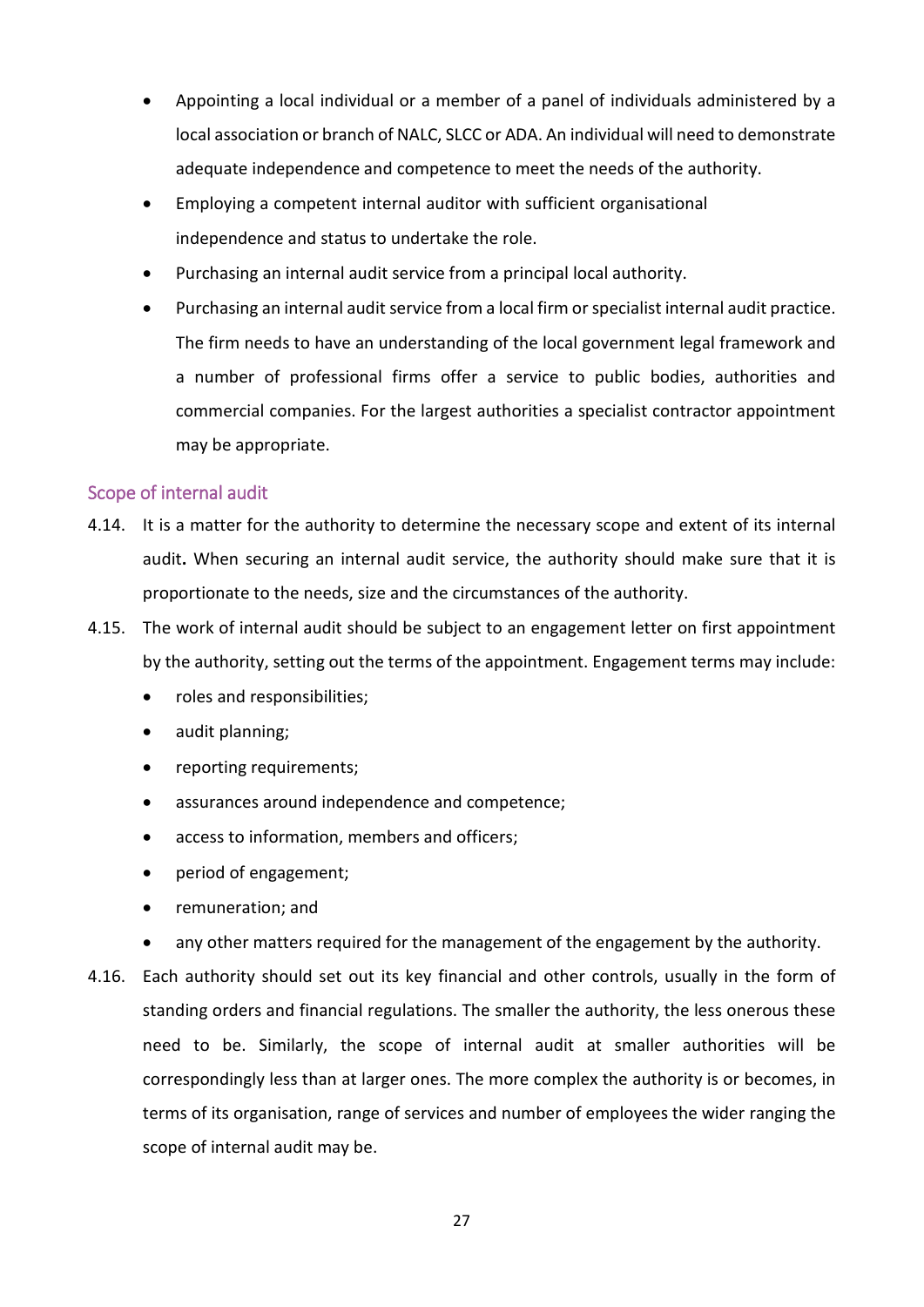4.17. It is not possible to draw up a standard internal audit programme to cover all authorities. This is because the audit programme must address the particular needs of each authority. Internal audit's function is to test and report to the authority on whether its specific system of internal control is adequate and working satisfactorily.

## <span id="page-27-0"></span>Annual internal audit report

- 4.18. The duties of internal audit relate to reporting on the adequacy and effectiveness of an authority's system of internal control. The minimum reporting requirement for internal audit to the smaller authority is met by completing the annual internal audit report on page 5 of the Annual Governance and Accountability Return. Internal audit may also report in greater detail to the authority as required.
- 4.19. The annual internal audit report focuses on ten internal control objectives covering an authority's key financial and accounting systems and concludes whether, in all significant respects, the internal control objectives were being achieved throughout the financial year to a standard adequate to meet the needs of the authority.
- 4.20. The annual internal report will inform the authority's response to assertions 2 and 6 in the annual governance statement.

#### <span id="page-27-1"></span>Reviewing internal audit

- 4.21. Authorities should from time to time carry out a review of the effectiveness of their overall internal audit arrangements. The review should take place at least once every three years and also in the year of any change of internal audit provider or responsible finance officer. Any review should balance the authority's internal audit needs and usage. It should be designed to provide sufficient assurance for the authority that standards are being met and that the work of internal audit is effective. Authorities judge the extent and scope of the review by reference to their own individual circumstances.
- 4.22. The review should be designed to assure the authority that it has maintained the standards of an adequate and effective internal audit of its risk management, control and governance processes. It should include, as a minimum, making an assessment of each of the following:
	- the scope of internal audit;
	- independence;
	- competence;
	- relationships with the clerk and the authority; and
	- audit planning and reporting.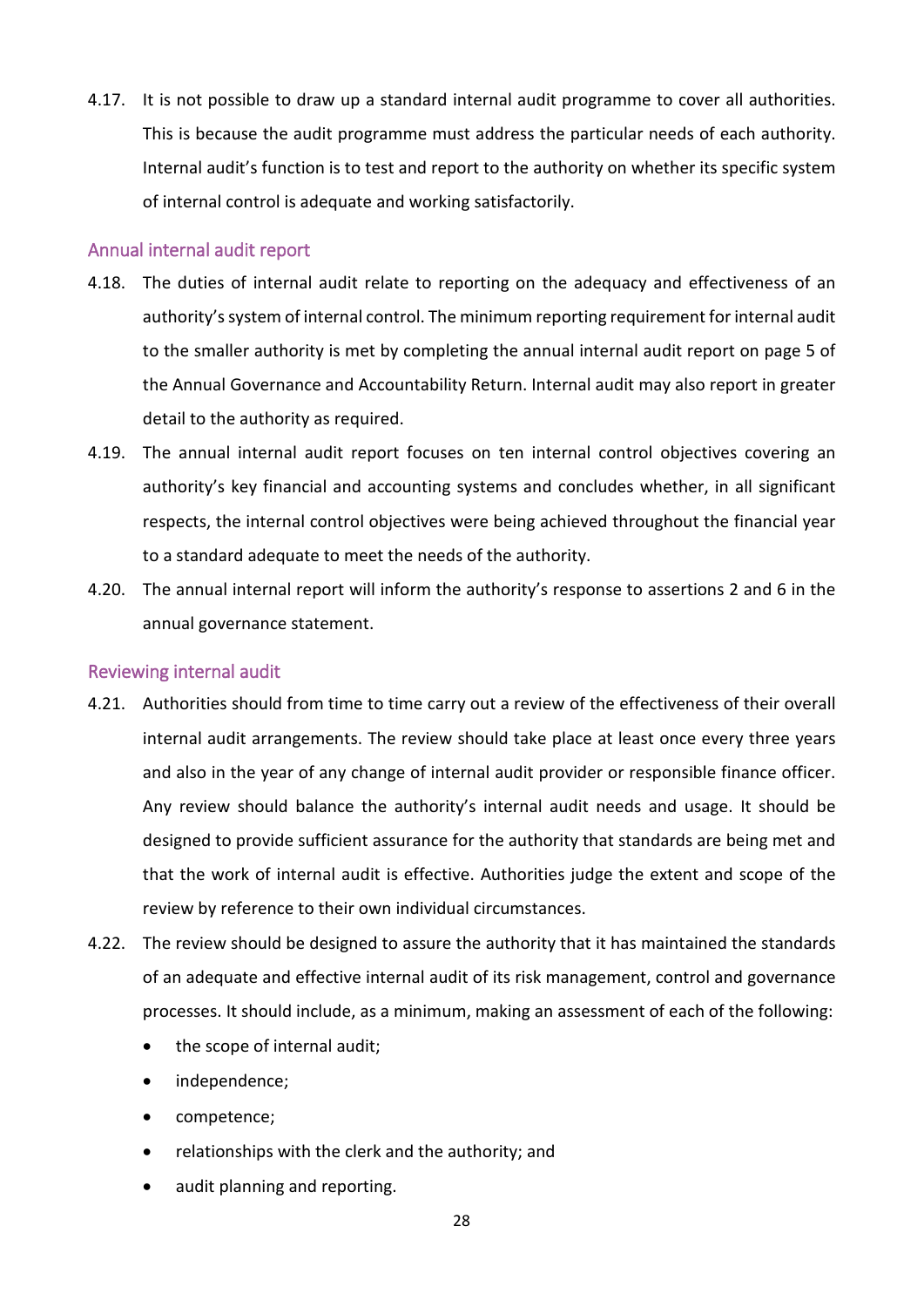- 4.23. The review should be undertaken by the authority. It should not be undertaken by the external auditor or as part of the external auditor's review of the Annual Governance and Accountability Return, nor can it be delegated to an officer. Clearly it cannot be undertaken by internal audit, although it is good practice to seek their involvement in the process. Authorities may wish to set up a small working party to carry out the review or utilise an existing committee. Whatever approach is followed, the results should be reported to a full meeting of the authority.
- 4.24. There is no single approach to review of internal audit that will suit all authorities. Much will depend upon the size of the authority and arrangements it already has in place for conducting the wider review of its system of internal control and risk management generally. The areas described above in paragraph 4.23 will normally be the starting point, but the effectiveness of internal audit should not be judged solely by the extent of compliance with expected standards. The review is primarily about effectiveness, not process. In essence, the focus of this review should be on the quality of delivery of the internal audit service, i.e. reliable assurance about the authority's internal controls and its management of risk.
- 4.25. As with any review, it should be evidence based. Wherever possible this should be gathered throughout the year. Sources may include:
	- previous review and action plan;
	- annual report by internal audit;
	- periodic reports from internal audit, including internal audit plan, monitoring reports, and the results of any investigations;
	- any reports by the external auditor; and
	- the results of any other external reviews of internal control.
- 4.26. If the review identifies any areas for development or change in internal audit, an action plan should be produced for the authority to manage the remedial process. The action plan should set out the areas of improvement required, any proposed remedial actions, the people responsible for delivering improvement, and the deadlines for completion of the actions.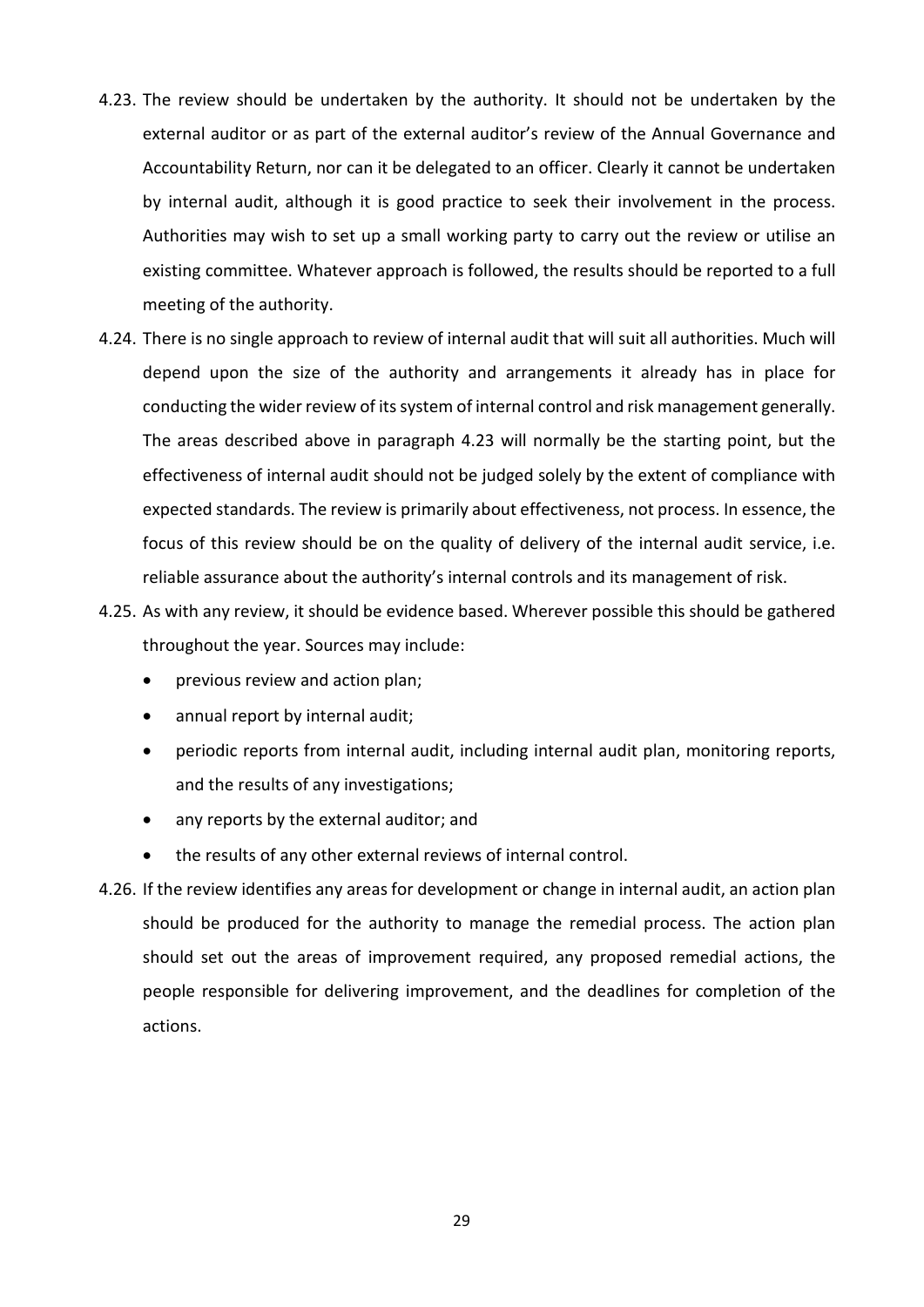# Governance and Accountability for Smaller Authorities in England

**Section 5: Supporting information and practical examples March 2018**

30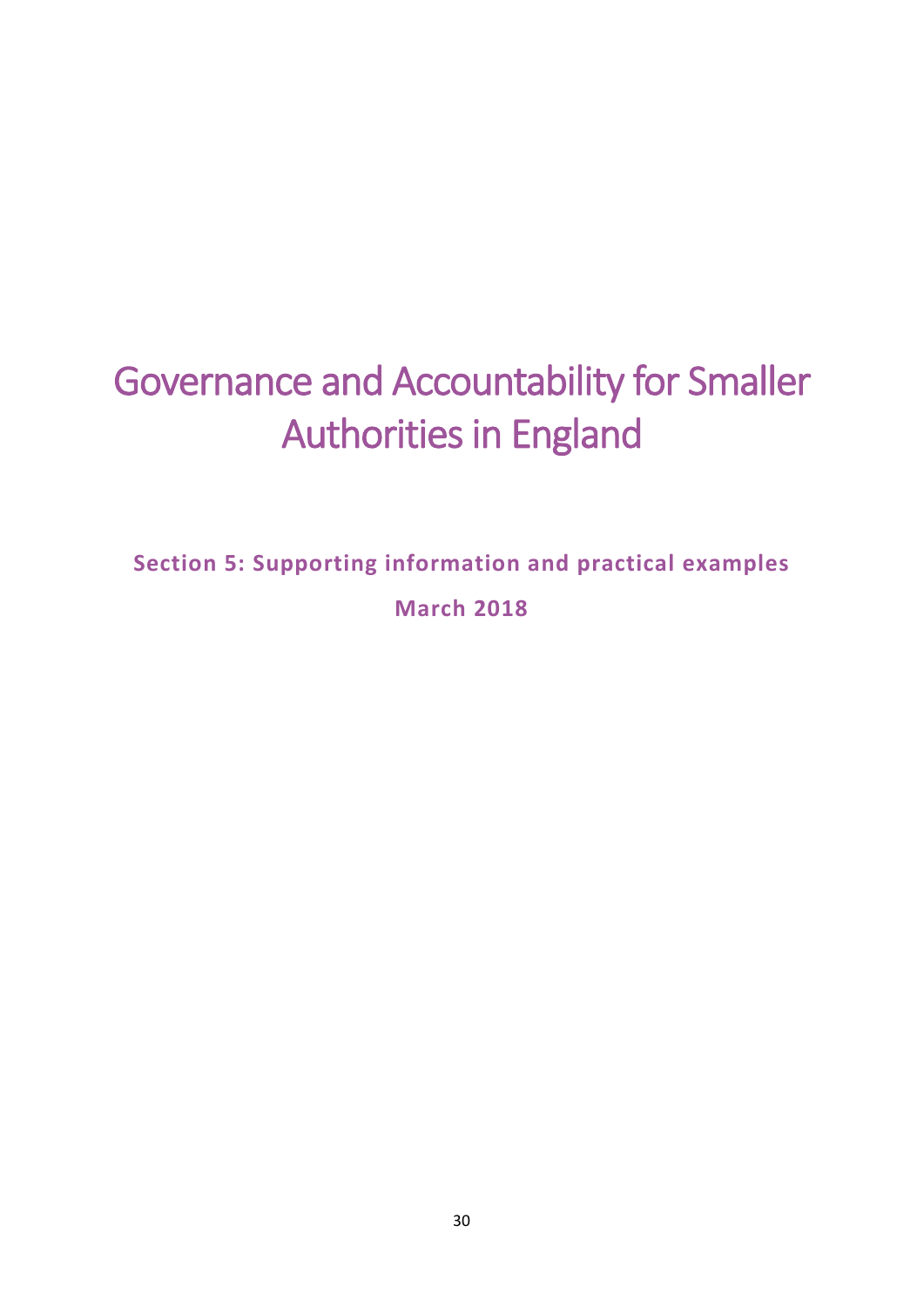# <span id="page-30-0"></span>Section 5: Supporting information and practical examples

## <span id="page-30-1"></span>Introduction

- 5.1. Sections 1, 2 and 3 of the Practitioners' Guide (the Guide) issued by the Joint Panel on Accountability and Governance represent the proper accounting and governance practices *('proper practices')* referred to in statute. They set out for responsible financial officers (RFOs) the appropriate standard of financial and governance reporting for smaller authorities and are mandatory.
- 5.2. Section 4 of the Guide sets out the non-statutory guidance relating to internal audit which smaller authorities are required to take into account.
- 5.3. This section of the Guide contains supporting information and practical examples to support practitioners in complying with proper practices as set out in Sections 1 and 2 of the Guide. As Section 5 is not part of proper practices, it cannot and does not set any mandatory requirements in respect of the Annual Governance and Accountability Return. It does however include references to statutory requirements where appropriate, such as the requirements around making provision for the exercise of public rights.
- 5.4. This section of the Guide follows the order of Sections 1 and 2, with supporting information relating to the annual governance statement preceding supporting information on the accounting statements.
- 5.5. General information about smaller authorities and their responsibilities can be found on the following websites:

[National Association of Local Councils](http://www.nalc.gov.uk/)

[Society of Local Council Clerks](http://www.slcc.co.uk/)

[Association of Drainage Authorities](http://www.ada.org.uk/)

5.6. In accordance with Section 6 of the Local Audit and Accountability Act 2014, an authority is a 'smaller authority' for a financial year if the higher of the authority's gross income for the year and its gross expenditure for the year does not exceed £6.5 million for that year or either of the two previous years. This section of the Guide uses the term 'authority' to refer to all types of smaller authority.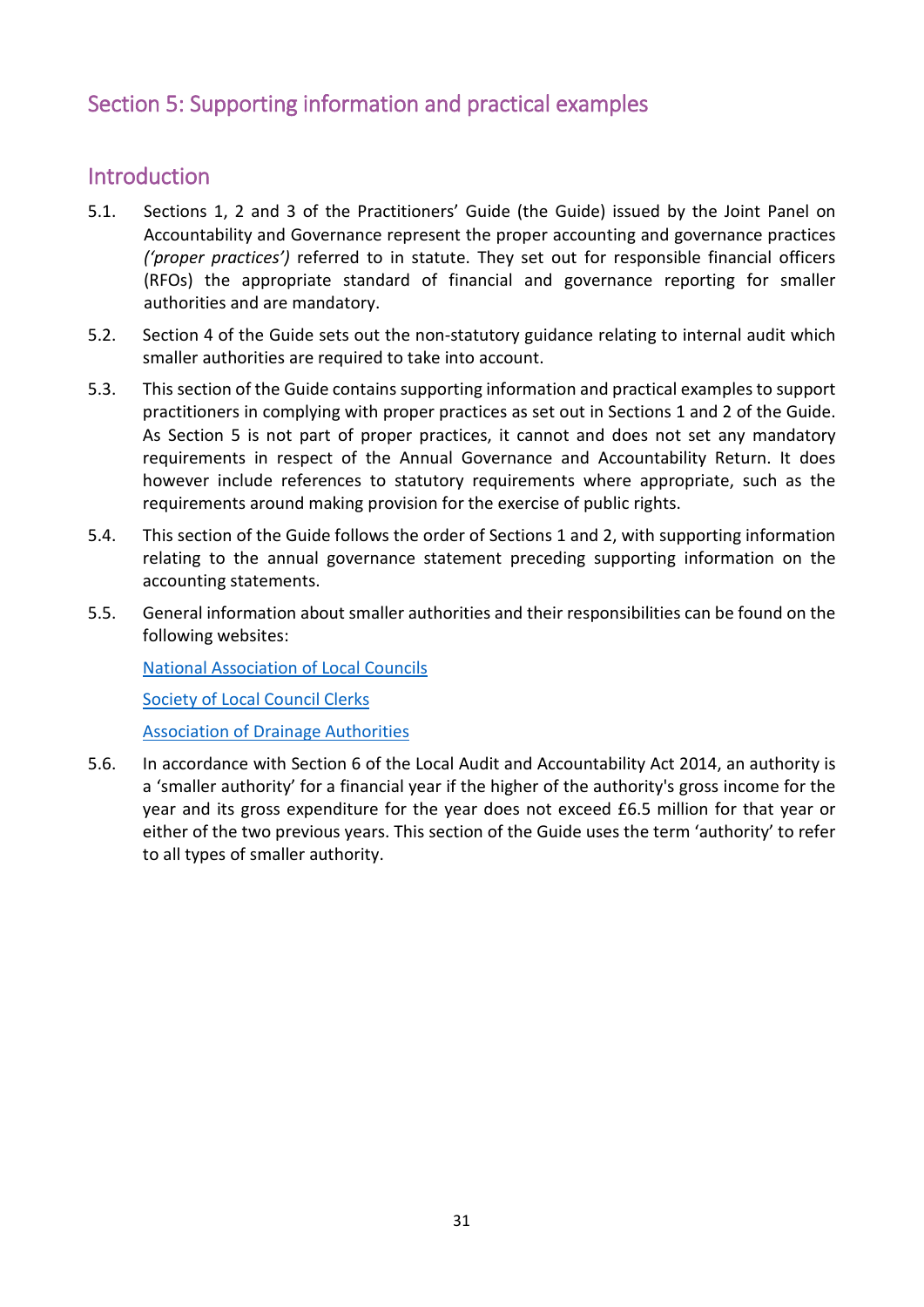# <span id="page-31-0"></span>Annual governance statement

## <span id="page-31-1"></span>AGS assertion 1: Financial management and preparation of accounting statements

## <span id="page-31-2"></span>Budgeting

- 5.7. The preparation of an annual budget is one of the key statutory tasks to be undertaken by an authority, irrespective of its size. The budget has three main purposes:
	- it results in the authority setting the precept for the year (or rates and special levies for IDBs);
	- subject to the authority's Financial Regulations, it gives the clerk and other officers overall authority to make spending commitments in accordance with the plans approved by members; and
	- it provides a basis for monitoring progress during the year by comparing actual spending against planned spending.
- 5.8. It is essential that authority members understand how the budget is put together and how it should be used in the running of the authority. Reviewing the budget against actual expenditure regularly gives members early warning about the likelihood of a shortfall (or surplus) and helps them to decide what responsive action to take.
- 5.9. The key stages in the budgeting process are:
	- decide the form and level of detail of the budget;
	- review the current year budget and spending;
	- determine the cost of spending plans;
	- assess levels of income;
	- bring together spending and income plans;
	- provide for contingencies and consider the need for reserves;
	- approve the budget;
	- confirm the precept or rates and special levies; and
	- review progress against the budget regularly throughout the year.

## <span id="page-31-3"></span>Accounting records and supporting documents

5.10. All authorities, other than parish meetings where there is no parish council, need to appoint an officer, the RFO, to be responsible for the financial administration of the authority in accordance with section 151 of the Local Government Act 1972. The clerk to the authority is often also appointed as the RFO, but this is not automatically the case. The authority should formally determine in whom the responsibility vests, recognising that there are particular risks that arise in the unusual circumstances where an elected member is appointed (unpaid) as the RFO. Decisions about appointing the RFO should always be the subject of a full risk assessment and consideration evidenced in the minutes. The proper segregation of duties means that the Chairman of the authority or of the Finance Committee should never be appointed (even on a short-term basis) either as Clerk or as RFO, except that the Chairman of a parish meeting (where there is no parish council) is required to keep its accounts by Section 150(6) of the Local Government Act 1972.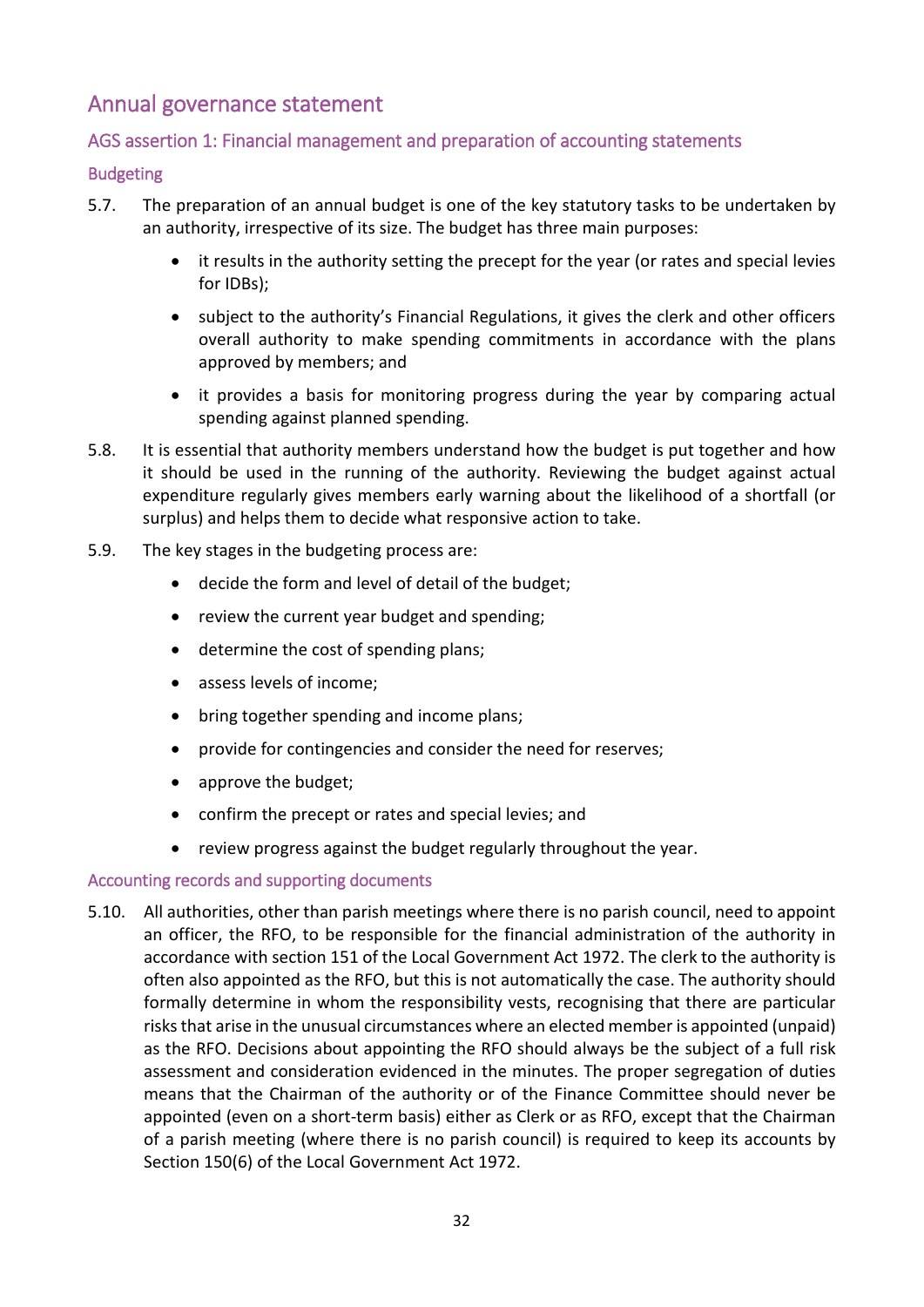- 5.11. The appointment of an RFO does not mean that members then have no responsibility for the financial health of the authority. On the contrary, members continue to be accountable for ensuring that the authority does not live beyond its means, but the RFO takes on the duty of designing and implementing the accounting arrangements that will assure members that finances are being properly managed.
- 5.12. [Regulation 4 of the Accounts and Audit Regulations 2015](http://www.legislation.gov.uk/uksi/2015/234/regulation/4/made) sets out the duties of the RFO and requirements relating to accounting records and financial control systems.
- 5.13. The RFO is responsible for determining, on behalf of the authority, the form of its accounting records and supporting records and its financial control systems. The RFO must also ensure, on behalf of the authority, that the financial control systems are observed and that the accounting records of the authority are kept up to date.
- 5.14. The accounting records must contain:
	- entries from day to day of all sums of money received and expended by the authority and the matters to which its income and expenditure or receipts and payments relate; and
	- a record of the assets and liabilities of the authority.
- 5.15. It is also good practice for the accounting records to contain a record of income and expenditure by the authority in relation to claims made for contribution, grant or subsidy from a government department or other public body.
- 5.16. The financial control systems must include:
	- measures to ensure that the financial transactions of the authority are recorded as soon as, and as accurately as, reasonably practicable;
	- measures to enable the prevention and the detection of inaccuracies and fraud, and the reconstitution of any lost records;
	- measures to ensure that risk is appropriately managed; and
	- identification of the duties of officers dealing with financial transactions and division of responsibilities of those officers.
- 5.17. It is also good practice for the financial control systems to include procedures for uncollectable amounts, including bad debts, only to be written off with the approval of members or, under delegated authority, the RFO and for the approval to be disclosed in the accounting records.
- 5.18. The basic record of receipts and payments is always the starting point of an accounting system and the majority of internal controls will work back to that record. A successful accounting system requires that the basic cash book is kept up to date and balances are regularly verified against a bank statement or the actual cash in the petty cash tin. This record will also agree with the supporting vouchers, invoices or receipts. Even though the arithmetic may be automatic on a computer based system it is necessary to check that the additions and balancing are correct. Where there is a computer based system, the reliability of information reported by the system depends on the quality and accuracy of data input, and how it is then processed, and so tests of the integrity of data input and processing should be considered. A member or officer may do the checking or verification.
- 5.19. Manually kept books of account, or an effective computerised accounting system, should provide the basis for the accounting statements, in that the accounting statements are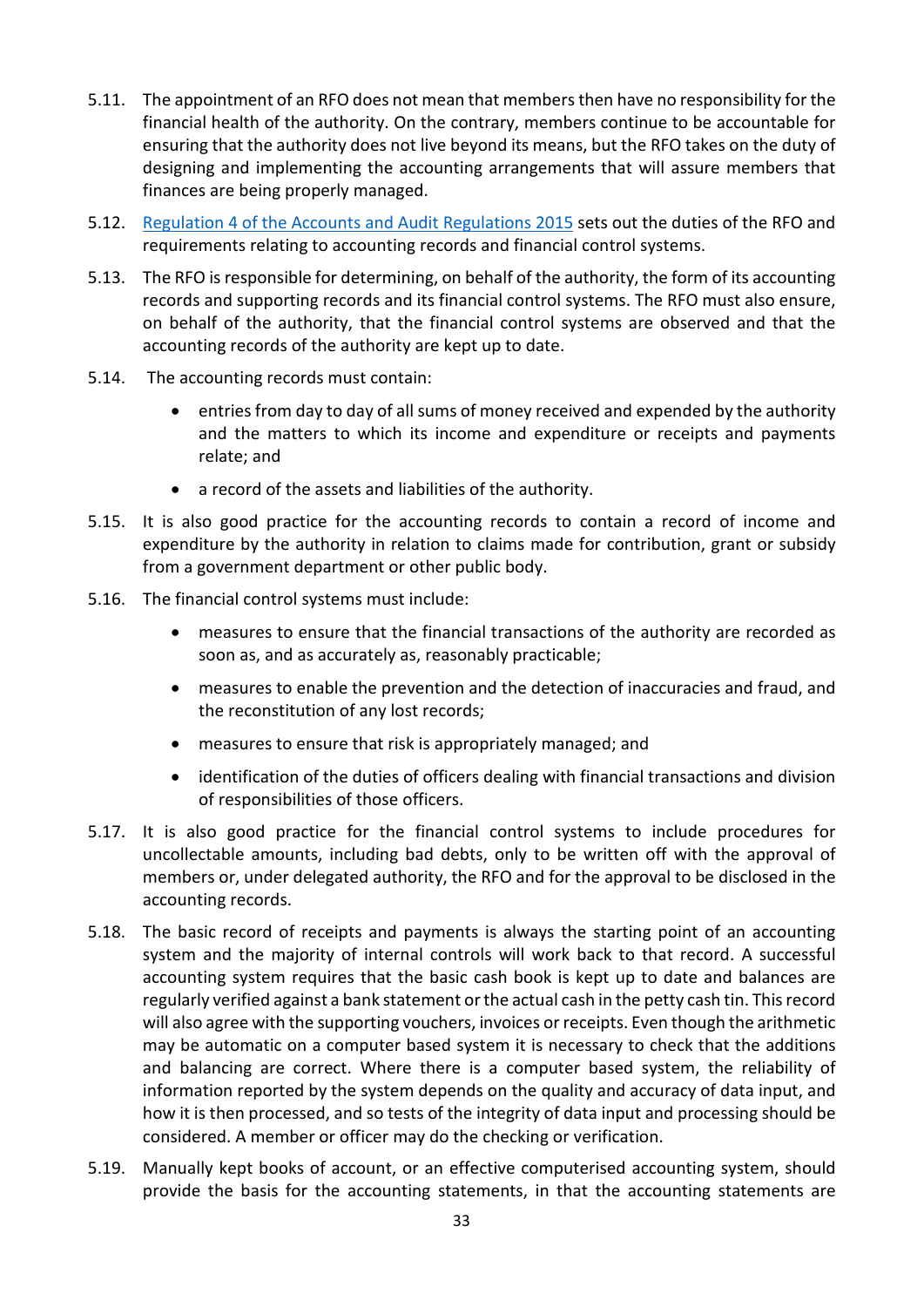compiled from the information recorded in the books. But the books of account are important in themselves in the running of the authority throughout the year. A good set of books will allow an authority to appreciate at any time:

- the amounts that it has spent in the year, the income it has received and its financial commitments;
- whether, in the light of this information, its spending plans for the rest of the year are still affordable; and
- the assets that it owns (for example, land, buildings, vehicles, investments, cash) and the liabilities that it owes (for example, outstanding payments for goods and services, borrowings).
- 5.20. The record of the assets and liabilities of the authority required by Regulation means in practice the asset and investment register and record of loans and other debts.

## <span id="page-33-0"></span>Bank reconciliation

- 5.21. The most important accounting record maintained by authorities will be the cash book which is a register of all the payments made and receipts taken in by the authority. There may be a temptation to rely on the bank statement as a record of cash transactions. However, a cash book is essential because the statements provided by the bank will not necessarily be a reliable record of the authority's cash balances because:
	- the bank can make errors and omissions in processing transactions the authority needs its own records to provide a check on the bank statement;
	- while electronic payments and receipts are instant, there can be considerable timing differences between, say, writing cheques to other parties and their being cashed by the bank, and between receiving income and it being credited to the authority's account once paid in; and
	- the bank statement takes time to catch up with the actual cash flows of the authority and does not provide an up-to-date position.
- 5.22. The up to date cash book, therefore, provides the most accurate record of all income received and payments made, including cheques drawn.
- 5.23. Bank statements are important documents as they are evidence provided by an independent party of the state of the authority's cash balances. They contrast with the cash book, which is the authority's own record of its cash position. It is consequently an invaluable exercise to compare the balances on the bank statement with the balance in the cash book at any particular date and understand the reasons for any differences between them. This will reveal whether there are any errors, omissions or discrepancies in either the bank records or the cash book (for example, cheques drawn properly have been known to be altered by recipients before being banked).
- 5.24. The bank reconciliation is a key tool for management as it assists with the regular monitoring of cash flows which aids decision-making, particularly when there are competing priorities. The year-end bank reconciliation is particularly important as it will provide evidence to support the total cash and short-term investments balance shown in Line 8 in Section 2 of the authority's Annual Governance and Accountability Return. As bank statements may be made up to different dates in the month, care should be taken, particularly at year-end, to ensure that the statement being reconciled includes balances as at 31 March.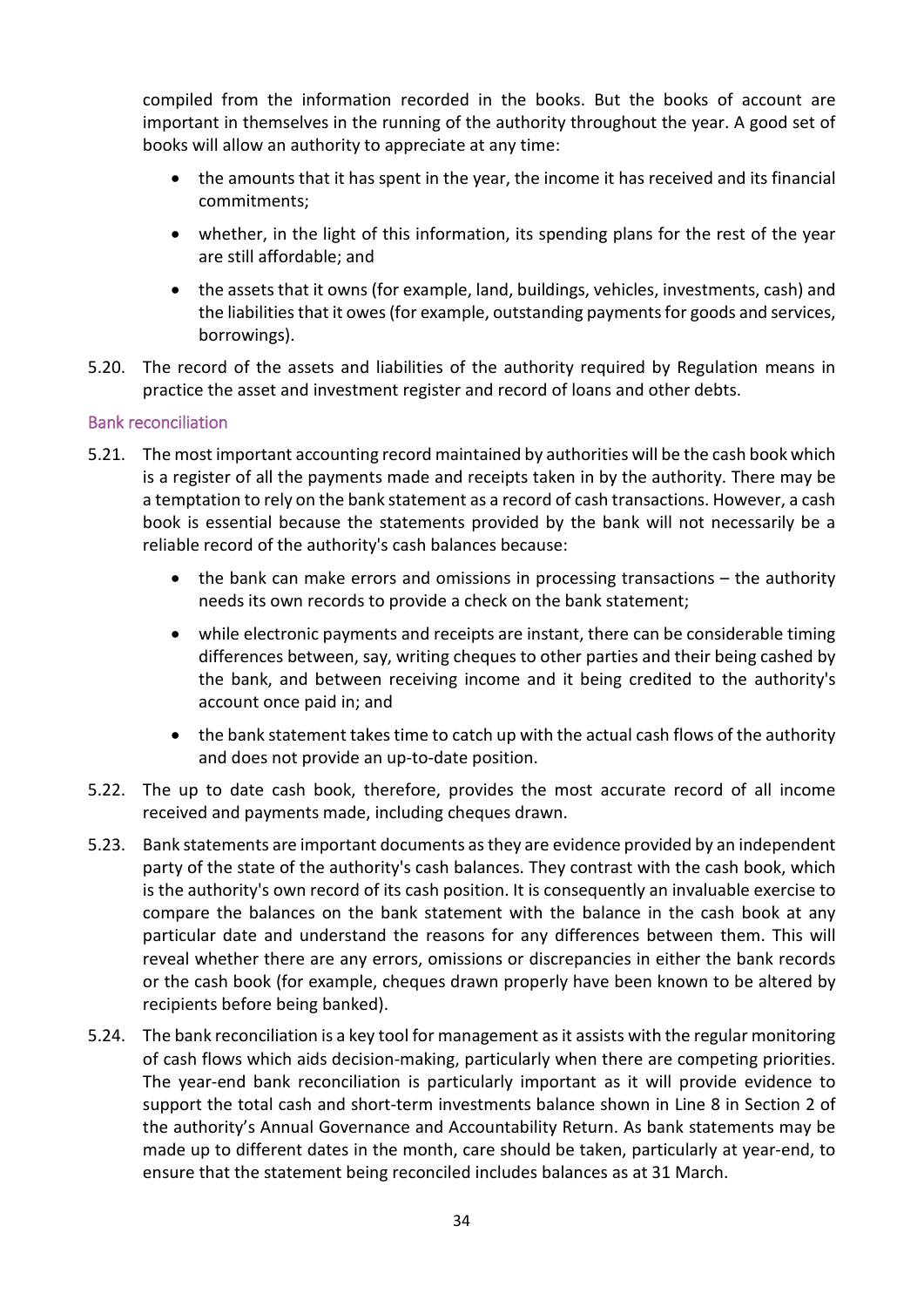- 5.25. Bank reconciliations should be performed on a regular basis and cover each of the authority's bank accounts. Most commonly, authorities will operate a current account through which most transactions are made, and possibly one or more deposit accounts. Some authorities will carry out a reconciliation every time they receive a bank statement, which is good practice as it identifies bank errors early on. It is for each authority to decide how regularly it wants to receive the assurance that a successful reconciliation can provide. Reconciling the cash book to bank statements should be reported to members, and the full reconciliation made available for their scrutiny each time it is done. Approval of the bank reconciliation by the authority or the chair of finance or another authority nominee is not only good practice but it is also a safeguard for the RFO and may fulfil one of the authority's internal control objectives.
- 5.26. There is a limited number of reasons for differences between bank statements and the cashbook, and most authorities will be able to use a standard layout for the bank reconciliation. The common reasons are:
	- transactions in the bank statement that are not recorded in the cash book this may include interest payable and bank charges, direct debits, standing orders and other automated payments that have been omitted from the cash book. None of these is an item for the reconciliation. Instead, the cash book should be updated to record all of these transactions, and the resulting balance is then brought into the reconciliation.
	- unpresented cheques payments are recorded in the cash book when the authority commits itself to making them, usually by handing over a cheque, putting a cheque in the post or completing the instructions for an automated payment; the balance on the bank account will not reduce until several days later when the cheque or instruction is received by the bank and processed. Unpresented cheques therefore need to be deducted from the bank statement balance in the reconciliation.
	- payments into the bank which are outstanding (sometimes referred to as 'cash in transit') - receipts are recorded in the cash book when they come into the possession of the authority; however, they will not be recognised on the bank statement until after cash is banked or cheques are cleared. Payments into the bank which are outstanding from the bank statement therefore need to be added to the bank statement balance in the reconciliation.
- 5.27. A standard layout for a financial year-end bank reconciliation can be found in Appendix 1 on page 34.

## <span id="page-34-0"></span>Investments

- 5.28. It is unusual for an authority to hold its reserves other than in the form of easily accessible bank deposits or other short-term investments (see paragraph 2.21 in Section 2 of the Guide for a definition). Occasionally, circumstances require authorities to consider making other types of investments, for example when saving for a future capital project or while deciding how to apply the proceeds of an asset sale or a donation.
- 5.29. In deciding whether it is appropriate to make long-term investments, the authority should follow the [Guidance on local government investments issued by MHCLG with effect from 1](https://www.gov.uk/government/uploads/system/uploads/attachment_data/file/320206/1501971.pdf)  [April 2018.](https://www.gov.uk/government/uploads/system/uploads/attachment_data/file/320206/1501971.pdf)
- 5.30. The authority's investment strategy will set out management arrangements for the investments held and procedures for determining the maximum periods for which funds may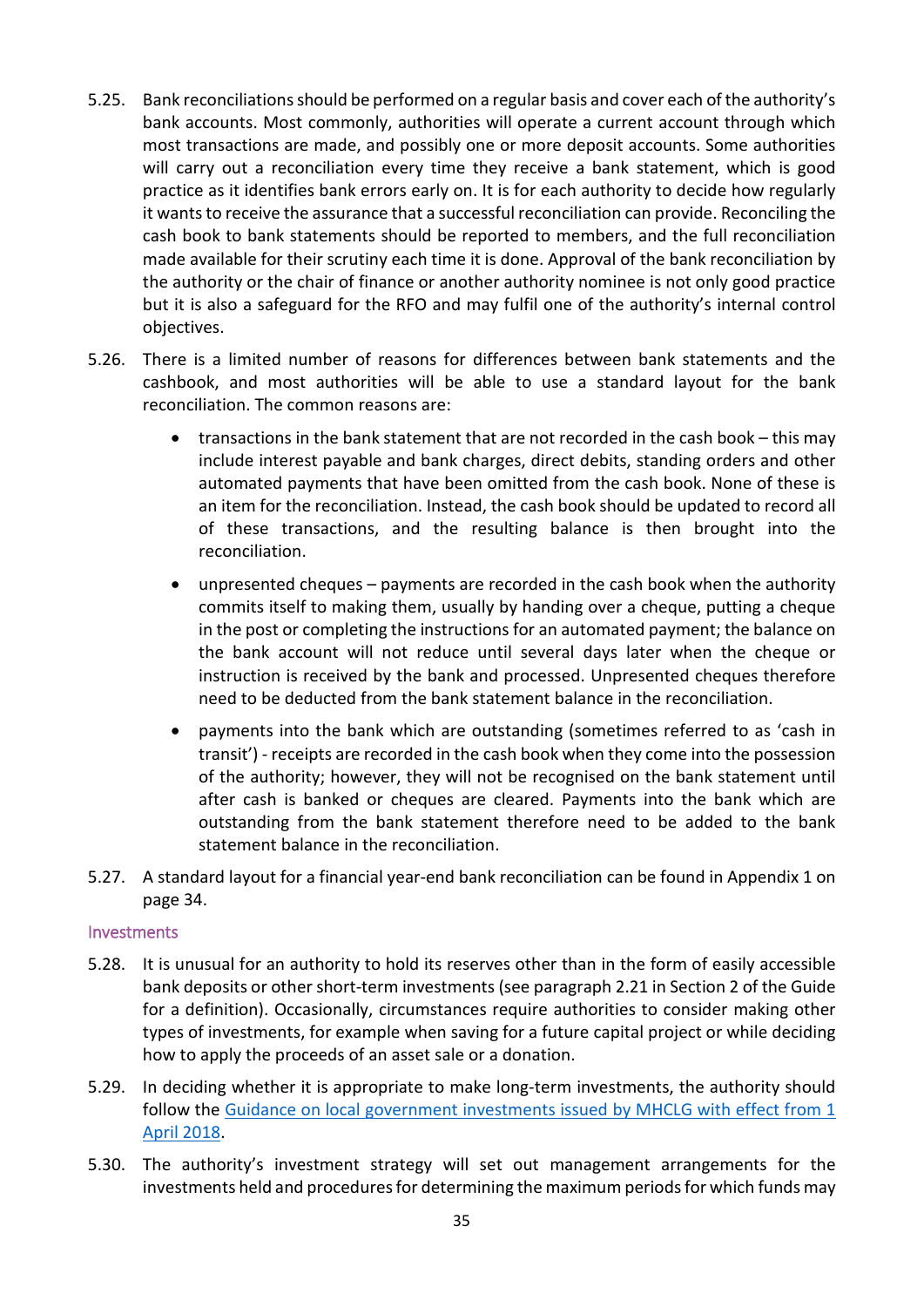prudently be committed. The strategy should ensure and demonstrate that the authority has properly assessed the risk of committing funds to longer term investments and complies with legislative requirements. Long-term investments in assets whose capital values may fluctuate carry considerable risks and require active management. Investment management is a specialist area. Authorities may wish to seek independent professional assistance when developing their investment strategy.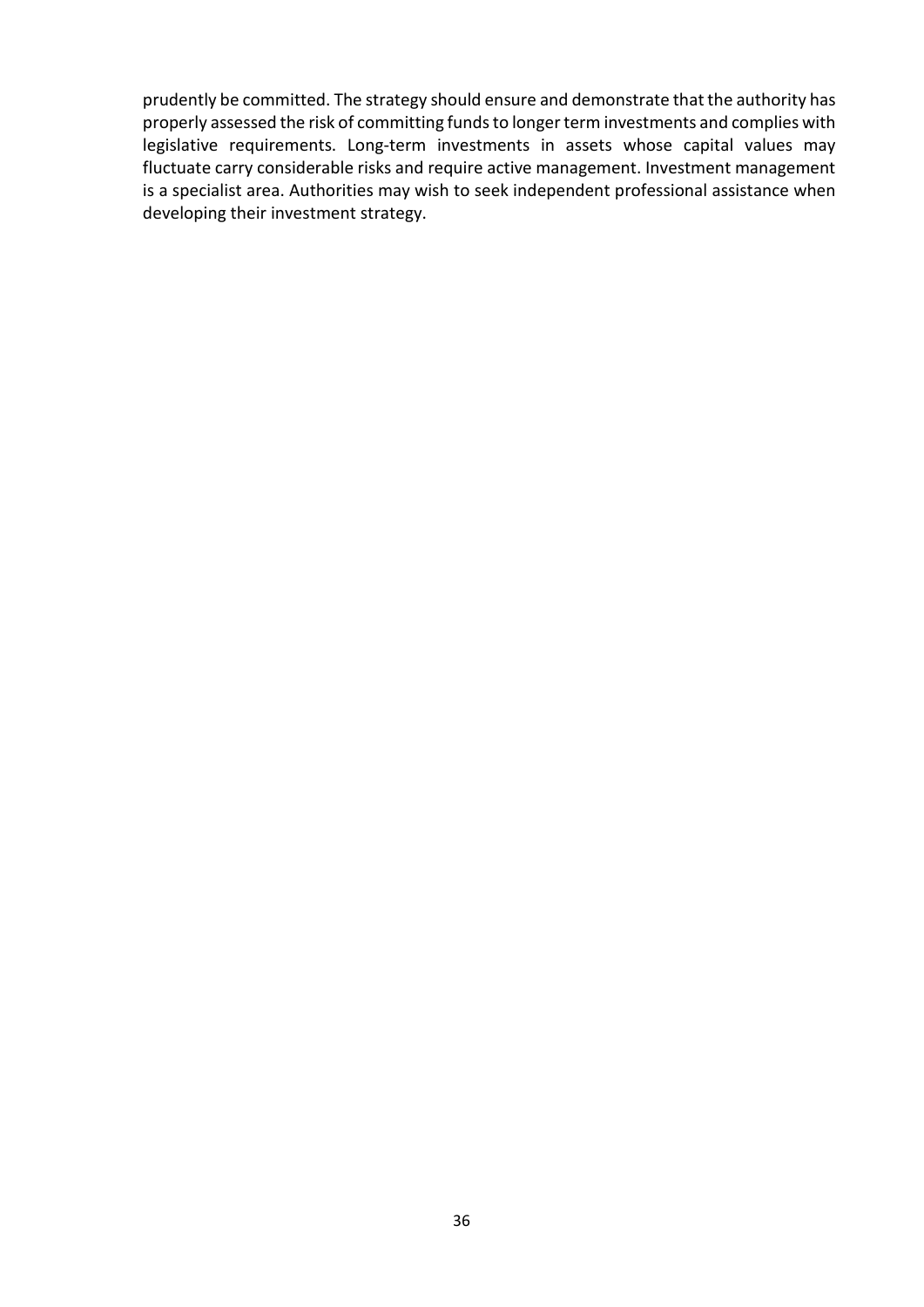## <span id="page-36-0"></span>AGS assertion 2: Internal Control

## <span id="page-36-1"></span>Standing Orders and Financial Regulations

- 5.31. The first step in establishing a financial system is to identify the general rules applicable at authority or committee meetings and in carrying out the authority's business. These are set out in the authority's Standing Orders, Financial Regulations and other internal instructions. Model versions of Standing Orders and Financial Regulations are provided by NALC and ADA.
- 5.32. Standing Orders must include provisions for securing competition and regulating the manner in which tenders are invited. To comply with these requirements, authorities should set within their Financial Regulations a limit for the purchase of goods and services above which three estimates or quotes should be invited from persons or firms competent to do the work. Standing Orders will state a higher value above which competitive tenders in sealed envelopes should be invited. It is the responsibility of authorities to determine their own limits that are most appropriate to local circumstances.
- 5.33. As far as possible, a fully priced official order should be sent to suppliers in advance of delivery of goods. Official orders both commit a supplier to a price and help prevent unauthorised credit being granted in the authority's name. On receipt of invoices, verification that the relevant goods or services have been received should be obtained and invoices checked to ensure that the arithmetic is correct, agreed discounts have been deducted and everything is acceptable regarding reclaiming the VAT. Practitioners should keep up to date with VAT Guidance issued by HM Revenue and Customs.
- 5.34. Procedures for the management of capital projects should also be covered by Standing Orders which should require payments only against certified completions under a planned and approved programme of works governed by a properly negotiated contract supervised by a named authority officer.

## <span id="page-36-2"></span>Safe and efficient arrangements to safeguard public money

## **Accounts for payment**

- 5.35. The payments process should always be carried out in accordance with the authority's Financial Regulations. Cheques and other payments should only be released once confirmation has been obtained that adequate funds are available. All payments made since the last meeting should be reported to the next authority meeting. Members should never sign blank cheques or authorise funds transfers which are presented to them unsupported by the appropriate documentation.
- 5.36. The authority should develop specific control procedures for any payments by bank transfer, or other electronic means, taking into account the risks brought about by the ease and speed of these transactions and the difficulties faced in unravelling them should they go wrong.
- 5.37. If there is any doubt as to how much the authority owes to one of its regular suppliers, the supplier should be asked to send a statement of the authority's account. It would be appropriate to request statements as at 31 March each year to assist with the preparation of the Annual Governance and Accountability Return.

## **Receipts**

5.38. Cash and cheques should be entered into the cash book on the date of receipt and banked promptly and intact (i.e. without any of the cash being kept back for spending). Practitioners should be aware that some receipts may require VAT to be accounted for and paid over by the authority, particularly where sales of items are involved and certain thresholds have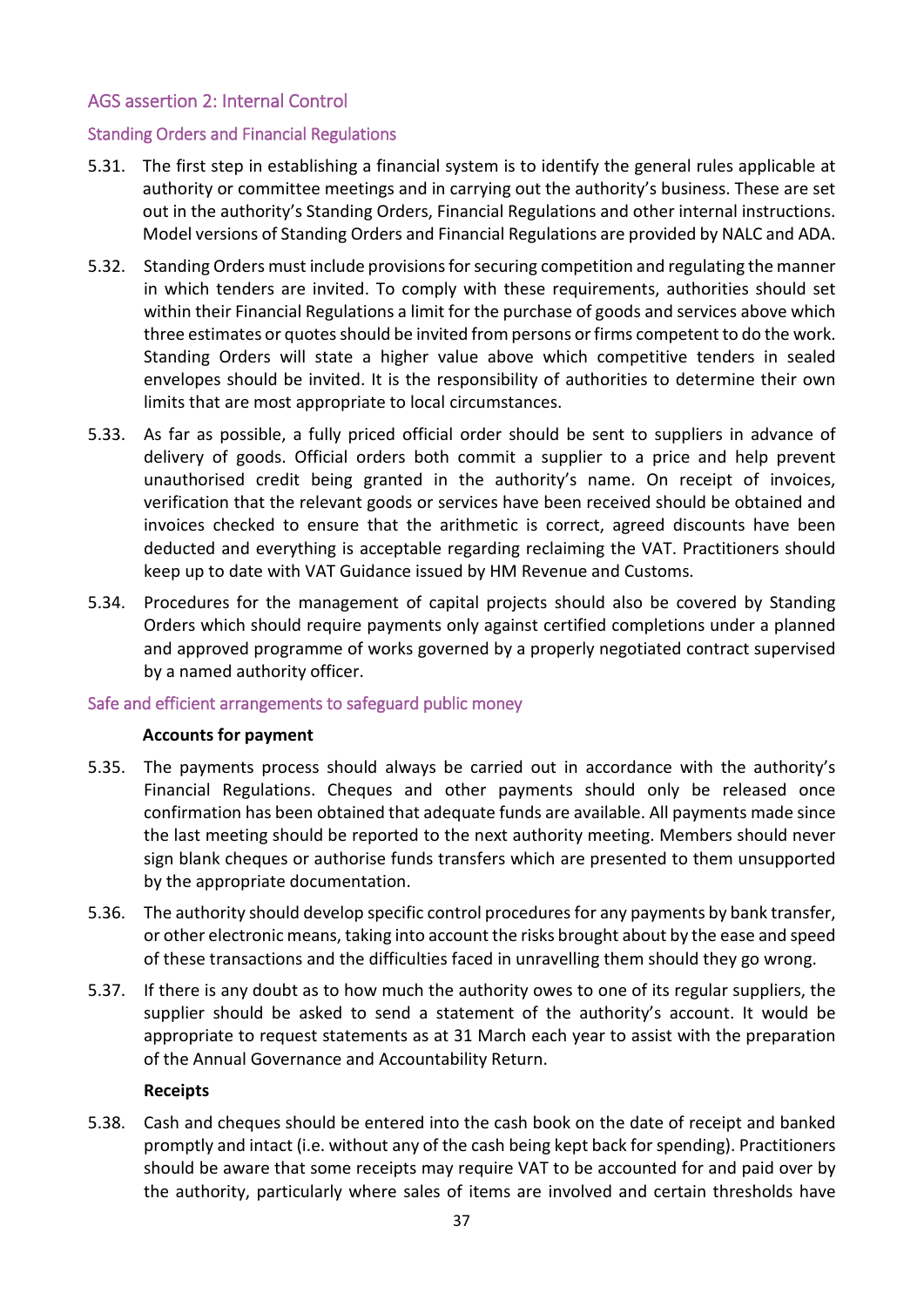been reached. Once again, the RFO should be familiar and up to date with the rules governing such transactions. These are published by HM Revenue and Customs and accompanied by guidance for practitioners.

## **Cash**

- 5.39. Before finalising and adopting procedures and internal control systems involving cash, the RFO should always check the requirements of insurers under Fidelity Guarantee insurance cover arrangements, which may well specify the amount, location and minimum security arrangements required regarding the handling of cash or bank balances.
- 5.40. The number of petty cash floats should be kept to a minimum and should not be used when an official order is more appropriate. The floats should be adequate in size to meet small items of expenditure and should not require reimbursement more frequently than once a month. Adequate records of the receipts and payments should be maintained for each float, including a VAT analysis, and regular reconciliation performed, usually with such regularity that successful reconciliation can be reported at each authority meeting.

## **Debt collection**

- 5.41. Effective debt collection is an essential part of proper financial management. Authorities should ensure that invoices raised are paid promptly or that appropriate recovery action has been taken.
- 5.42. Debt monitoring arrangements should be in place covering all activities of the authority which involve receiving payment. For example, if the authority rents out a number of allotments, a separate record may be appropriate for that purpose. The record would need to include details of the person who owes the debt, the amount, any arrears brought forward at the start of the accounting period, amounts due in the year, amounts paid in the year, any debts written off, and a note of the current state of any recovery action taken.
- 5.43. At the end of each year, the record will need to be reconciled to ensure that the figures for arrears brought forward plus new amounts due, less new receipts and write-offs, balances to the total arrears to be carried forward.
- 5.44. Irrecoverable debts should be written off, after full consideration of the possibilities for, and the likely costs of, pursuing the debt. Uncollectible amounts, including bad debts, should only be written off with the approval of members, or under delegated authority, by the RFO. The approval should be shown in the accounting records.

## <span id="page-37-0"></span>Employment

- 5.45. Authorities with any employees are, by definition, employers and are required to apply Pay as You Earn (PAYE). PAYE taxes and employee and employer National Insurance contributions (NIC) should be calculated and recorded for every employee. Deductions should be paid to HMRC on or before the date prescribed. In addition, the general requirements of employment law apply but are not within the scope of this Guide.
- 5.46. HMRC guidance setting out the correct income tax and NIC treatment of parish clerks is set out in the [HMRC Employment Income Manual.](https://www.gov.uk/hmrc-internal-manuals/employment-income-manual/eim67300) This guidance confirms that a parish clerk is an office holder and that all office holders are subject to PAYE. This means that parish clerks:
	- can never be considered as self-employed for tax or NIC purposes;
	- cannot be paid 'gross'; and
	- fall to be taxed under PAYE.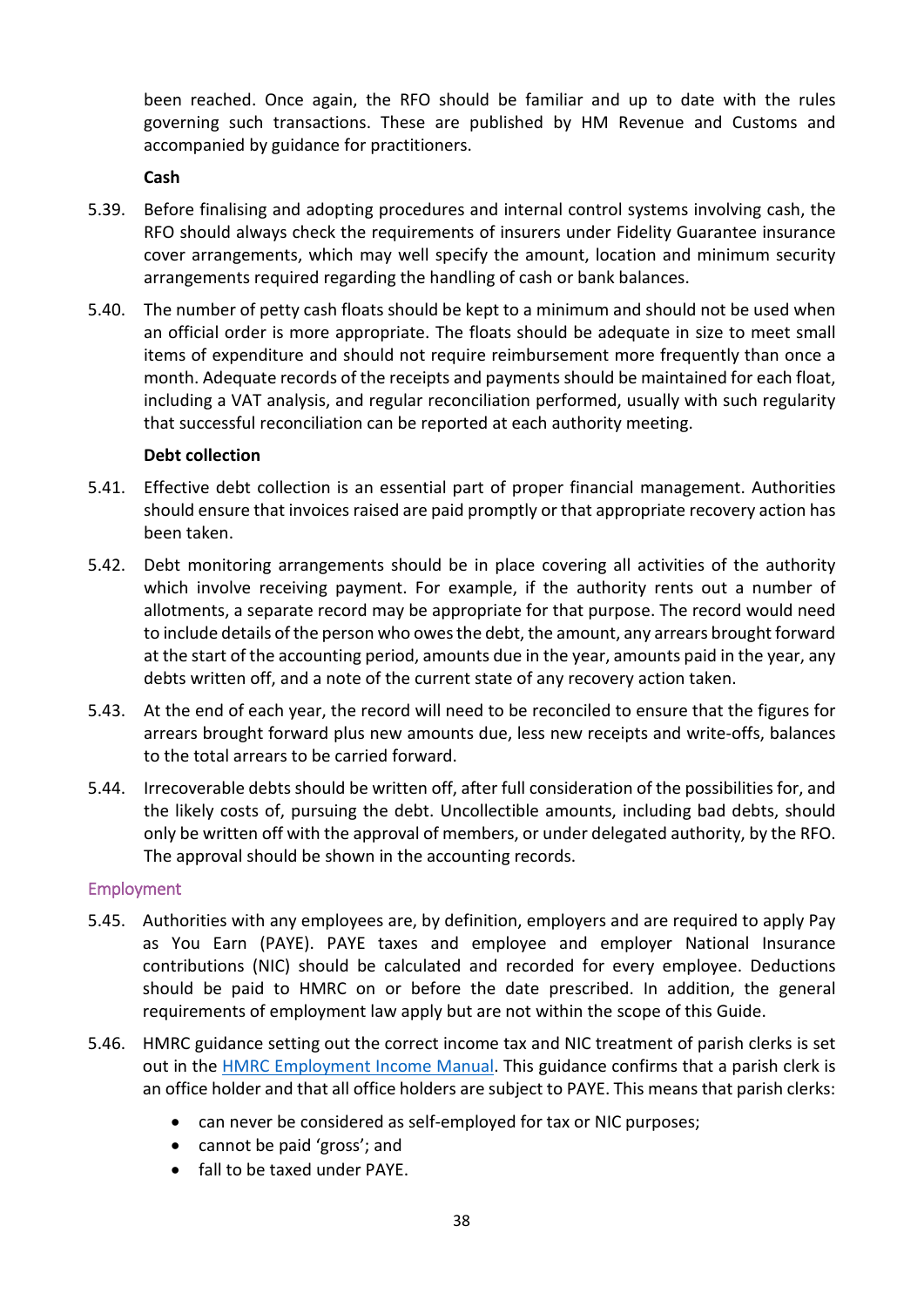- 5.47. HMRC guidance confirms that where the RFO is a separate appointment, the RFO is also an office holder and is subject to the same income tax and NIC rules as the clerk.
- 5.48. Authorities should pay particular attention to situations where contractors are engaged to carry out the authority's services. Occasions may arise when contractors cease to be selfemployed and become employees for tax purposes. Authorities should refer to [HMRC's](http://tools.hmrc.gov.uk/esi/screen/ESI/en-GB/summary?user=guest)  [Employment Status Indicator Tool](http://tools.hmrc.gov.uk/esi/screen/ESI/en-GB/summary?user=guest) for further information.
- 5.49. As part of risk management arrangements, written confirmation should be sought from HMRC to ensure that payments for services are being correctly treated; otherwise authorities may find themselves with unexpected and significant liabilities to pay income tax and employers NIC. Care should also be taken when making any payments of expenses or allowances to non-employees, for example authority members, which should also be considered as falling within the scope of PAYE.
- 5.50. All employers are required by law to take out employers' liability insurance and decide the appropriate level of fidelity guarantee insurance. All cover should be risk based and kept under constant review to make sure it adequately reflects changes in circumstances.
- 5.51. Authorities should have regard to guidance on employment matters issued jointly by NALC and SLCC, or by ADA.

<span id="page-38-0"></span>VAT

- 5.52. This can be a complex area and authorities are advised to refer to [guidance issued by HMRC.](https://www.gov.uk/government/publications/vat-notice-749-local-authorities-and-similar-bodies/vat-notice-749-local-authorities-and-similar-bodies)
- 5.53. Information on how to account for VAT in Section 2 of the Annual Governance and Accountability Return can be found at paragraphs 5.129 and 5.130 below.

## <span id="page-38-1"></span>Fixed assets and equipment

- 5.54. If the assets it owns or for which it is responsible are not being managed properly the authority is exposed to the risk of financial loss relating to:
	- improper asset management without the right management information, outdated patterns of use may run on unchallenged or unnoticed;
	- $improper$  asset usage and maintenance  $-$  assets may not be fit for purpose, be underused or so out-of-date as to be incapable of satisfactory modernisation. Equally they may be capable of alternative, additional or more intensive use or be readily saleable. These opportunities may be missed where no comprehensive information on assets is available; and
	- asset ownership the continued ownership of assets may be overlooked altogether and risks unmanaged.
- 5.55. These risks are most likely to be realised when information is poor. In particular where information about assets is not available or is out-of-date. The risk of financial loss can be greatly reduced by setting up an asset register which holds all the information needed.
- 5.56. An asset register is the starting point for any system of financial control over assets as it:
	- facilitates the effective physical control over assets;
	- provides the information that enables the authority to make the most cost effective use of its capital resources;
	- ensures that no asset is overlooked or underutilised and is therefore used most efficiently;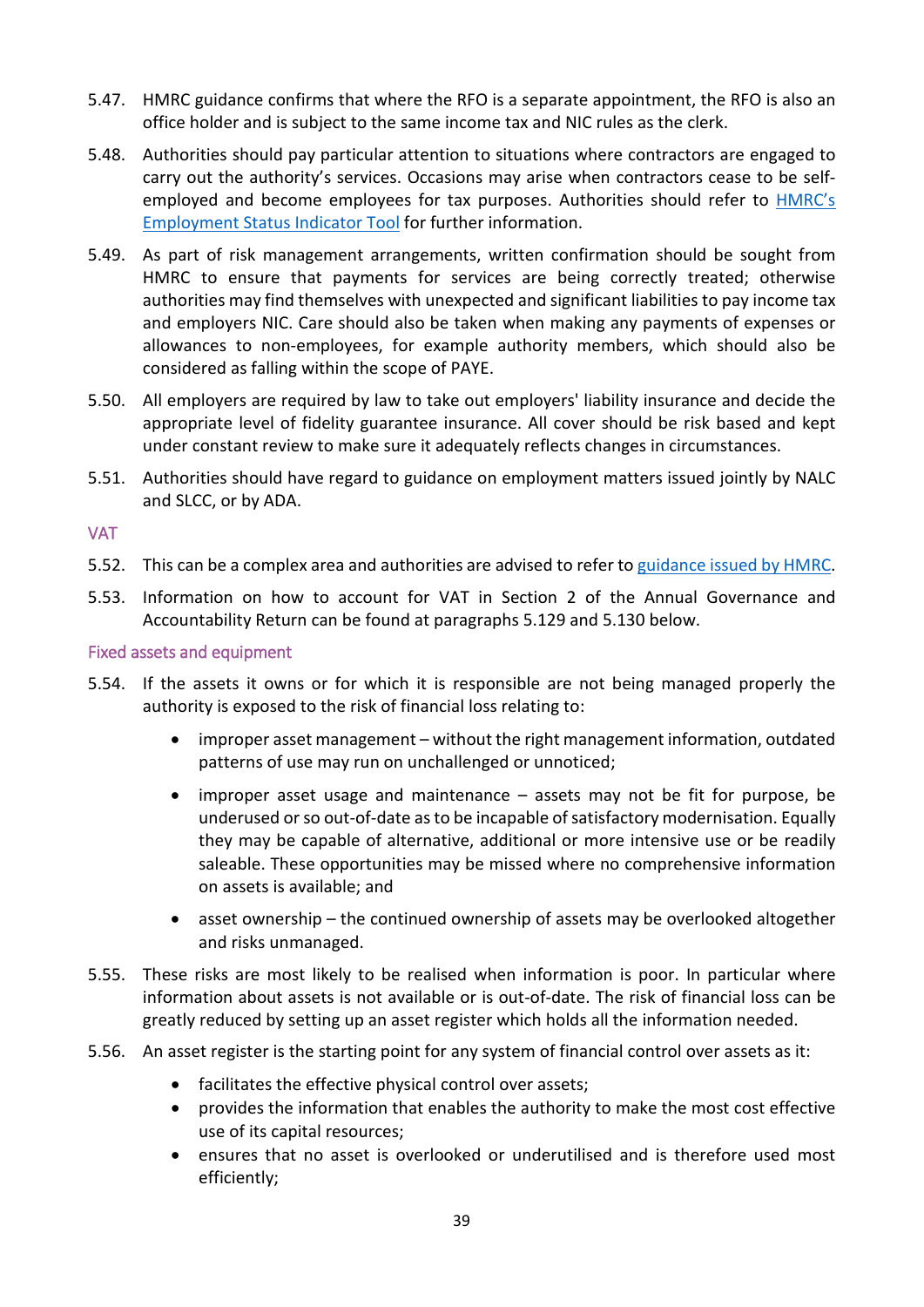- pools all the information available about each asset from across the authority and makes it available to every part of the authority;
- provides a record of the sources of evidence used to support the existence and valuation of assets to be covered by insurance;
- supports the Annual Governance and Accountability Return entry for capital assets by collecting the information on the cost or value of assets held; and
- forms a record of assets held for insurance purposes.
- 5.57. The key information needed in the asset register is:
	- dates of acquisition, upgrade and disposal (it is useful to keep a record of disposed assets as an asset management tool);
	- costs of acquisition and any expenditure which increases the life of the asset;
	- if proxy cost is used for first valuation, a note of the method used for valuation and details of any professional advice received;
	- useful life estimate;
	- location;
	- responsibility (it may be appropriate to assign responsibility for each asset to members of staff);
	- present use and capacity, for example in terms of site area, internal floor areas, and measures of occupancy and/or usage;
	- corresponding periodic measures of usage or occupation;
	- any available indications of asset value and condition; and
	- any regular charges for usage or occupancy.
- 5.58. Most assets should be first recorded in the asset register at their actual purchase cost. In some cases the purchase cost may not be known at acquisition or first recording and so a proxy cost may be substituted. A proxy cost is a value for the asset which is an estimate of its value by the authority which is based on external professional advice. Authorities may apply the insurance value of the asset at the time of first recording as a proxy. A proxy cost may be applied at the time of acquisition or first recording of an asset in the asset register only where the cost/value is not known.
- 5.59. In the special case where an authority receives an asset as a gift at zero cost, for example by transfer from a principal authority under a community asset transfer scheme, the asset should be included in the asset register with a nominal one pound (£1) value as a proxy for the zero cost. The use of the £1 proxy is particularly important in cases where an authority operates an asset registration system that requires a positive value for every asset. Any costs of bringing gifted assets into productive use should be expensed as revenue items.
- 5.60. Many authorities own assets that do not have a functional purpose or any intrinsic resale value (for example, a village pond or war memorial). These assets are often referred to as 'community assets'. Authorities should record community assets in the assets register in the same way as gifted assets.
- 5.61. The total value of an authority's assets recorded on the asset register as at 31 March each year is reported at Line 9 on the authority's Annual Governance and Accountability Return (see paragraphs 2.24 to 2.27 in Section 2 of the Guide and 5.143-5.147 below). It follows that users of the Annual Governance and Accountability Return may ask for details of the assets whose total value is reported at Line 9, including about the method of valuation applied and about any changes in value to previously recorded assets. Authorities should be able to track and explain fully any changes in the asset register from year to year.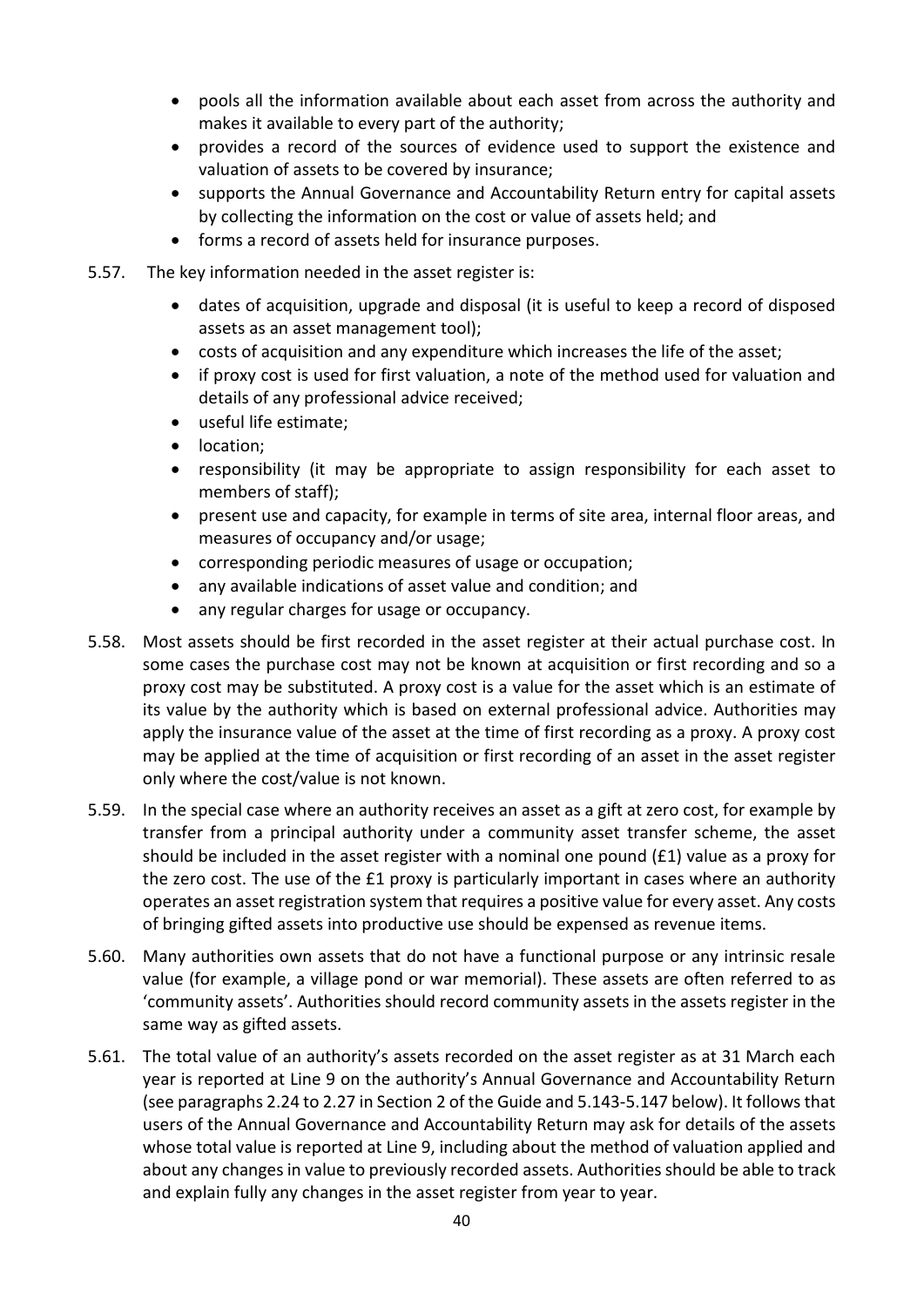## <span id="page-40-0"></span>Loans and long term liabilities

- 5.62. Authorities may borrow money temporarily for cash flow purposes to fund payments in advance of receiving money from precepts, rates and special levies, or other sources during the year. Such loans will normally be in the form of arranged overdraft facilities and will be repaid as the anticipated receipts materialise.
- 5.63. Long-term loans will normally be associated with capital projects and these require borrowing approval before they can be arranged. For local councils, this is obtained by applying to the relevant Association of Local Councils, which act for the government in this regard. For IDBs, this is obtained from the Secretary of State for Environment, Food and Rural Affairs, in accordance with section 55 of the Land Drainage Act 1991.
- 5.64. Capital projects need to be managed carefully and authorities should ensure that accurate forecasts are made of the amounts and timings of future payments and receipts so that cash flow can be managed and the authority can be confident that the project can be afforded both in the short and longer term. Full financial appraisals are likely to be required before any borrowing or public grant approval is given.
- 5.65. Traditionally loans are obtained from the Public Works Loans Board (PWLB). Where other lenders or alternative forms of financing are being considered, authorities need to seek professional advice to ensure that they are properly informed of the risks and benefits and aware of all the implications.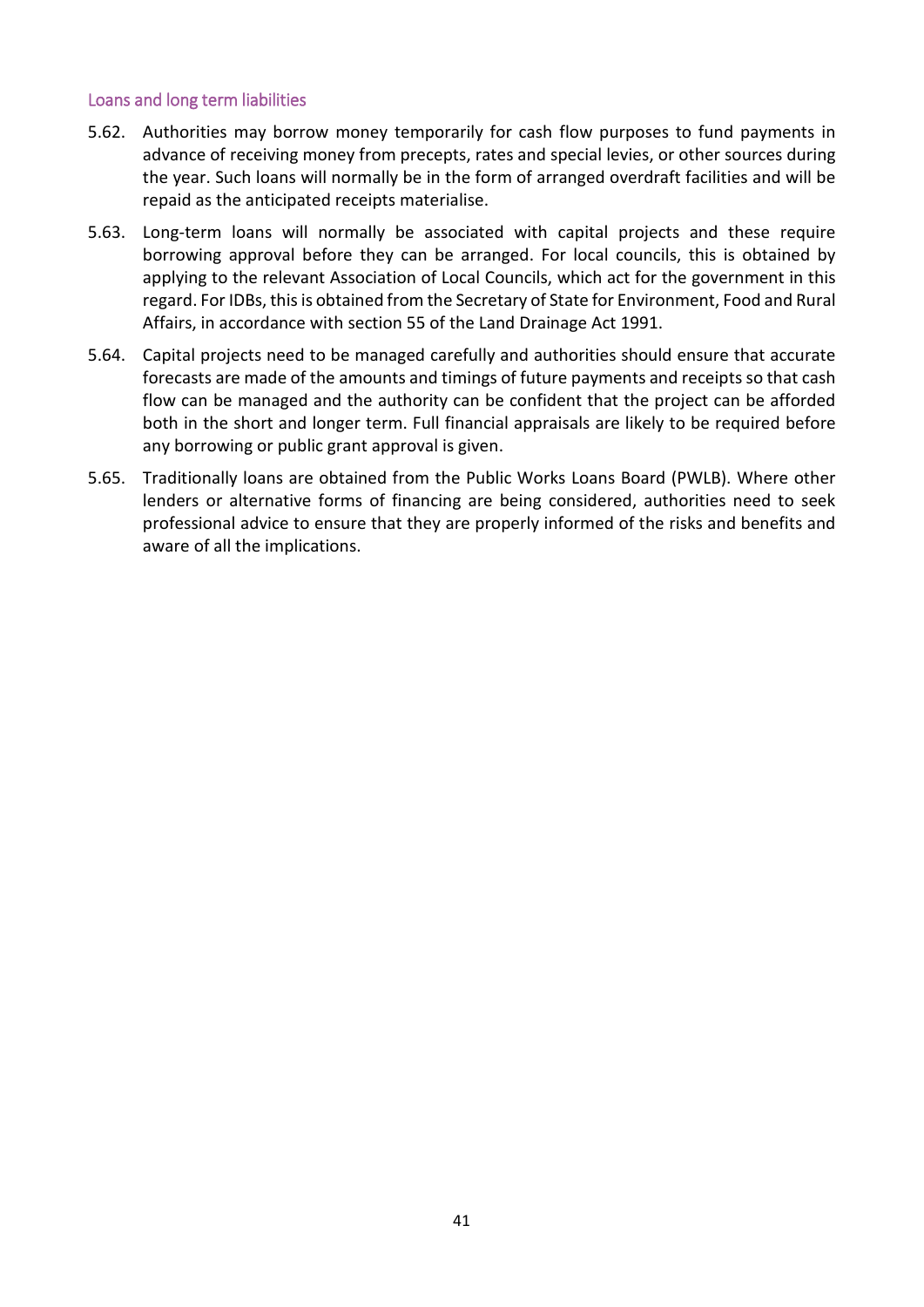## <span id="page-41-0"></span>AGS assertion 3: Compliance with laws, regulations and proper practices

## <span id="page-41-1"></span>Acting within its powers

- 5.66. Authorities in England operate within a legal framework which provides them with the necessary statutory powers and authority to deliver local public services. Authorities and their clerks/chief executives/RFOs should always be aware of, and have regard to, the legal power they are exercising when deciding on any action including to spend public money.
- 5.67. The clerk/chief executive is the authority's Proper Officer and the primary source of advice to the authority as they prepare to make decisions requiring the exercise of their legal powers. It would be unreasonable for an authority to make a decision when it as an entity does not, or members individually do not, understand what legal power they are exercising, or whether the power is current, applicable and correct.
- 5.68. To assist authorities and their clerks/chief executives/RFOs NALC, SLCC and ADA publish information on their websites.

## <span id="page-41-2"></span>Regulations and proper practices

- 5.69. Authorities are subject to a range of regulations, which can change more frequently than primary legislation. It is important, therefore, to be aware of new regulations that are issued as well as keeping up to date with the latest versions of existing ones. NALC, SLCC and ADA provide updates and training on developments in this area.
- 5.70. Of particular importance in relation to financial practices and procedures are the Accounts and Audit Regulations which cover the procedures authorities must follow in relation to the issuing of notices about the accounts and the exercise of public rights of inspection.
- 5.71. Also relevant to publication of financial information is the [Transparency Code for Smaller](https://www.gov.uk/government/publications/transparency-code-for-smaller-authorities)  [Authorities.](https://www.gov.uk/government/publications/transparency-code-for-smaller-authorities) This requires parish councils, internal drainage boards, charter trustees and port health authorities with an annual turnover not exceeding £25,000 to publish certain information set out in the Code. This enables local electors and local taxpayers to access relevant information about the authority's accounts and governance.
- 5.72. Parish and town councils with annual turnover in excess of £200,000 should comply with the [Local Government Transparency Code 2015.](https://www.gov.uk/government/publications/local-government-transparency-code-2015)
- 5.73. Monitoring an authority's compliance with the relevant Transparency Code is not part of the external auditor's limited assurance review of the Annual Governance and Accountability Return.

## <span id="page-41-3"></span>Actions during the year

5.74. As part of its annual governance review to prepare its annual governance statement (see Section 1 of the Guide), an authority needs to scrutinise the actions it has taken during the year, and the decisions that it has made, and satisfy itself that it has acted properly within its powers and in accordance with any relevant Regulations.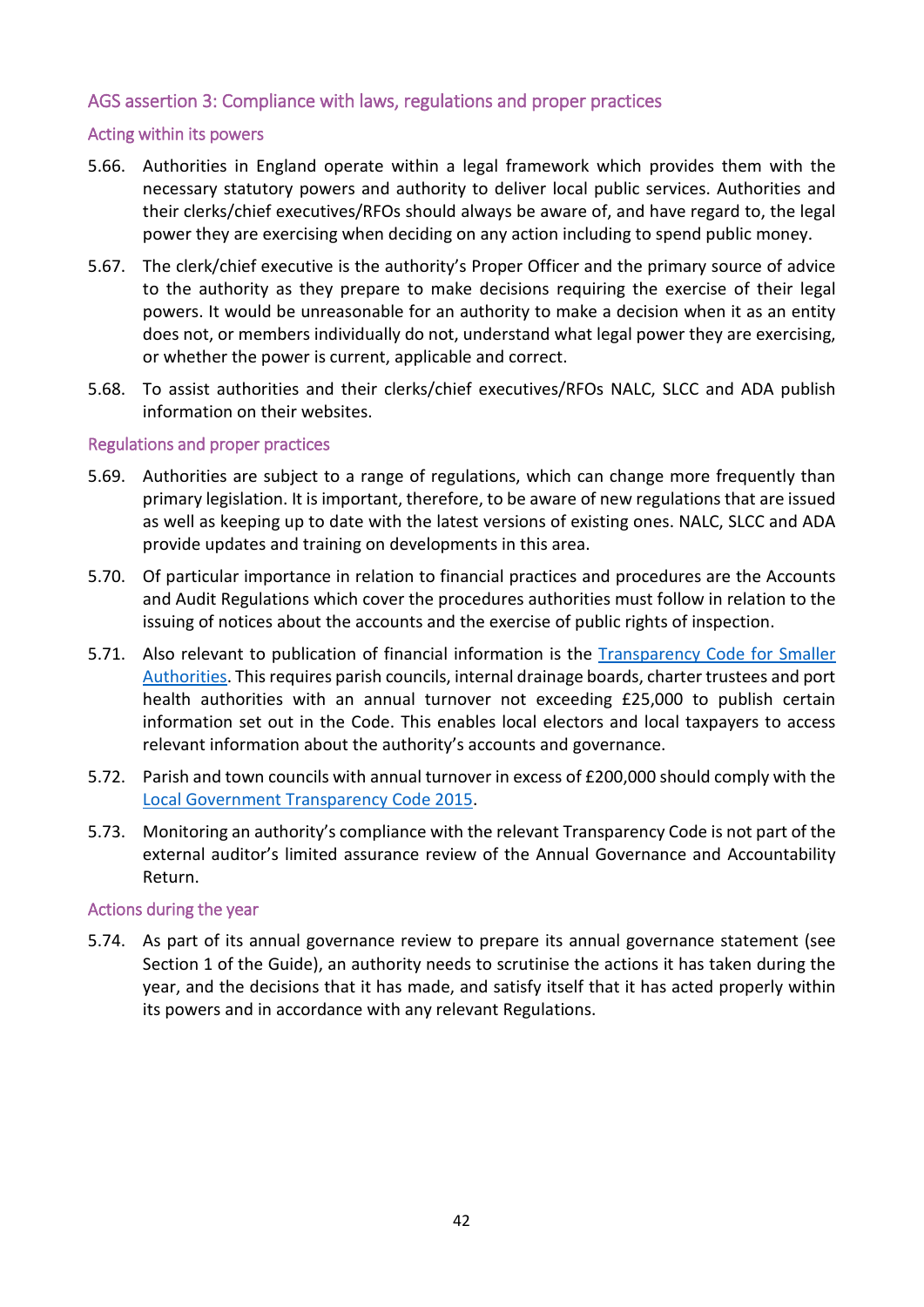## <span id="page-42-0"></span>AGS assertion 4: Exercise of public rights

- 5.75. Sections 25 to 27 of the Local Audit and Accountability Act 2014 contain provisions giving interested persons and local government electors certain rights of inspection of the accounts and accounting records. Local government electors may also question the auditor about the accounting records and make an objection to the auditor.
- 5.76. The rights in Sections 26 and 27 must be exercised within a period of 30 working days, during which period the authority must make the accounts and all supporting records available for inspection on reasonable notice and at all reasonable times.
- 5.77. In accordance with Regulation 12(3) of the Accounts and Audit Regulations 2015, the authority's RFO is responsible for commencing the 30 working day period as soon as possible after the statement of accounts has been approved by the authority and signed and dated by the person presiding at the meeting at which that approval is given. The RFO must also notify the local auditor of the date on which the period was commenced.
- 5.78. In accordance with Regulation 15(1), the RFO must ensure that the 30 working day period includes the first 10 working days of July following the end of the financial year to which the accounts relate.
- 5.79. In accordance with Regulation 15(2), the RFO must publish (including publication on the authority's website):
	- the statement of accounts (Section 2 of the Annual Governance and Accountability Return) accompanied by:
		- o a declaration, signed by the RFO, to the effect that the statement has not yet been reviewed by the external auditor and thus may be subject to change;
	- the annual governance statement (Section 1 of the Annual Governance and Accountability Return); and
	- a statement that sets out:
		- o the period for the exercise of public rights;
		- o details of how a notice should be given of an intention to inspect the accounting records and other documents;
		- o the name and address of the local auditor; and
		- o the provisions contained in sections 26 and 27 of the Local Audit and Accountability Act 2014 concerning the exercise of public rights.
- 5.80. In accordance with Regulation 15(3), the period for the exercise of public rights is treated as being commenced on the day after all of these obligations have been fulfilled.
- 5.80A. Where amendments are made by the authority to the Annual Governance and Accountability Return (AGAR) after it has been approved by the authority and before it has been reviewed by the external auditor, it is recommended that the chair and responsible financial officer initial the amendments and if necessary republish the amended AGAR and recommence the period for the exercise of public rights to inspect the accounts.
- 5.80B. Where amendments are made by the authority to the Annual Governance and Accountability Return (AGAR) on the recommendation of the external auditor, after it has been approved by the authority, it is recommended that the amended version is published along with the external auditor's report. In this case, the authority will not need to recommence the period for the exercise of public rights.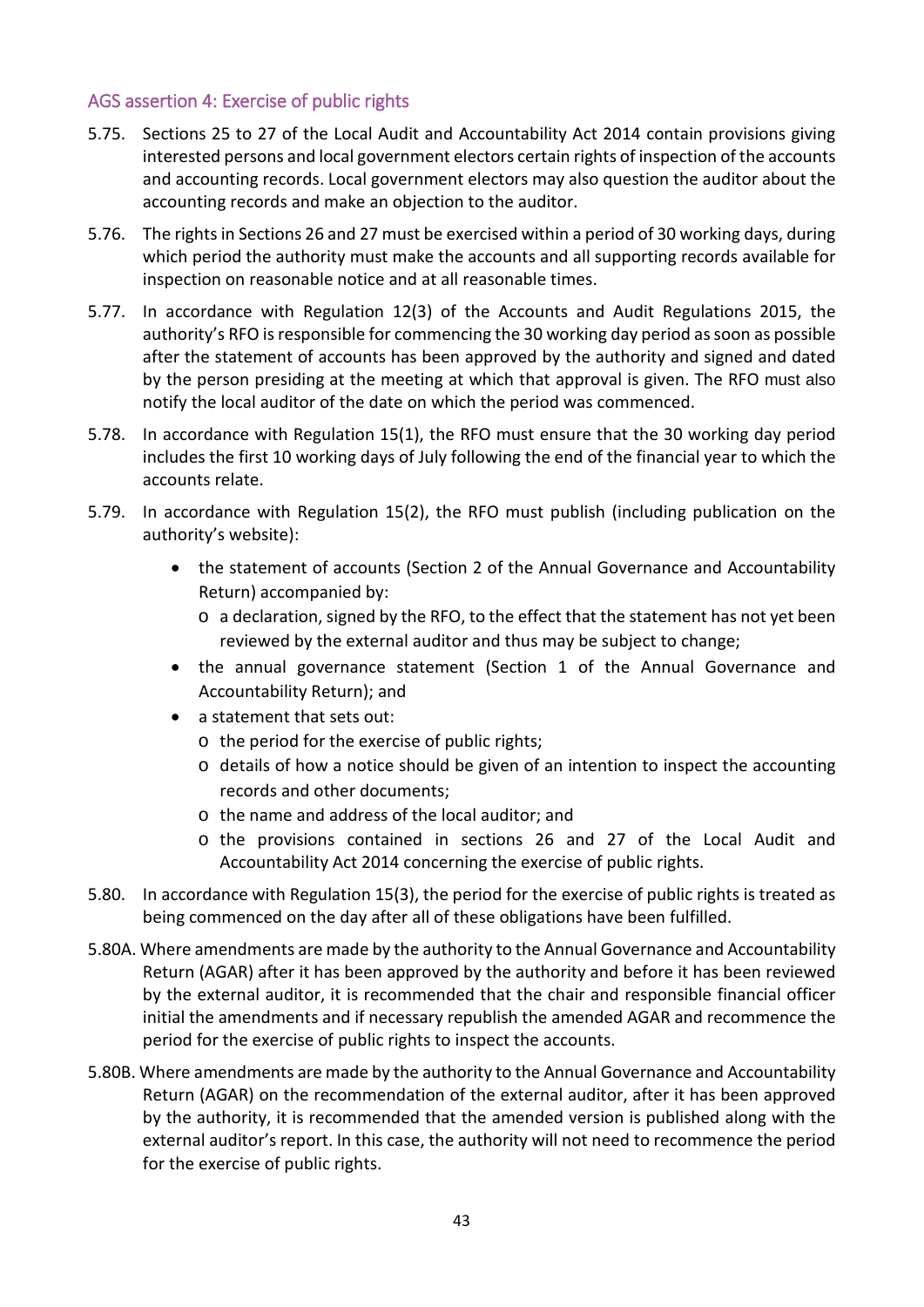- 5.81. Where an authority does not have its own website, publication may be on any website, provided that the information is accessible by any member of the public without registration or payment. A parish meeting may instead display the information in question in a conspicuous place in the area of the authority for at least 14 days.
- 5.82. Assertion 4 in the annual governance statement relates to the exercise of public rights 'during the year' which means in relation to the Annual Governance and Accountability Return for the previous financial year. For example, when completing the 2018/19 Annual Governance and Accountability Return, assertion 4 refers to the exercise of public rights for the 2017/18 Annual Governance and Accountability Return taking place in June/July/August 2018. The common period of inspection for the 2017/18 Annual Governance and Accountability Return is 2 to 13 July 2018. The earliest commencement date of the 30 working day inspection period is 4 June 2018 and the latest commencement date is 2 July 2018.
- 5.83. Information on the rights of interested persons and local government electors in respect of the accounts of their authority can be found in Local Authority Accounts  $-$  a guide to your [rights](https://www.nao.org.uk/code-audit-practice/wp-content/uploads/sites/29/2015/03/Council-accounts-a-guide-to-your-rights.pdf) published by the National Audit Office.

## <span id="page-43-0"></span>Limited assurance review by the external auditor

- 5.84. In accordance with Regulation 13, after the conclusion of the period for the exercise of public rights, but no later than 30 September, the authority must publish (including on its website) the annual governance statement, statement of accounts and the external auditor's certificate and report – Sections 1, 2, and 3 of the Annual Governance and Accountability Return. Authorities must keep copies of these documents for purchase by any person at a reasonable sum and ensure that they remain available for public access for 5 years.
- 5.85. In accordance with Regulation 16, as soon as reasonably practicable after the conclusion of the external auditor's review, an authority must publish (including on its website):
	- a statement:
		- o that the review has been concluded and that the statement of accounts has been published; and
		- o of the rights of inspection conferred by section 25 of the Local Audit and Accountability Act 2014 in relation to the statement of accounts, auditor's opinion, public interest report and auditor's recommendations;
	- the address at which, and the hours during which, those rights may be exercised.
- 5.86. Where, following completion of the external auditor's review, an authority receives a letter or further report from the external auditor, such as a letter containing statutory recommendations or a Public Interest Report, the members must meet to consider it as soon as practicable. Following this consideration, the authority must publish the letter or report (including on its website) and make copies available for purchase on payment of a reasonable sum.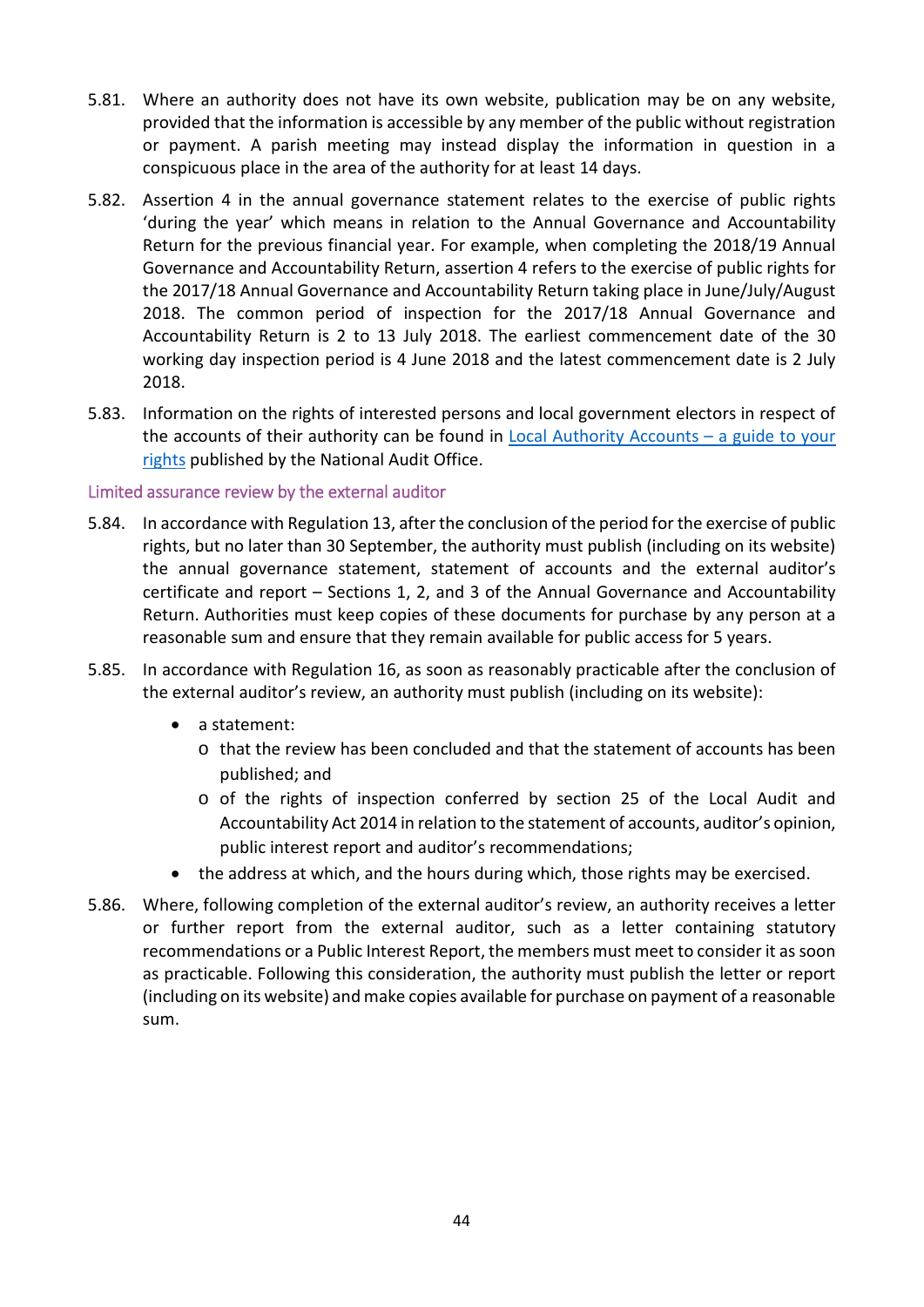## <span id="page-44-0"></span>AGS assertion 5: Risk management

## <span id="page-44-1"></span>**Background**

- 5.87. Risk is an uncertain event or condition that, if it occurs, will have an effect on the achievement of an authority's objectives. Risk management is the process whereby authorities methodically address the risks associated with what they do and the services which they provide. The focus of risk management is to identify what can go wrong and take proportionate steps to avoid this or successfully manage the consequences. Good risk management allows stakeholders to have increased confidence in the authority's corporate governance arrangements and its ability to deliver its priorities.
- 5.88. Risk management is not just about financial management; it is about protecting the achievement of objectives set by the authority to deliver high quality public services. The failure to manage risks effectively can be expensive in terms of litigation and reputation, and can impact on the ability to achieve desired outcomes. The authority generally and members individually are responsible for risk management.
- 5.89. Risk management is an ongoing activity that comprises four elements:
	- identifying risks;
	- assessing risks;
	- addressing risks; and
	- reviewing and reporting.

## <span id="page-44-2"></span>Identifying risks

- 5.90. In order to manage risk, an authority needs to know what risks it faces. Identifying risks is therefore the first step in the risk management process.
- 5.91. It is not possible to present a suggested list of the specific risks which authorities face as the range, nature, complexity and scale of the business of authorities vary. Similarly, the priorities and service delivery objectives of one authority will differ from those of others. For this reason each authority should identify, for itself, the key risks to achieving successfully its priorities and service objectives. However, there are some typical categories of risks that might help in the process of risk identification:
	- financial loss of money;
	- security fraud, theft, embezzlement;
	- property damage to property;
	- legal breaking the law or being sued;
	- IT failure of IT systems or misuse; and
	- reputational actions taken could harm the authority's public reputation.

## <span id="page-44-3"></span>Assessing risks

- 5.92. Once the authority has identified its key risks, the next step is to assess the potential consequences of a risk occurring (impact) and consider how likely this is (likelihood).
- 5.93. The assessment of potential impact and likelihood need not be any more complex than assigning a simple numerical score, say  $1 - 3$ , and multiplying the two scores to arrive at a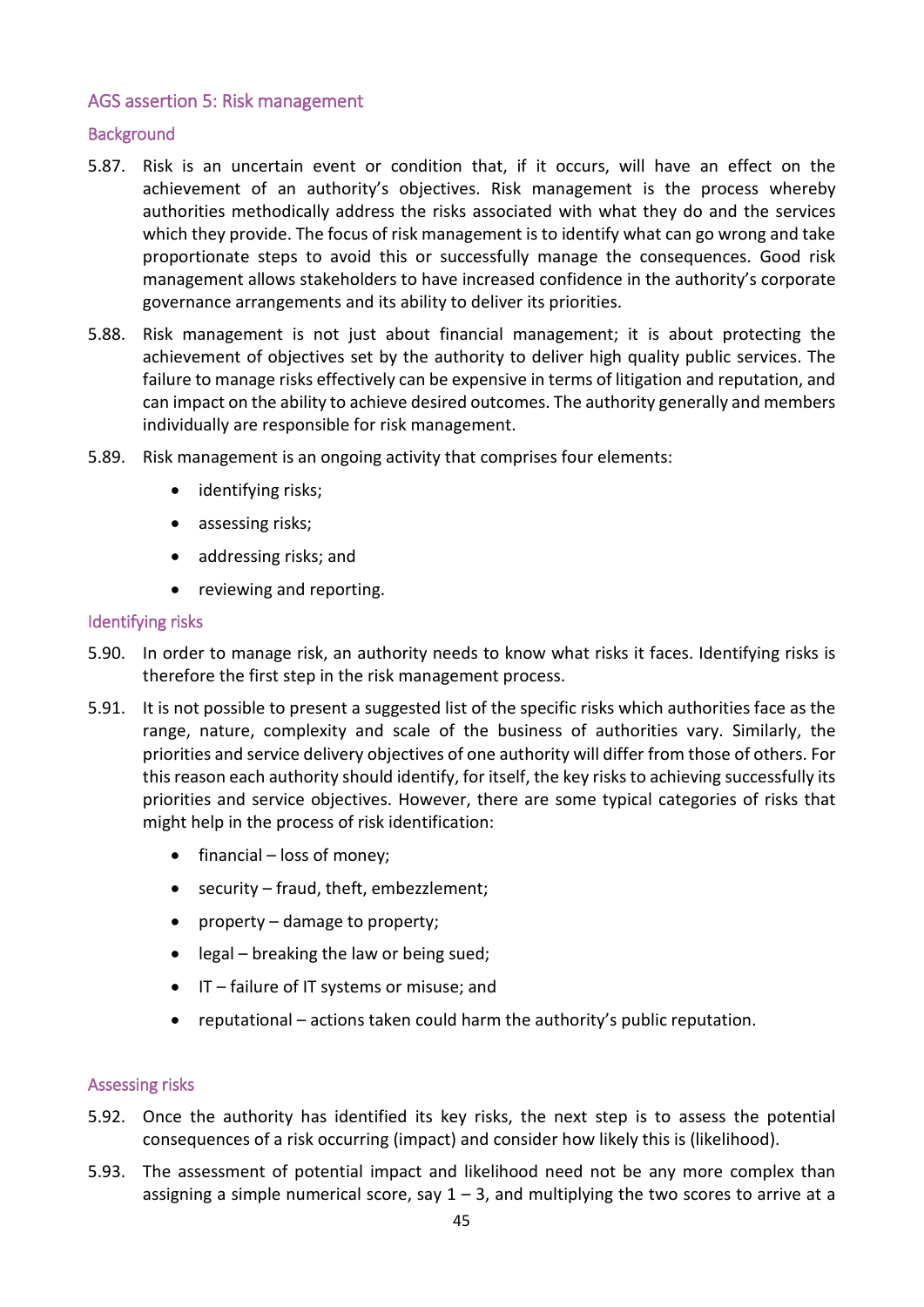risk assessment for each risk of high, medium or low. The risk assessment enables the authority to decide which risks it should pay most attention to when considering what measures to take to manage them.

5.94. Authorities could use a simple risk assessment matrix as follows:

|           | Highly likely (3) | High $(6)$<br>Medium (3)        |              | High(9)    |
|-----------|-------------------|---------------------------------|--------------|------------|
| ikelihood | Possible (2)      | Medium (4)<br>Low (2)           |              | High $(6)$ |
|           | Unlikely (1)      | Low(1)                          | Low(2)       | Medium (3) |
|           |                   | Negligible (1)<br><b>Impact</b> | Moderate (2) | Severe (3) |

## <span id="page-45-0"></span>Addressing risks

- 5.95. Risk is unavoidable, and every organisation needs to take action to manage risk in a way which it can justify to a level which is tolerable. The response to risk, which is initiated within the organisation, is called 'internal control' and may involve one or more of the following standard responses:
	- **Tolerate** the risk for risks where the downside is containable with appropriate contingency plans; for some where the possible controls cannot be justified (e.g. because they would be disproportionate); and for unavoidable risks, e.g. terrorism.
	- **Treat** the risk a common response which can mean imposing controls so that the organisation can continue to operate; or setting up prevention techniques.
	- **Transfer** the risk buying in a service from a specialist external body or taking out insurance. Some risks cannot be transferred, especially reputational risk.
	- **Terminate** the activity giving rise to the risk it may be best to stop (or not to start) activities which involve intolerable risks or those where no response can bring the risk to a tolerable level.
- 5.96. Areas where there may be scope to use insurance to help manage risk include the following:
	- The protection of physical assets owned by the authority buildings, furniture, equipment, etc. (loss or damage).
	- The risk of damage to third party property or individuals as a consequence of the authority providing services or amenities to the public (public liability).
	- The risk of consequential loss of income or the need to provide essential services following critical damage, loss or non-performance by a third party (consequential loss).
	- Loss of cash through theft or dishonesty (fidelity guarantee).
	- Legal liability as a consequence of asset ownership (public liability).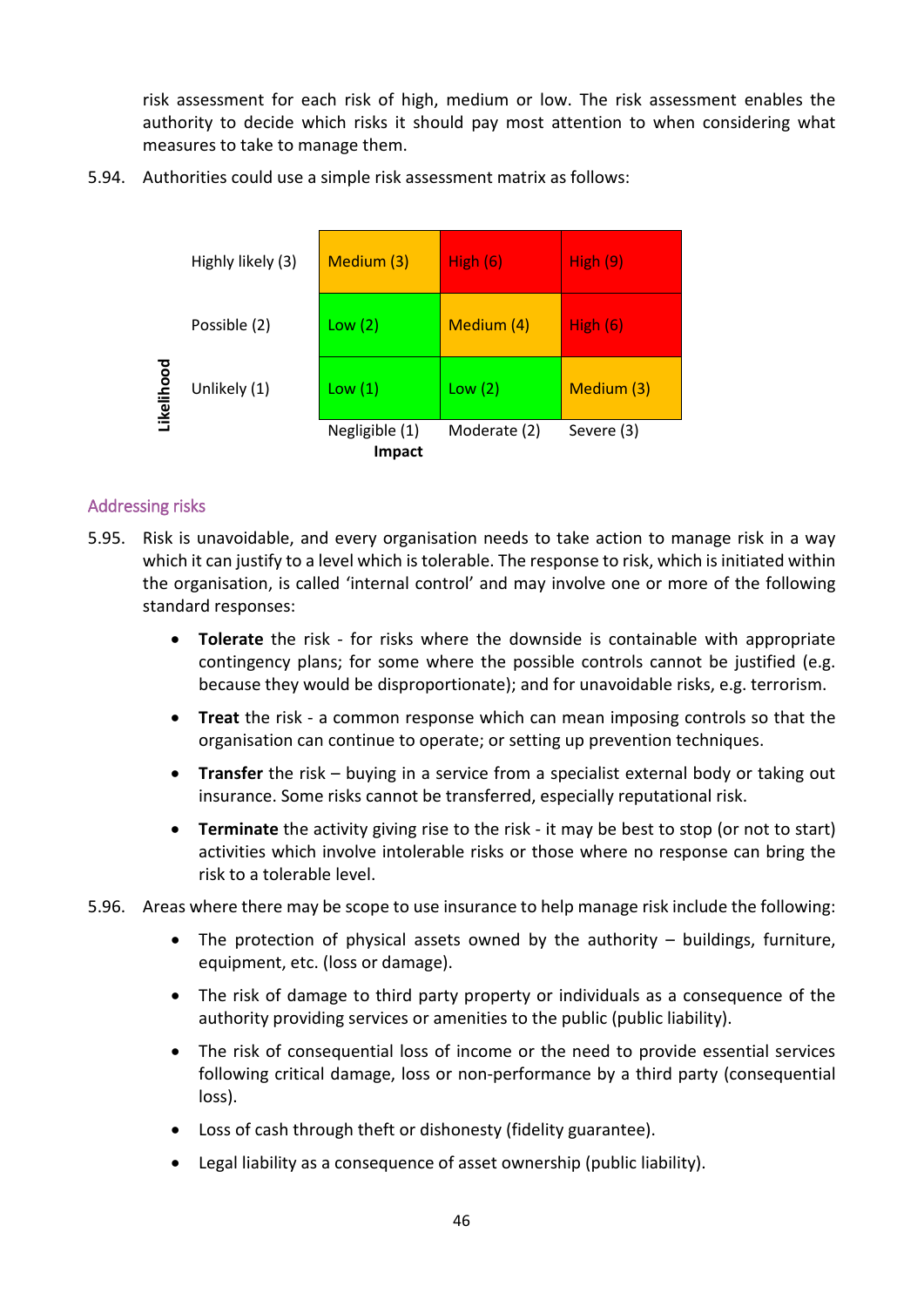- 5.97. The limited nature of internal resources in most authorities means that those wishing to provide services often buy them in from specialist external bodies. Areas where there may be scope to work with others to help manage risk include the following:
	- Security for vulnerable buildings, amenities or equipment.
	- Maintenance for vulnerable buildings, amenities or equipment.
	- The provision of services being carried out under agency/partnership agreements with principal authorities.
	- Banking arrangements, including borrowing or lending.
	- Ad hoc provision of amenities/ facilities for events to local community groups.
	- Markets management.
	- Vehicle or equipment lease or hire.
	- Trading units (leisure centres, playing fields, burial grounds, etc.).
	- Professional services (planning, architects, accountancy, design, etc.).

## <span id="page-46-0"></span>Reviewing and reporting

- 5.98. Once the key risks have been identified and assessed they should be recorded, for example in a risk register. Members should review the risk registernot less than annually. This could be achieved by risk management being a standing item at authority or committee meetings.
- 5.99. An example of a simple risk register can be found in Appendix 1 on page 35.
- 5.100. Support for authorities wishing to improve their risk management arrangements, over and above that provided by this guidance, is available through training that may be requested from NALC, SLCC and ADA, or from other training providers. In identifying training needs, parish and town councils may wish to seek the professional input of their insurance provider and refer to various elements of the National Training Strategy for town and parish councils [in England.](http://www.slcc.co.uk/UserFiles/File/Training/NTS%20training%20BOOK.pdf)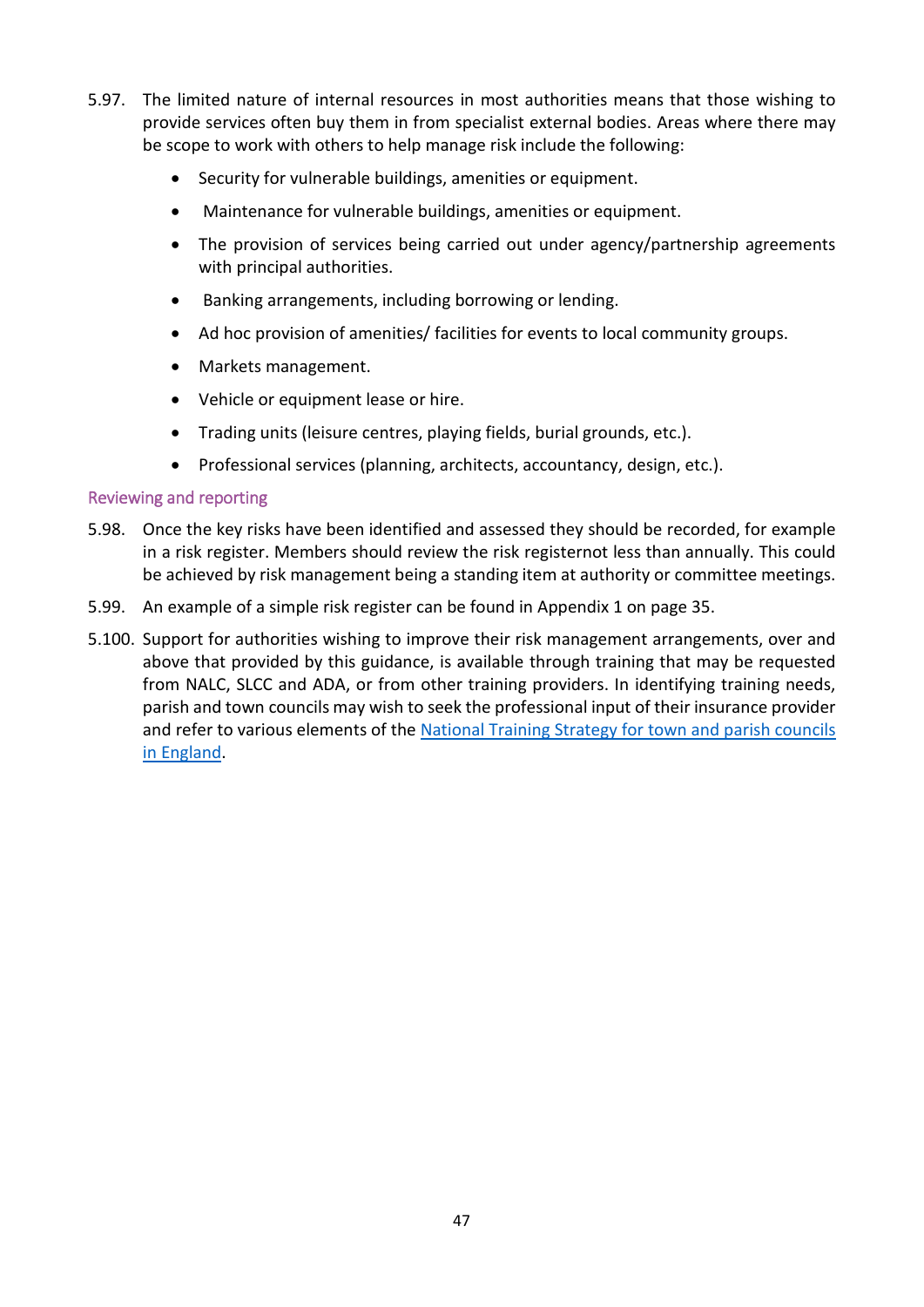## <span id="page-47-0"></span>AGS assertion 6: Internal audit

- 5.101. Section 4 of the Guide sets out the non-statutory 'guidance' referred to in Regulation 5(1) of the Accounts and Audit Regulations 2015, and needs to be taken into account by smaller authorities in undertaking an effective internal audit.
- 5.102. In addition to the information in Section 4, authorities may wish to consider the following list of the key systems and processes they can ask internal audit to review from time to time as part of its work:
	- proper book-keeping including the cash book;
	- standing orders and financial regulations;
	- payment controls;
	- income controls:
	- budgetary controls;
	- petty cash procedure;
	- payroll controls;
	- asset control;
	- bank reconciliations;
	- year-end procedures; and
	- risk management arrangements.
- 5.103. This is not an exhaustive list and each authority will need to agree a specific programme of work with its internal audit provider each year.
- 5.104. Authorities should note that it is not part of internal audit's responsibility to review or 'sign off' the completed Annual Governance and Accountability Return. Internal audit report(s) should inform the authority's responses to assertions 2 and 6 in the annual governance statement. Internal audit reports should therefore be made available to support and inform members considering the authority's approval of the annual governance statement.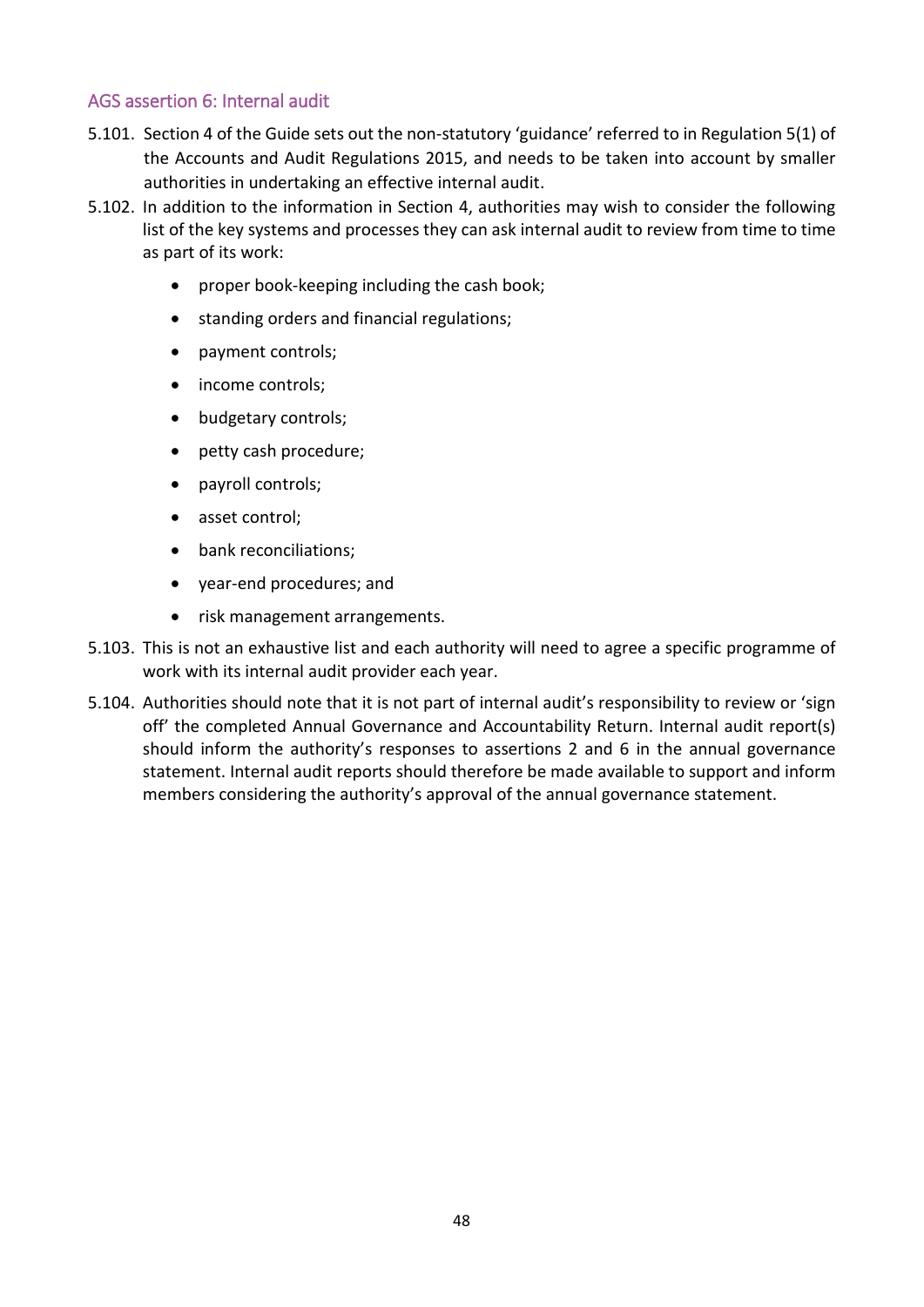## <span id="page-48-0"></span>AGS assertion 7: Reports from auditors

- 5.105. Authorities will receive reports from both their internal and external auditors. An authority should consider the matters included in these reports and decide what action it needs to take to prevent recurrence of the issues raised. The consideration and decisions should be included in formal minutes.
- 5.106. Information regarding internal audit reporting is provided in paragraphs 4.18 to 4.20 of Section 4 of the Guide.
- 5.107. External auditors are required to carry out their work in accordance with the [Code of Audit](https://www.nao.org.uk/code-audit-practice/wp-content/uploads/sites/29/2015/03/Final-Code-of-Audit-Practice.pdf)  [Practice](https://www.nao.org.uk/code-audit-practice/wp-content/uploads/sites/29/2015/03/Final-Code-of-Audit-Practice.pdf) and supporting guidance issued by the National Audit Office[. Auditor Guidance Note](https://www.nao.org.uk/code-audit-practice/wp-content/uploads/sites/29/2015/03/Auditor-Guidance-Note-02-Smaller-Authorities-Assurance-17-12-15.pdf)  [2](https://www.nao.org.uk/code-audit-practice/wp-content/uploads/sites/29/2015/03/Auditor-Guidance-Note-02-Smaller-Authorities-Assurance-17-12-15.pdf) (AGN02) provides the specified procedures that auditors follow when undertaking limited assurance engagements at smaller authorities.
- 5.108. The formal terms of engagement between external auditors and authorities are set out in the Statement of responsibilities of auditors and audited bodies issued by Public Sector Audit Appointments Limited. It summarises where the different responsibilities of auditors and of the authority body begin and end, and what is to be expected of the authority in certain areas.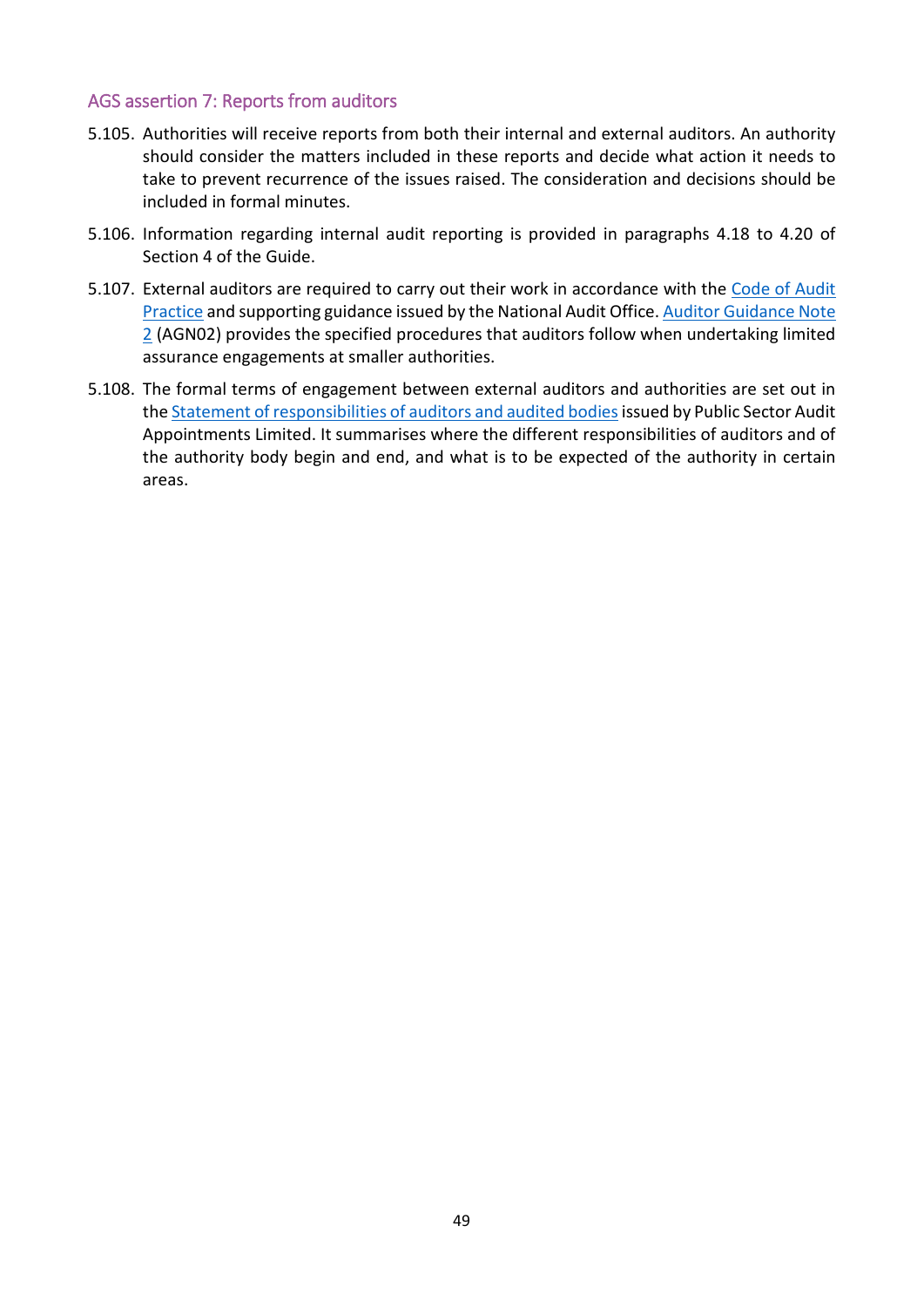## <span id="page-49-0"></span>AGS assertion 8: Significant events

- 5.109. The authority needs to have considered if any events that occurred during the financial year (or after the year-end), have consequences, or potential consequences, on the authority's finances. If any such events are identified, the authority then needs to determine whether the financial consequences need to be reflected in the statement of accounts.
- 5.110. For authorities accounting on a receipts and payments basis, the review of significant events should cover events that occurred during the financial year to ensure that they have been included in the accounting statements where appropriate.
- 5.111. For authorities accounting on an income and expenditure basis, the review of significant events should also cover events that occurred after the financial year-end but before the accounting statements are approved by the authority.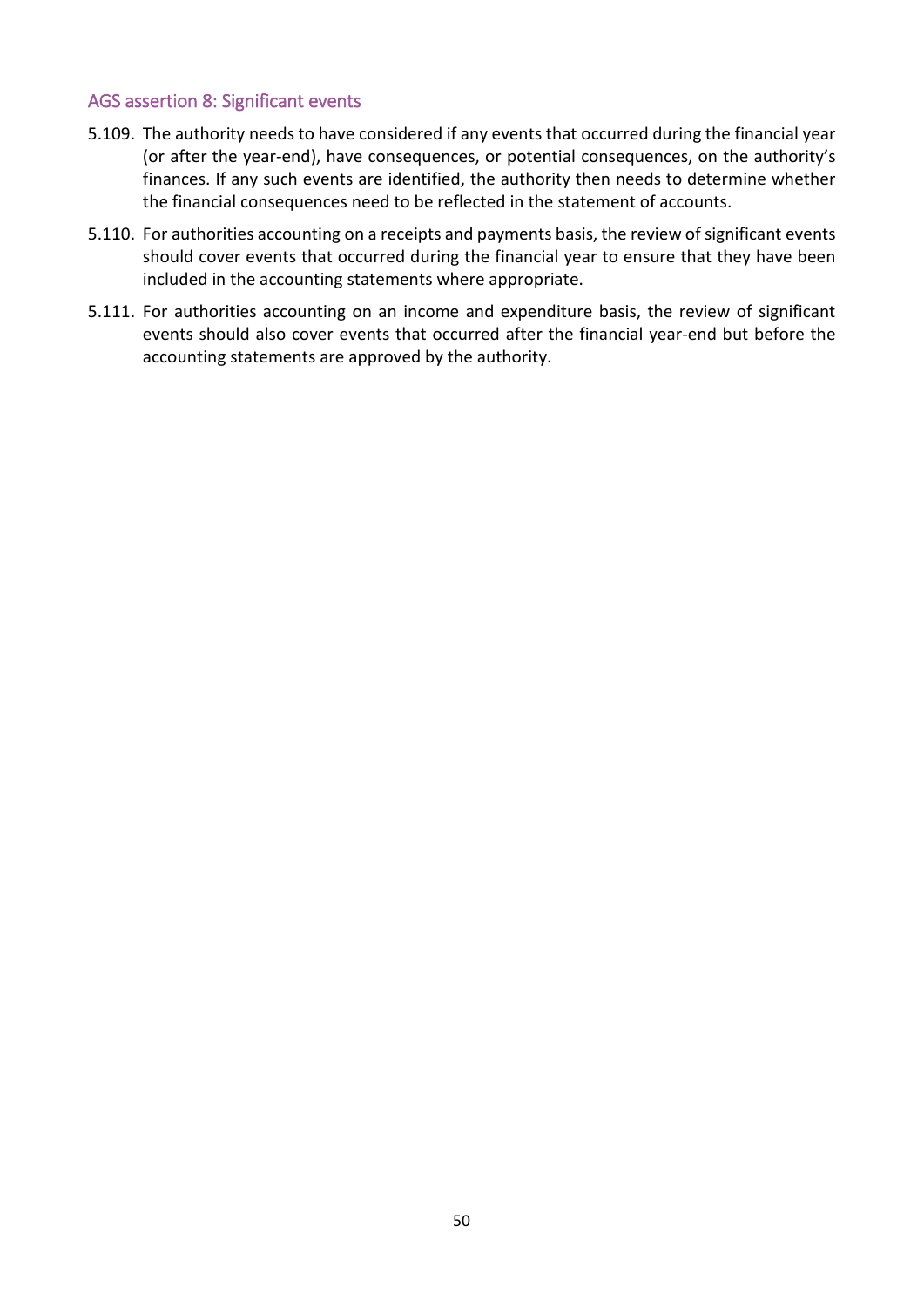## <span id="page-50-0"></span>AGS assertion 9: Trust funds (local councils only)

- 5.112. Certain local authorities have powers to be appointed as trustee of local, usually charitable, trusts and fulfil this role as either custodian or managing trustee.
- 5.113. Charitable trusts in England are regulated by the Charity Commission which sets out minimum standards of accounting and audit requirements where these are not covered by the Trust Deed. The Charity Commission also requires annual reporting by registered charities.
- 5.114. Larger authorities meet this requirement via disclosure in the notes to the accounts which are covered by an audit opinion. For smaller bodies preparing an Annual Governance and Accountability Return there are no provisions for notes and so the required disclosure is achieved through a simple disclosure in the Annual Governance and Accountability Return.
- 5.115. If the authority has disclosed that it is a sole managing trustee it must also complete the associated assertion in the annual governance statement. In this way, small bodies meet the legal requirement to disclose each 'account of the body'. Auditors plan work around these disclosures as required.
- 5.116. Authorities should ensure that a separate bank account operates to receive income for each trust to which it is a managing trustee. If, exceptionally, the authority's bank account is used to receive monies intended for the trust or to pay for any expenditure on behalf of a trust (prior to recovery from the trust account), then these transactions, including any VAT, must be included in the Annual Governance and Accountability Return of the authority as being its own expenditure and income during the year and to the extent that they are yet to be recovered or paid over reconciled as debtor and creditor amounts. However, to simplify accounting and ensure separation, a separate bank account should be established for any trust as soon as possible and funds should never or only exceptionally mixed. The reserves of the authority should not include those belonging to any trust.
- 5.117. Meetings of the authority when it is acting as charity trustee must take place separately from those of the authority acting as the authority. Separate minutes must be kept. In order to avoid confusion, trust business should always be minuted separately from authority business. Separate notices and agendas for meetings should be issued.
- 5.118. The clerk should take responsibility for guiding the authority regarding the capacity, either as the authority or as trustees for a charity, in which members are meeting. The chairman should make clear to the meeting, at the outset and throughout, the capacity in which it is meeting, particularly if authority and trust meetings are held one after the other or where confusion around capacity is possible.
- 5.119. The value of trust property must not be shown in the authority's books of account and on the Annual Governance and Accountability Return as authority property. Trust assets held by the authority as custodian or managing trustee should, however, be recorded in the authority's asset register and identified there as 'charity assets held by the authority as trustee' with their value excluded from the total.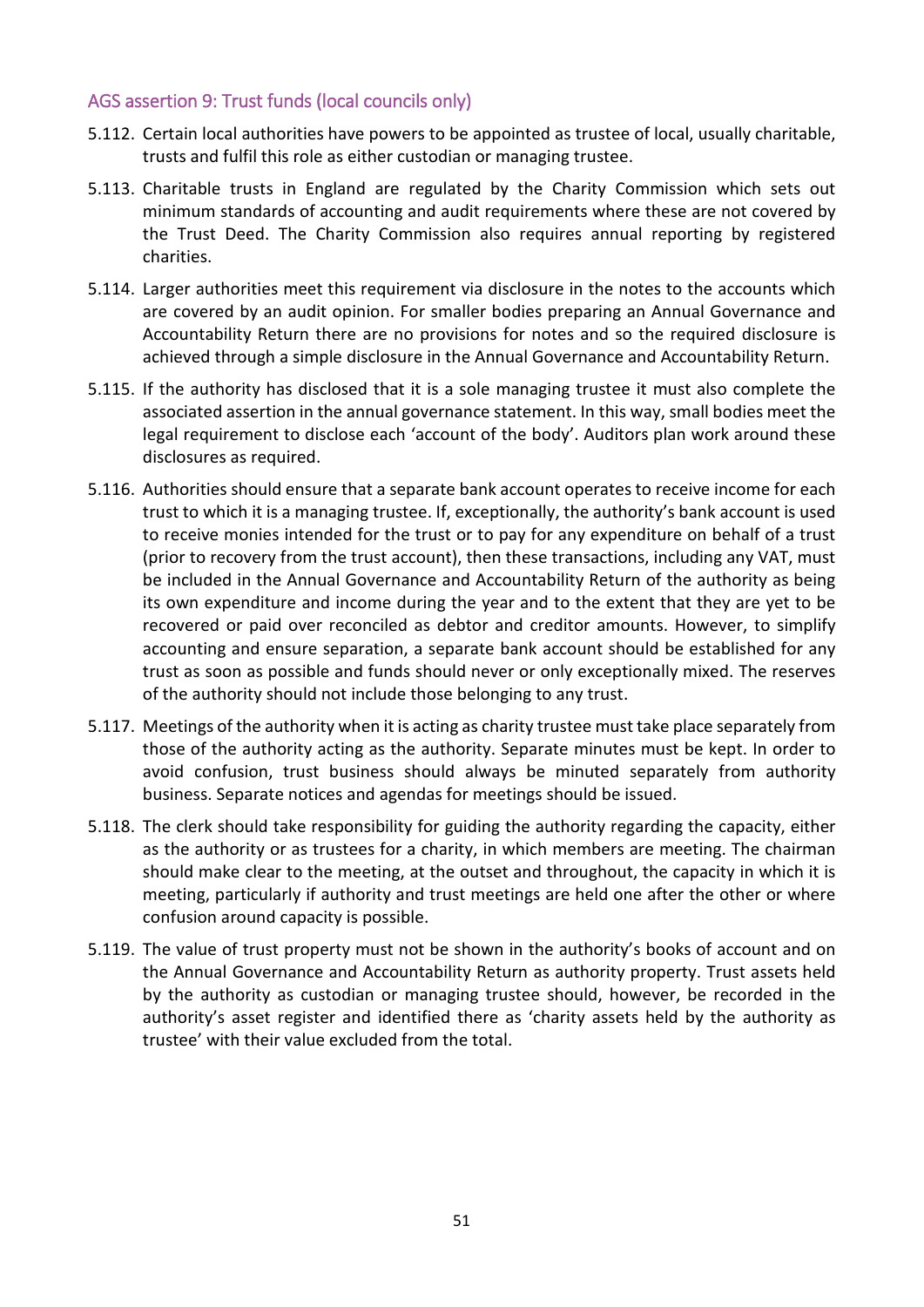## <span id="page-51-0"></span>Accounting statements

## <span id="page-51-1"></span>Reporting on an income and expenditure basis

- 5.120. Current rules require authorities where the gross income or expenditure for the year (whichever is the higher) has exceeded the threshold of £200,000 for a period of three continuous years, to report their financial details on an income and expenditure basis, from the third year onwards. Authorities operating below the £200,000 threshold have the option to report either on an income and expenditure basis or on a receipts and payments basis.
- 5.121. The receipts and payments basis requires authorities only to consider their actual bank and cash transactions. The entries for the Annual Governance and Accountability Return will usually be taken straight from the summary totals in the cash book.
- 5.122. For authorities with annual turnovers between £200,000 and £6.5 million the Annual Governance and Accountability Return has to be prepared on an 'income and expenditure' basis. In income and expenditure accounts, the transactions for the year comprise all those instances in the twelve months where the authority has received economic benefits or given others economic benefits (irrespective of the year in which they are paid for).
- 5.123. For example, suppose an authority has its offices re-roofed in March but the builders do not issue an invoice until April and the authority does not settle the bill until May. The cash book will record a bank outgoing in May of the new financial year. However, the authority will have received the benefit of the works before the end of the financial year in March and have an obligation to pay the builders, even though their invoice has not arrived to confirm the exact amount due. In order to show the proper financial position of the authority for the previous financial year, expenditure should be recognised in March.
- 5.124. In contrast, someone might put down a refundable deposit in February on a booking for the hall in June. The cash book would record a cash receipt in February. However, the authority will not be providing any economic benefits to the booker (i.e. use of the hall) until June of the new financial year, and would be unwise to spend the cash receipt until the event takes place. The receipt would not then count as income in the previous financial year and would be treated as a prepayment to be accounted for in the new financial year.
- 5.125. Income and expenditure accounting thus gives a more sophisticated presentation of an authority's true financial position, focusing on the balance of economic benefits that it has under its control, rather than just its bank balance.
- 5.126. Very few authorities will actually maintain their books of account on an income and expenditure basis. The cash book will be the main focus for day-to-day accounting and balancing off and reconciliation to the bank statement, and remains the most important control over the accounting system. Subsidiary records will be kept of the authority's debtors (people who owe the authority) and creditors (people the authority owes) based on invoices, but transactions will be made in the cash book for this activity only when cheques and cash are actually received or payments are made. This means that there will need to be a special exercise at the end of each financial year to convert the receipts and payments record represented by the cash book into the income and expenditure account required by section 2 of the Annual Governance and Accountability Return.
- 5.127. The exercise is a little complicated because care has to be taken to make adjustments for both ends of the financial year. For example, as well as adding in amounts owed at the end of the year that are not in the cash book, payments that are in the cash book but relate to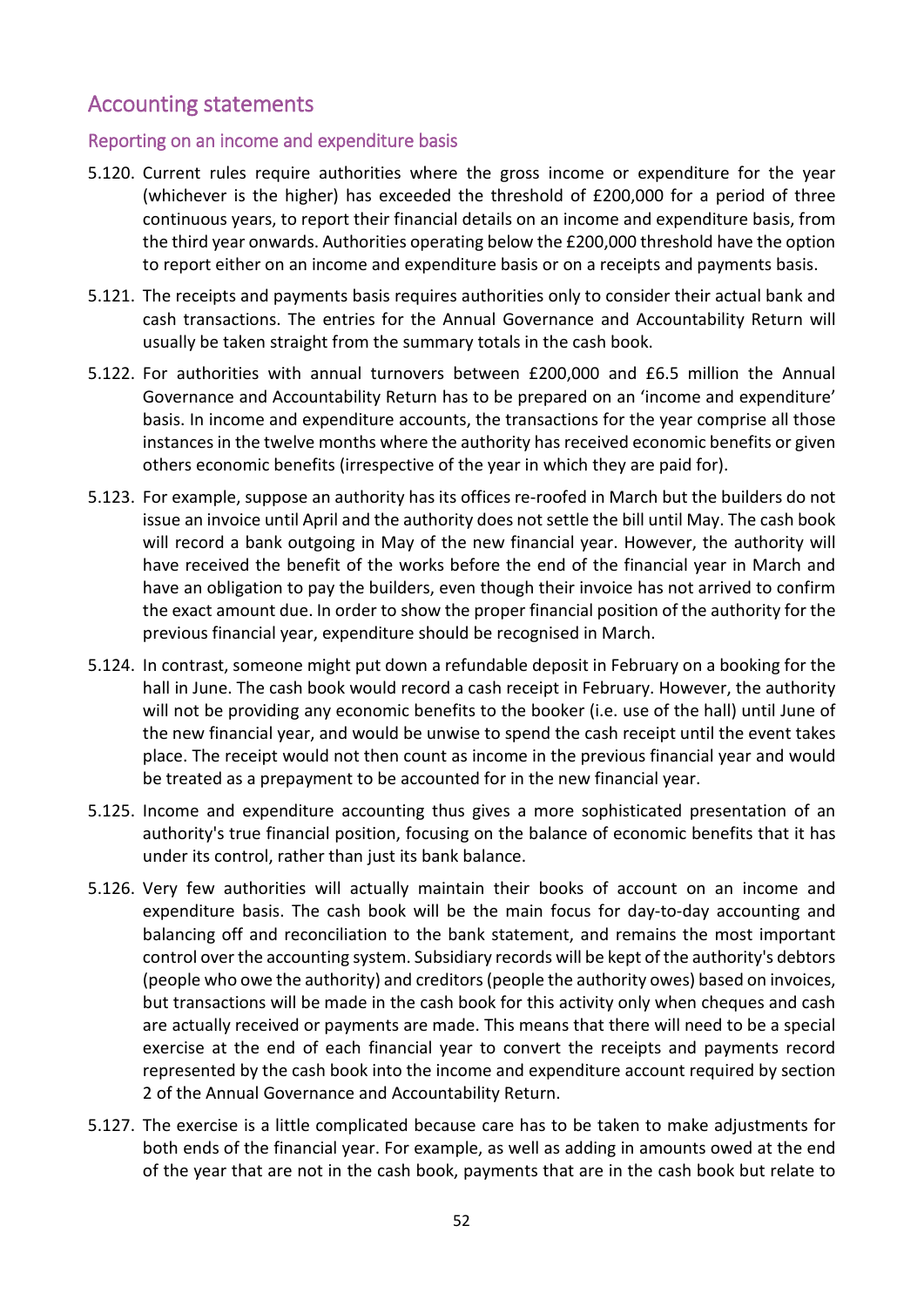amounts owed at the end of the previous year have to be taken out. The adjustments required comprise the following:

- **Debtors:** situations where the authority has provided goods or services before the end of the year, but has not yet been paid for them by 31 March. To convert 'receipts' into 'income' take the cash book totals for receipts and deduct the amount of debtors brought into the calculation of income for the previous year and add the amount of debtors outstanding at the end of this year.
- **Receipts in advance:** situations where the authority has received cash before the year end, but has not yet provided the relevant goods and services by 31 March. To convert 'receipts' into 'income' take the cash book totals for receipts and add the amount of receipts in advance excluded from the calculation of income for the previous year and deduct the amount of receipts in advance held at the end of this year.
- **Creditors:** situations where the authority has received goods or services before the end of the year, but has not yet paid for them by 31 March. To convert 'payments' into 'expenditure' take the cash book totals for payments and deduct the amount of creditors brought into the calculation of expenditure for the previous year and add the amount of creditors outstanding at the end of this year.
- **Prepayments:** situations where the authority has paid cash before the year end, but has not yet received the relevant goods or services by 31 March. To convert 'payments' into 'expenditure' take the cash book totals for payments and add the amount of prepayments excluded from the calculation of expenditure for the previous year and deduct the amount of prepayments made at the end of this year.
- **Stock:** consumable goods (for example bar supplies) purchased before the end of the year but which have not been used by 31 March. To adjust for stock in expenditure take the cash book totals for payments and add the amount of stock brought forward as an asset from the previous year and deduct the amount of stock held at the end of this year.
- **Provisions:** any other situation in which the authority has an obligation to make a payment, but it is uncertain when the payment will be due (for example, a claim has been made for compensation against the authority that is likely eventually to result in the authority making recompense). This is only likely to occur in rare circumstances. To adjust for provisions in expenditure take the cash book totals for payments and add the value of any provision that needs to be made for events taking place in this year and deduct the value of any provisions made in previous financial years and brought forward, to this financial year and where payment has been made to settle the obligation and those no longer required.
- 5.128. Authorities will need to have effective arrangements in place to identify and calculate the adjustments needed. These will include:
	- deciding on a level of materiality for adjustments income and expenditure needs to be shown fairly, but excessive accuracy is not beneficial. For instance, most authorities will have utilities bills that include prepayments for standing charges and payments in arrears for energy consumption that strictly should be adjusted for into their appropriate years. As this is a regular item of expenditure it is not usually worth apportioning individual bills across financial years, but just ensuring that four bills (if payable quarterly) are charged each year;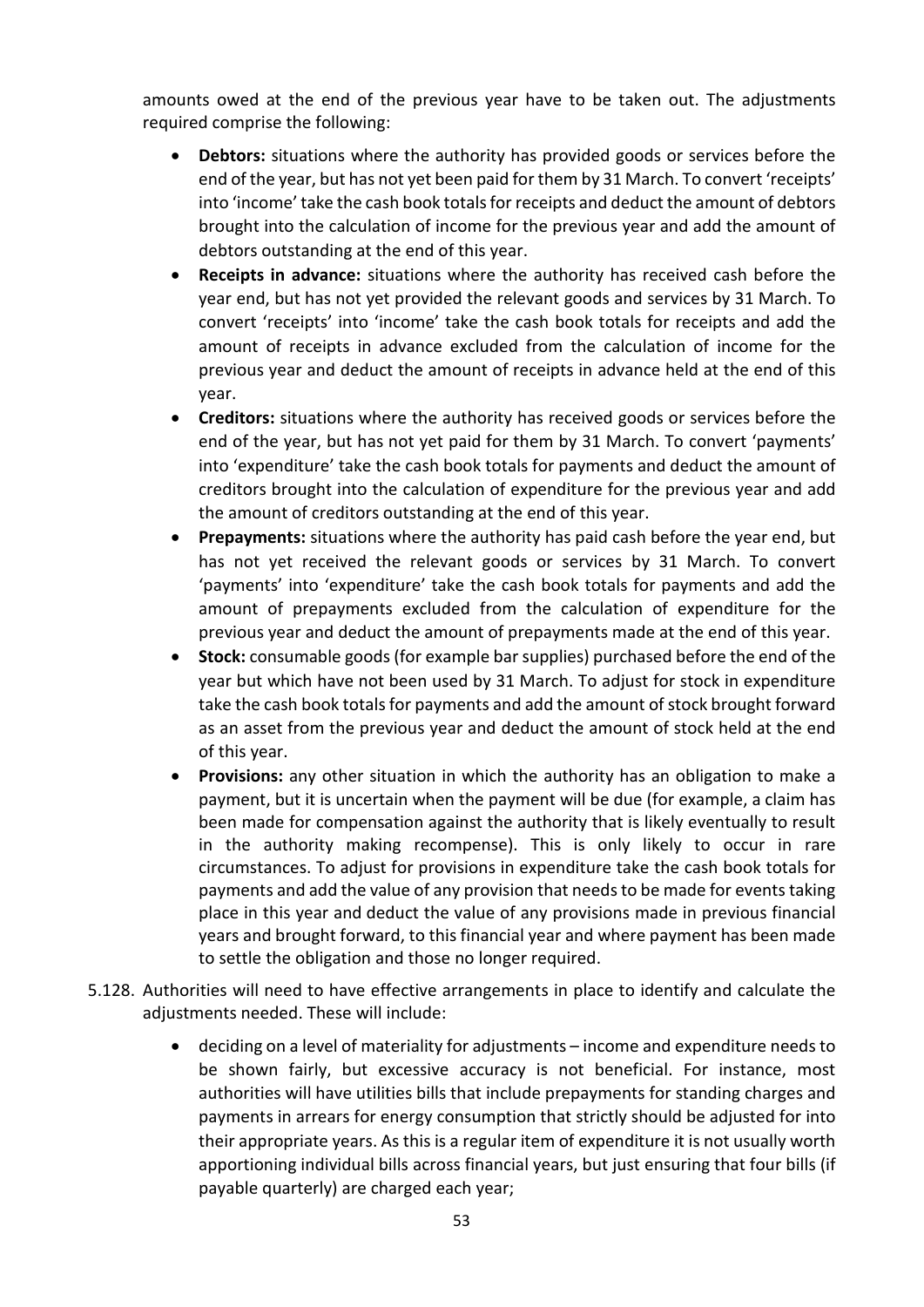- making sure that a record is retained of the adjustments that were made in preparing the income and expenditure accounts for the previous financial year;
- examining entries in the cash book before 31 March for possible receipts in advance and prepayments and entries after 31 March for possible debtors and creditors;
- examining invoices after 31 March for possible debtors and creditors; and
- considering whether the authority has any other obligations arising from events that took place before 31 March that mean it will not be able to avoid making a payment at some time after 31 March.
- 5.129. For authorities reporting on the receipts and payments basis, the amount of VAT charged to customers and the VAT refund made by HMRC will be included in Line 3 (total other receipts); the amount of VAT paid to suppliers and any paid to HMRC will be included in Line 6 (all other payments).
- 5.130. For authorities reporting on an income and expenditure basis the amounts of VAT collected from customers, paid to suppliers, and payable to, or repayable by, HMRC will be posted to a Creditor Account which will result in a balance due to, or from, HMRC. This balance will be included in Creditors or Debtors as appropriate – i.e. in this case the only value of VAT to be included in the Annual Governance and Accountability Return figures will be any that is to be written off as irrecoverable (usually due to a partial exempt position on VAT).

## <span id="page-53-0"></span>Accounting for joint arrangements

- 5.131. Authorities that operate joint committees, boards or other joint arrangements should make sure that the appropriate shares of income, expenditure, assets and liabilities (including any year-end balances) are included within their own accounts. Merely accounting for net contributions to joint arrangements is not acceptable. Such contributions need to be "grossed up" to reflect the actual share of income and expenditure (or receipts and payments if applicable) of the joint arrangements operations. Additionally, the authority's share of any separately identifiable bank/cash balances at the year end should be included within Line 8, matched (with the necessary reconciliation for specific Debtors, Stock and Creditors) by a share of earmarked reserves in Line 7.
- 5.132. Separate, published accounting statements for joint arrangements are no longer required under legislation and so the proper practices, supporting information and examples contained in this guide do not apply to joint arrangements.
- 5.133. Authorities should, however, understand the risks associated with how their share of the assets and liabilities is used by any joint arrangement in which they participate, as well as their share of income and expenditure (or receipts and payments) employed in delivering the service managed by a joint arrangement.
- 5.134. Joint arrangements are not bodies corporate and may not own assets, hold bank accounts in their own name, have employees or enter into any form of contract.
- 5.135. All authorities in a joint arrangement need to communicate with one another. If an original formation document cannot be found, the constituent bodies need to make and record proper decisions about how the arrangement is set up and how the income, expenditure, assets and liabilities are owned and accounted for in each participating body's Annual Governance and Accountability Return.
- 5.136. Where one authority is officially the accountable authority for the joint arrangement, balances held on behalf of other participants should be accounted for as liabilities at the year end, having been appropriately eliminated from the accountable authority's reserves.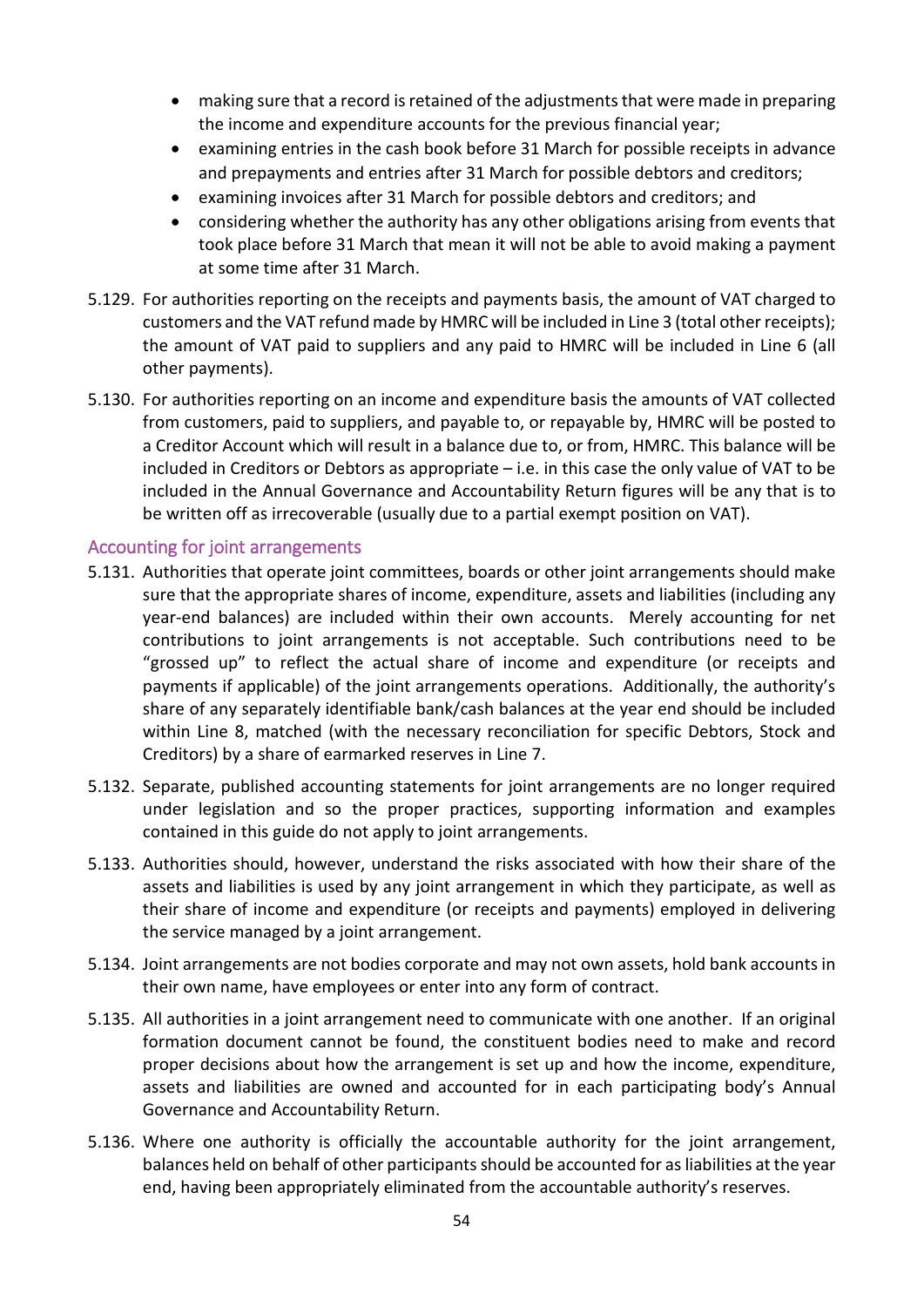## <span id="page-54-0"></span>Total other receipts (Line 3)

- 5.137. Proceeds from the disposal of fixed assets are known as capital receipts and are subject to statutory controls<sup>3</sup>. Such proceeds cannot be used for revenue purposes and can only be used for capital purposes - that is the purchase of fixed assets, the making of capital grants, or the repayment of long-term loans. Authorities should keep separate records so that they can demonstrate compliance with this requirement. Where the total proceeds from the sale of a fixed asset is below a specified amount, currently £10,000, it is deemed to be *de minimis* and these requirements do not apply.
- 5.138. This does not affect the requirement to include such amounts in Line 3 when they are received, but is necessary to ensure that the authority complies with the appropriate statutory provisions.
- 5.138A. Proper practices in respect of any Community Infrastructure Levy ('CIL') passed to a local council under Regulation 59A of the Community Infrastructure Levy Regulations 2010 and accounting for grants are set out in paragraphs 2.14A and 2.14B respectively. Regulation 62A of the 2010 Regulations sets out special reporting requirements (separate from the Annual Governance and Accountability Return) in respect of CIL receipts and expenditure. In addition the principal authority may (but need not) recover CIL not spent by the local council within five years of receipt. Local councils should therefore keep records of the date and amount of CIL receipts and account for expenditure on a 'first in, first out' basis. CIL and any grants received that are unspent at the year-end should be taken to an earmarked reserve.

## Loan interest/capital repayments (Line 5)

- 5.139. Many authorities will not have any borrowings and will not therefore have interest or capital payment transactions. For those that have borrowed from the PWLB, the figure will be the payments made in the year in accordance with the PWLB repayment schedule.
- 5.140. If an authority goes overdrawn at the bank, then any interest or charges paid as a result of the overdraft should be included in this line. Bank charges other than those arising as a result of temporary borrowing should be included in Line 6.

## <span id="page-54-1"></span>Total value of cash and short-term investments (Line 8)

- 5.141. Short-term investments are defined in paragraph 2.21 of Section 2 of the Guide.
- 5.142. Where an authority holds short-term investments such as deposit or savings accounts, all year-end balances must be reported in detail within the bank reconciliation and be included in the sum of Line 8. Auditors may seek to confirm these account balances from time to time.

## <span id="page-54-2"></span>Total fixed assets plus long-term investments and assets (Line 9)

## **Fixed assets**

5.143. The term fixed assets means property, plant and equipment with a useful life of more than one year used by the authority to deliver its services. Fixed assets are also known as noncurrent assets.

<span id="page-54-3"></span><sup>&</sup>lt;sup>3</sup> The Local Authorities (Capital Finance and Accounting)(England) Regulations 2003 apply only in relation to local authorities in England so do not apply to IDBs.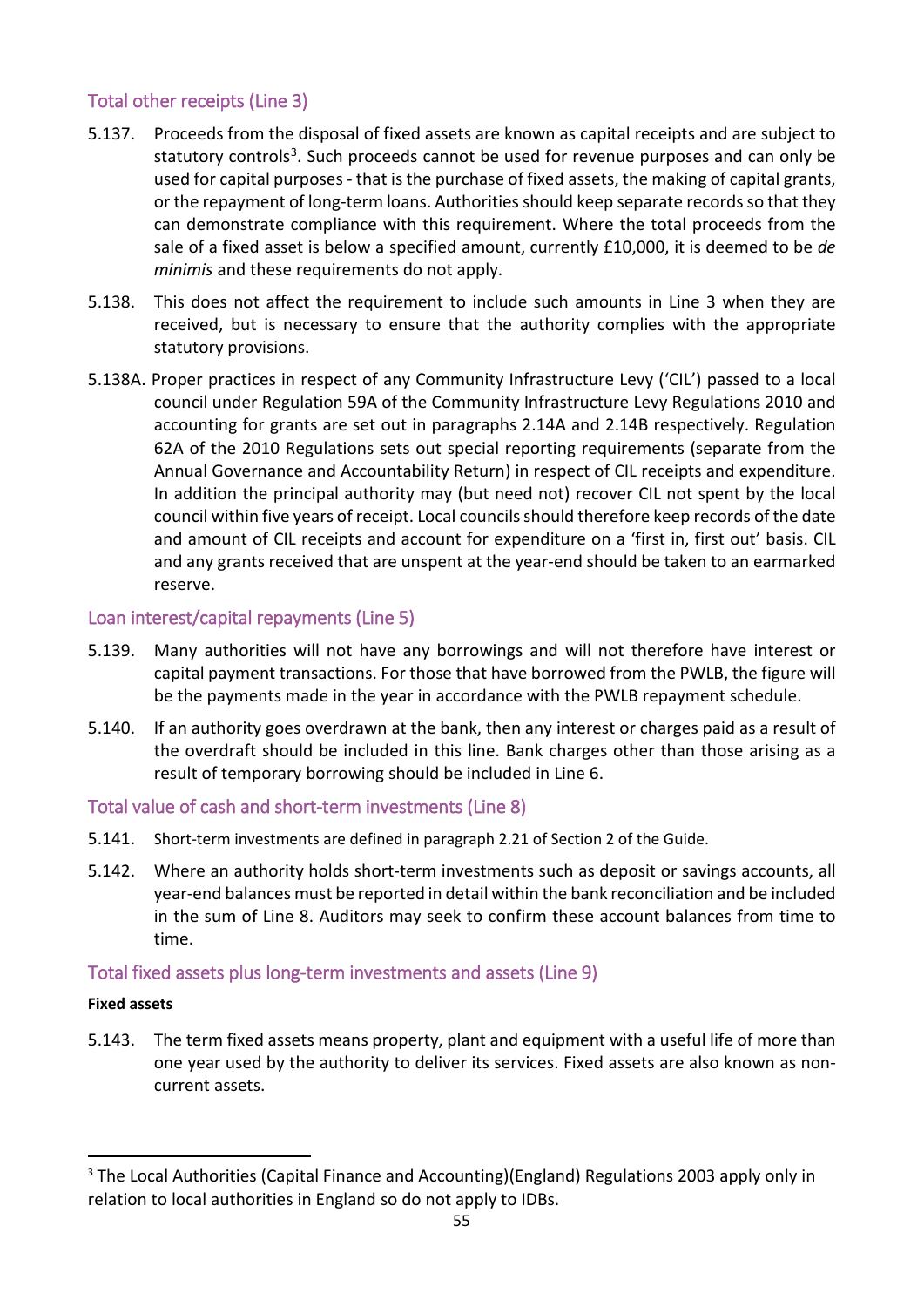- 5.144. Fixed assets acquired in any year should be added to the asset register for management purposes (see paragraphs 5.54 – 5.61 for information about managing fixed assets). For accounting purposes, acquisitions and disposals of fixed assets should be treated as any other purchase or sale and recorded as part of annual payments or receipts, expenditure or income.
- 5.145. Proper practices in Section 2 of the Guide state that the value of the cell at Line 9 is taken from the authority's asset register which is up to date at 31 March and includes all capital acquisition and disposal transactions recorded in the cash-book during the year. A particular method of asset valuation is not specified in proper practices so authorities may use any reasonable approach to be applied consistently from year to year. The method of asset valuation adopted should be set out in a policy approved by the authority and recorded in authority's minutes and in the asset register.
- 5.146. For authorities covered by this Guide, an appropriate and commonly used method of fixed asset valuation for first registration on the asset register is at acquisition cost. This means that in most circumstances once recorded in the asset register, the recorded value of the asset will not change from year to year, unless the asset is materially enhanced. Commercial concepts of depreciation, impairment adjustments, and revaluation are not required or appropriate for this method of asset valuation. For reporting purposes therefore, the original value of fixed assets will usually stay constant throughout their life until disposal.
- 5.147. If for some reason the authority decides that the basis of valuation should be changed, the change must be applied consistently to all relevant classes of fixed assets. In such an event, the value shown in Line 9 for the previous year should also be changed to the new basis and clearly marked as 'RESTATED'. Non-cash movements such as revaluation or depreciation must not be included in lines 3 or 6 of the Annual Governance and Accountability Return. The authority should provide a justification and explanation for the change in the basis of reporting, which should be recorded in the minutes of the authority.

## **Long-term investments**

- 5.148. An authority may also hold assets in the form of long-term investments. Long-term investments are defined in paragraph 2.24 of Section 2 of the Guide. On acquisition, longterm investments should be recorded in the cash book as expenditure and therefore appear as part of the total in Line 6 (all other payments). Any asset created in this way should also be recorded on the asset register at its purchase cost. At year-end the asset will also appear within the sum at Line 9.
- 5.149. Where an authority acquires an investment with a fixed maturity date (for example, a three year savings bond), the investment should be accounted for as expenditure in the year (Line 6) and also as an increase in assets and long-term investment (Line 9) until its maturity. At maturity, the total (gross) proceeds should be recorded as income in Line 3 (total other receipts).
- 5.150. Any transaction costs should be recorded as other expenditure in Line 6. At maturity, the original acquisition value of the investment asset (which will remain unchanged over its term for the purposes of the Annual Governance and Accountability Return) should be removed from the total in Line 9.
- 5.151. Long-term investments should be recorded in the asset and investments register at original cost at acquisition (the purchase price) which for accounting purposes will remain unchanged until disposal. It is recognised that the market value of long-term investments may change over time; therefore, at each year end, the RFO should make a note in the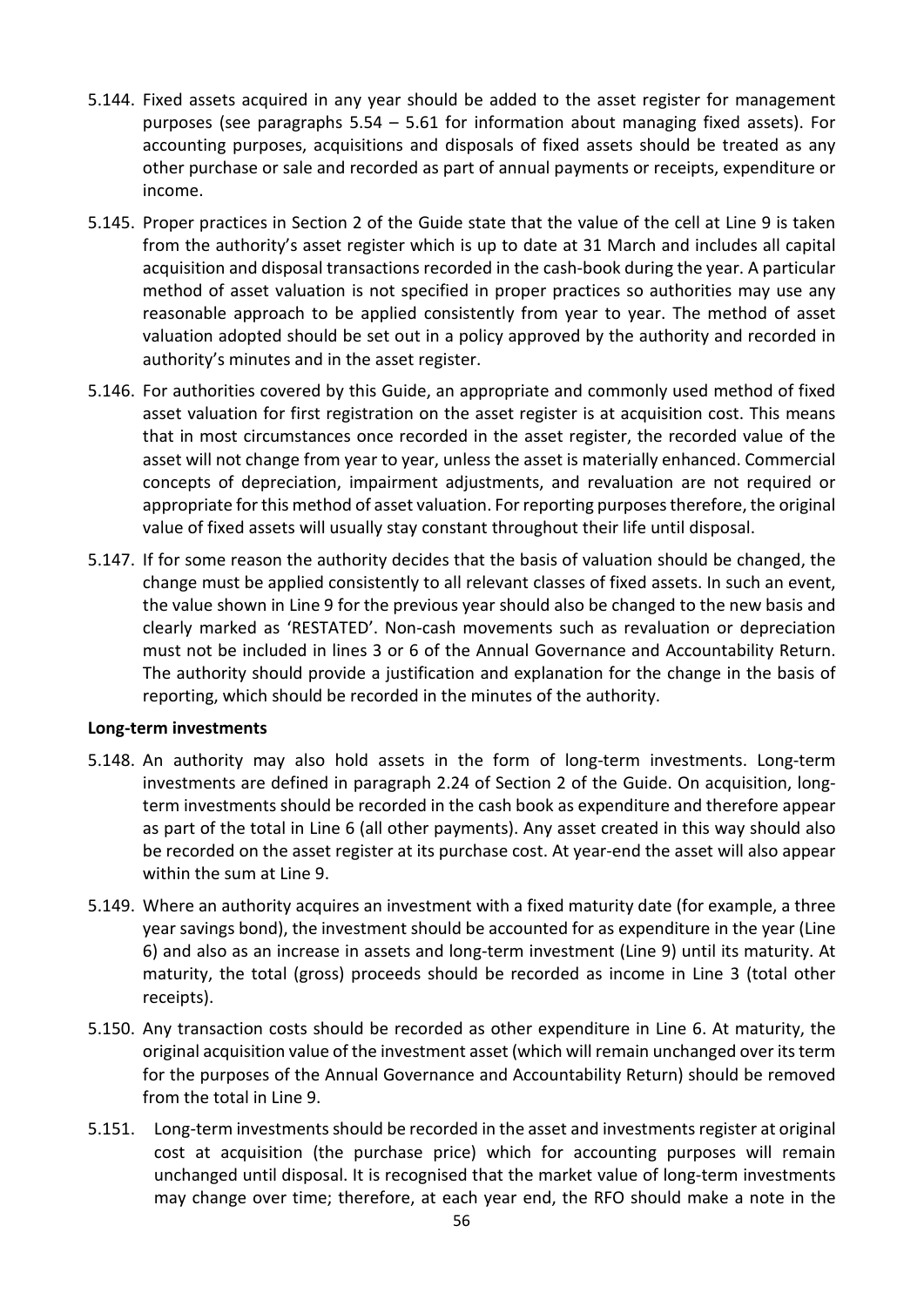asset register of the notional market value of each investment as at 31 March to inform readers. However, any real gain or loss compared to purchase cost will only ever be accounted for at the time of disposal when the total proceeds from the investment will be included in Line 3.

- 5.152. Any dividend or interest payments received during the year from investments should be recorded as income and reported in Line 3. Where the authority has made a contract to the effect that any dividends or interest receivable from an investment are 'rolled up' and only paid to the authority on the maturity of the investment (for example, as may be the case with certain fixed-term bonds), the 'rolled up' dividend and/or interest should only be reported in Line 3 if it has actually been received, that is, on the maturity of the investment.
- 5.153. When the authority has incurred expenditure by making a loan, grant or other financial assistance to a third party this transaction should be recorded as an expenditure item in the cash book. Any loan or other repayable amount should be added to the asset and investments register. The outstanding amount of any third party loan at 31 March each year, excluding interest, falls to be reported in the sum of Line 9. Any repayment of a loan or part of it, or any interest received should be recorded as an income item in the cash book when received and reported in Annual Governance and Accountability Return Line 3. This receipt will also be reflected as an increase in Line 7 (balances carried forward). Any repayments of loan principal must also be applied to reduce the amount of the loan outstanding on the asset and investments register.
- 5.154. When an authority receives shares following a de-mutualisation of a building society or similar institution this also creates a long-term asset.

## <span id="page-56-0"></span>Total borrowings (Line 10)

5.155. This figure will be the total amount outstanding at 31 March. If an authority has borrowings, they will usually be in the form of long-term loans from the PWLB. The capital value of instalment finance, including HP or leases which have not been classed as borrowing by MHCLG, should not be included here. The total borrowings at 31 March should be easily calculated by reference to official loan schedules. The total borrowings figure in Line 10 should include the current portion of long-term debt.

## <span id="page-56-1"></span>Accompanying information

- 5.156. Authorities are required to provide to the external auditor certain supporting documentation for the accounting statements in section 2 of the Annual Governance and Accountability Return (AGAR), where Part 3 of the AGAR is subject to review by the external auditor. These documents are the year-end bank reconciliation and an explanation of significant variances. These are minimum requirements and the auditor may ask for other information which the authority should provide. However, authorities should only send to the auditor the information that has been specifically requested.
- 5.156A. Where an authority meets the criteria and wishes to certify itself exempt from a limited assurance review, it needs to submit a copy of the exemption certificate to the external auditor.

## **Bank Reconciliation**

5.157. The most important document to be provided is the bank reconciliation as it confirms the authority's books of account are supported by the bank's records. Because of its importance, the reconciliation should be prepared in sufficient detail so that it is clear what the year-end cash book and bank account balances are, and the nature of the items that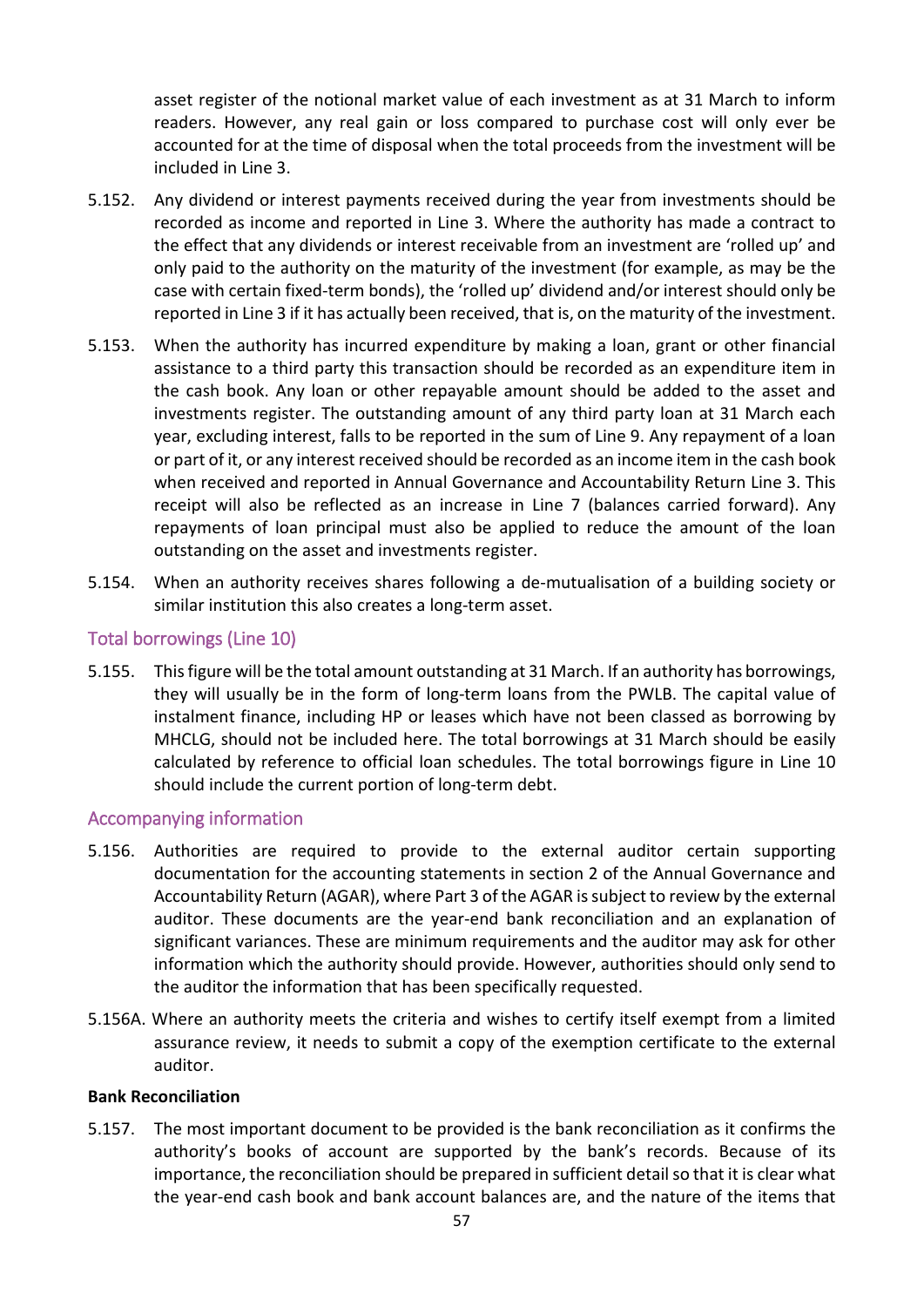reconcile the difference can be seen. The authority should carry out a separate reconciliation for each bank account operated by the authority although the results may then be summarised. The bank reconciliation should agree to the figure in Line 8 of Section 2 of the Annual Governance and Accountability Return.

5.158. See paragraphs 5.21 to 5.26 for more information about bank reconciliations. A standard layout for a financial year-end bank reconciliation can be found at Appendix 1 on page 34.

## **Explanation of significant variances**

- 5.159. The other supporting documentation required to accompany the Annual Governance and Accountability Return is a brief explanation of significant variations from year to year between the figures in Section 2 of the Annual Governance and Accountability Return. 'Significant' is defined as being worthy of attention. A significant variance is one that would be of interest to the authority and to the public when looking at the figures in Section 2 of the Annual Governance and Accountability Return.
- 5.160. The purpose of showing comparative values in financial statements is so that the reader can observe and note any changes in levels of activity from one year to the next. The absence of significant variances from one year to the next implies that the authority has continued to provide expected services at the same level and approximately at the same cost as previously. Readers are therefore drawn to any items which are significantly different or unusual, as representing a possible change in the scope or level or cost of services they have come to expect.
- 5.161. The reason for providing the explanation of significant variances to the external auditor is to support the auditor's review of the figures in Section 2 of the Annual Governance and Accountability Return and to demonstrate the authority's understanding of its accounts and their movements. The auditor will compare the current year's figures to the previous year's figures to identify any differences. Where there are significant differences, the auditor may be concerned that the figures for the current year could be incorrect. Authorities will be able to remove this doubt by providing clear and complete explanations for the differences.
- 5.162. For example, a reasonable expectation may be that staff costs should rise each year only by the level of wage inflation. Thus, if the clerk's remuneration had risen, from £2,500 in the previous year to £2,575 (3 per cent), this could reasonably be assumed to be attributable to a cost of living increase. However, if the remuneration had risen to £2,900, i.e. by 16 per cent, then the authority would need to explain the reason for the increase, to demonstrate that a mistake had not been made in recording staff costs. If the explanation was that the authority had implemented tighter new financial procedures that required the clerk to work more hours a week, this should be set out in a note which can be provided to the auditor.
- 5.163. Any change, or even the absence of change when one might be expected, can be considered as significant and the RFO should be prepared to explain any figure presented in the accounting statements. Generally, changes (either up or down) of 10 to 15 per cent and greater will almost certainly require a formal explanation. If the external auditor states a percentage figure in their letter accompanying the Annual Governance and Accountability Return, authorities should comply with it.
- 5.164. Where the value in Line 7 of Section 2 of the Annual Governance and Accountability Return does not equal the value in Line 8, this difference should be explained. This difference should only occur in cases where the authority's accounts are presented on an income and expenditure basis, and the most common explanation is the effect of debtors and creditors in the authority's statement of balances. It should be possible to provide the auditor with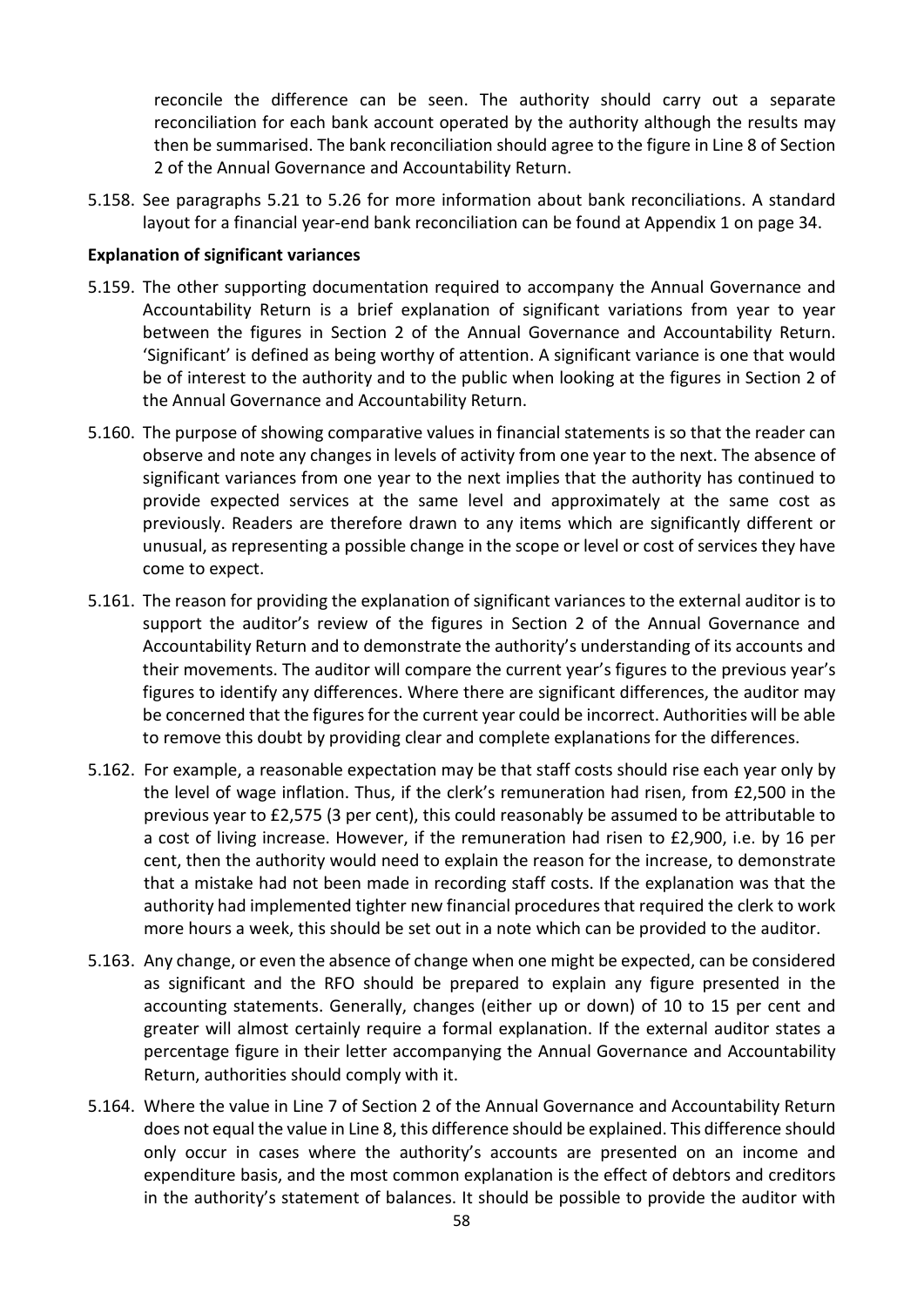details of the year-end debtors and creditors showing how the net difference between them is equal to the difference between Lines 7 and 8.

- 5.165. In deciding what needs to be explained, authorities should think about noting the following:
	- one-off items of spending or income from last year and this year;
	- regular items of spending and income where the relevant activity (for example the number of hall bookings) has risen or fallen between the two years or where prices have not changed in line with inflation (for example a price freeze on charges for hall rentals);
	- items of spending and income that used to be regular but which were made for the last time last year and do not feature in the current year (for example a grant to a sporting association that went out of existence); and
	- items of spending and income that were made for the first time in the current year and will be made regularly in future years (for example running expenses for a newly opened one stop shop facility).
- 5.166. As authorities have no legal powers to hold revenue reserves other than those for reasonable working capital needs, or for specifically earmarked purposes, whenever an authority's yearend general reserve is significantly higher than the annual precept or rates and special levies, an explanation should be provided to the auditor.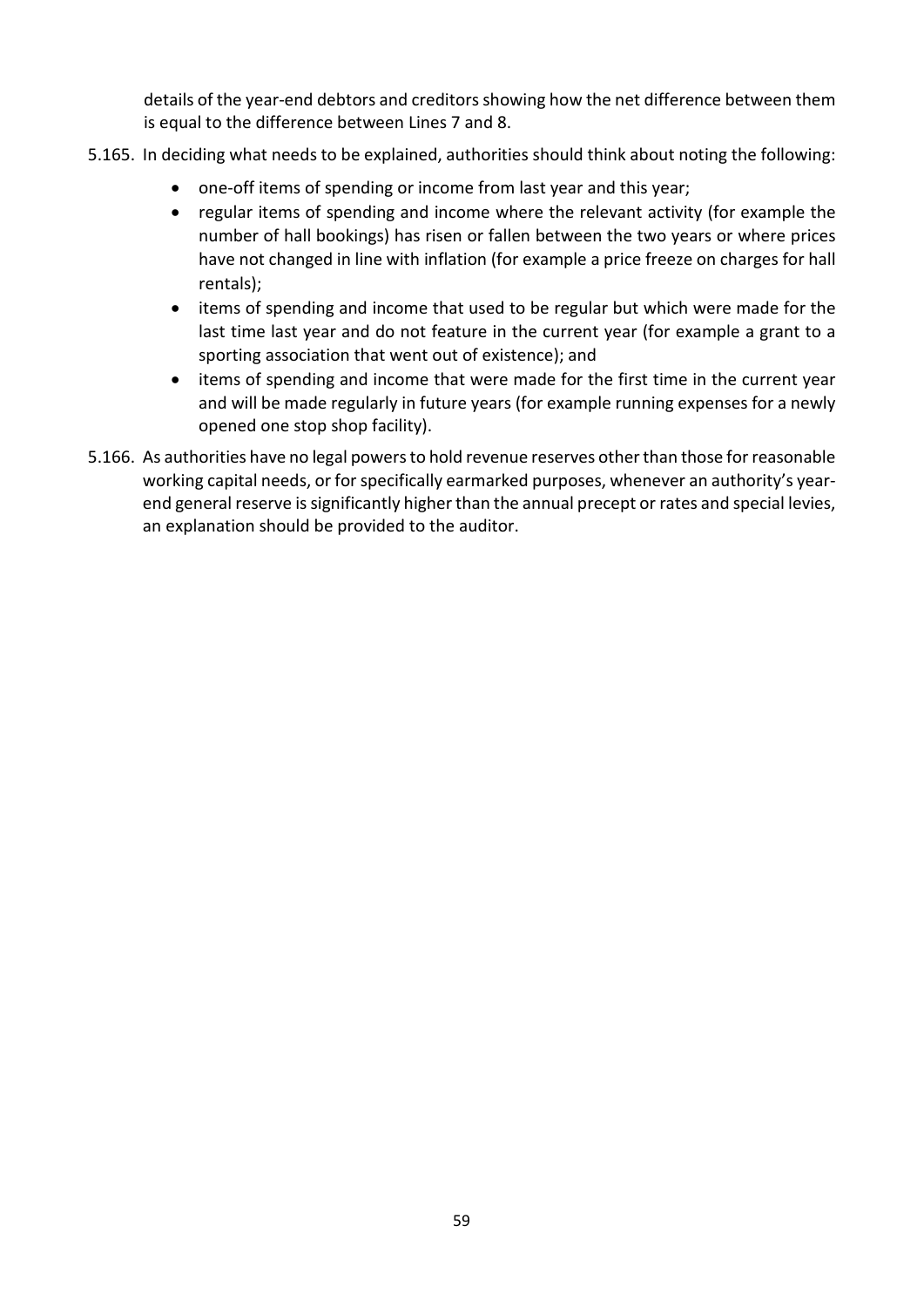# <span id="page-59-0"></span>Appendix 1: Example documents

## <span id="page-59-1"></span>Bank reconciliation

A standard layout for financial year-end bank reconciliation might look something like this. The model can be applied for reconciliations carried out at any time of the year.

| <b>Bank Reconciliation</b><br><b>Financial year ending 31 March 20XX</b>                                                                        |            |           |  |
|-------------------------------------------------------------------------------------------------------------------------------------------------|------------|-----------|--|
| <b>Authority Name</b>                                                                                                                           |            |           |  |
|                                                                                                                                                 |            |           |  |
| Prepared by _____________________(Name and role (Clerk/RFO etc))<br>Date                                                                        |            |           |  |
| Approved by ____________________________(Name and role (RFO/Chair of Finance etc))<br>Date_____________                                         |            |           |  |
|                                                                                                                                                 |            |           |  |
| Balance per bank statements as at 31 March 20XX                                                                                                 | £          | £         |  |
| eg Current account                                                                                                                              | 1,000.00   |           |  |
| High interest account                                                                                                                           | 3,000.00   |           |  |
| Building society premium a/c                                                                                                                    | 10,000.00  |           |  |
| Petty cash balance                                                                                                                              | 10.00      |           |  |
|                                                                                                                                                 |            | 14,010.00 |  |
| Less: any un-presented cheques at 31 March<br>(normally only current account)                                                                   |            |           |  |
| Cheque number 000154                                                                                                                            | (60.00)    |           |  |
| 000157                                                                                                                                          | (18.00)    |           |  |
| 000158                                                                                                                                          | (2.00)     | (80.00)   |  |
| Add any unbanked cash at 31 March                                                                                                               |            |           |  |
| eg Allotment rents banked 31 March (but not credited until 1<br>April)                                                                          | 50.00      | 50.00     |  |
| Net bank balances as at 31 March 20XX                                                                                                           |            | 13,980.00 |  |
| The net balances reconcile to the Cash Book (receipts and payments account) for the year, as follows                                            |            |           |  |
| <b>CASH BOOK</b>                                                                                                                                |            |           |  |
| <b>Opening Balance</b>                                                                                                                          | 15,280.00  |           |  |
| Add: Receipts in the year                                                                                                                       | 6,500.00   |           |  |
| Less: Payments in the year                                                                                                                      | (7,800.00) |           |  |
| Closing balance per cash book [receipts and payments book]<br>as at 31 March 20XX (must equal net bank balances above<br>and Section 2, line 8) | 13,980.00  |           |  |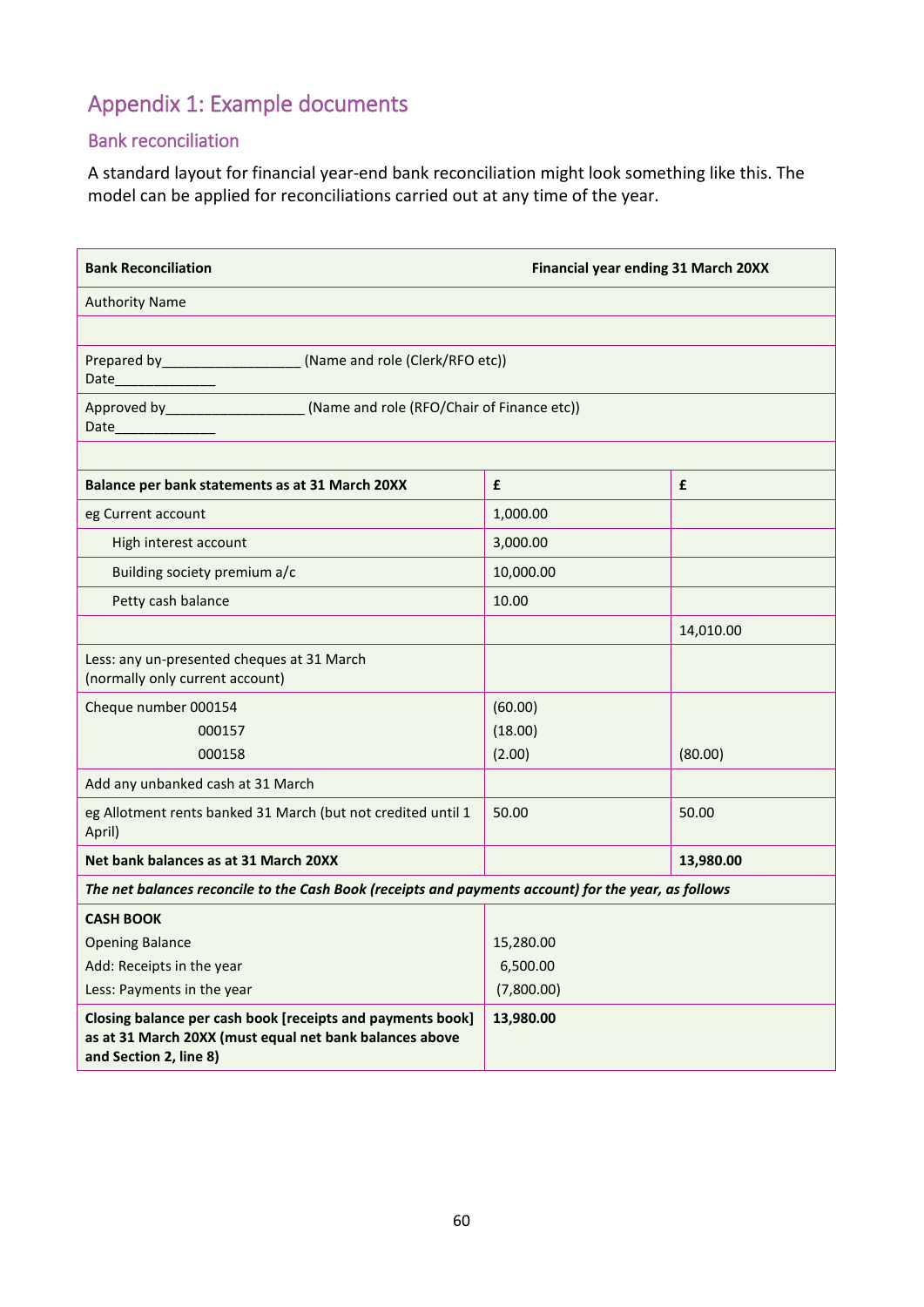# <span id="page-60-0"></span>Risk register

A simple risk register might look something like this:

| <b>Risk</b><br>no. | <b>Description</b><br>(The risk is<br>that)                       | Impact<br>(The impact<br>on the<br>authority<br>would be) | Likelihood<br>score (1-3) | Impact<br>score<br>$(1-3)$ | <b>Risk</b><br>rating<br>(High,<br>medium,<br>low) | <b>Response</b><br>(What actions<br>have been<br>taken)            |
|--------------------|-------------------------------------------------------------------|-----------------------------------------------------------|---------------------------|----------------------------|----------------------------------------------------|--------------------------------------------------------------------|
| $\mathbf{1}$       | Items from<br>the village<br>hall may be<br>damaged or<br>stolen. | The cost of<br>repair and<br>replacement.                 | $\overline{2}$            | $\overline{2}$             | <b>Medium</b><br>(4)                               | Security<br>arrangements<br>reviewed and<br>insurance in<br>place. |
| $\overline{2}$     |                                                                   |                                                           |                           |                            |                                                    |                                                                    |
| 3                  |                                                                   |                                                           |                           |                            |                                                    |                                                                    |
| 4                  |                                                                   |                                                           |                           |                            |                                                    |                                                                    |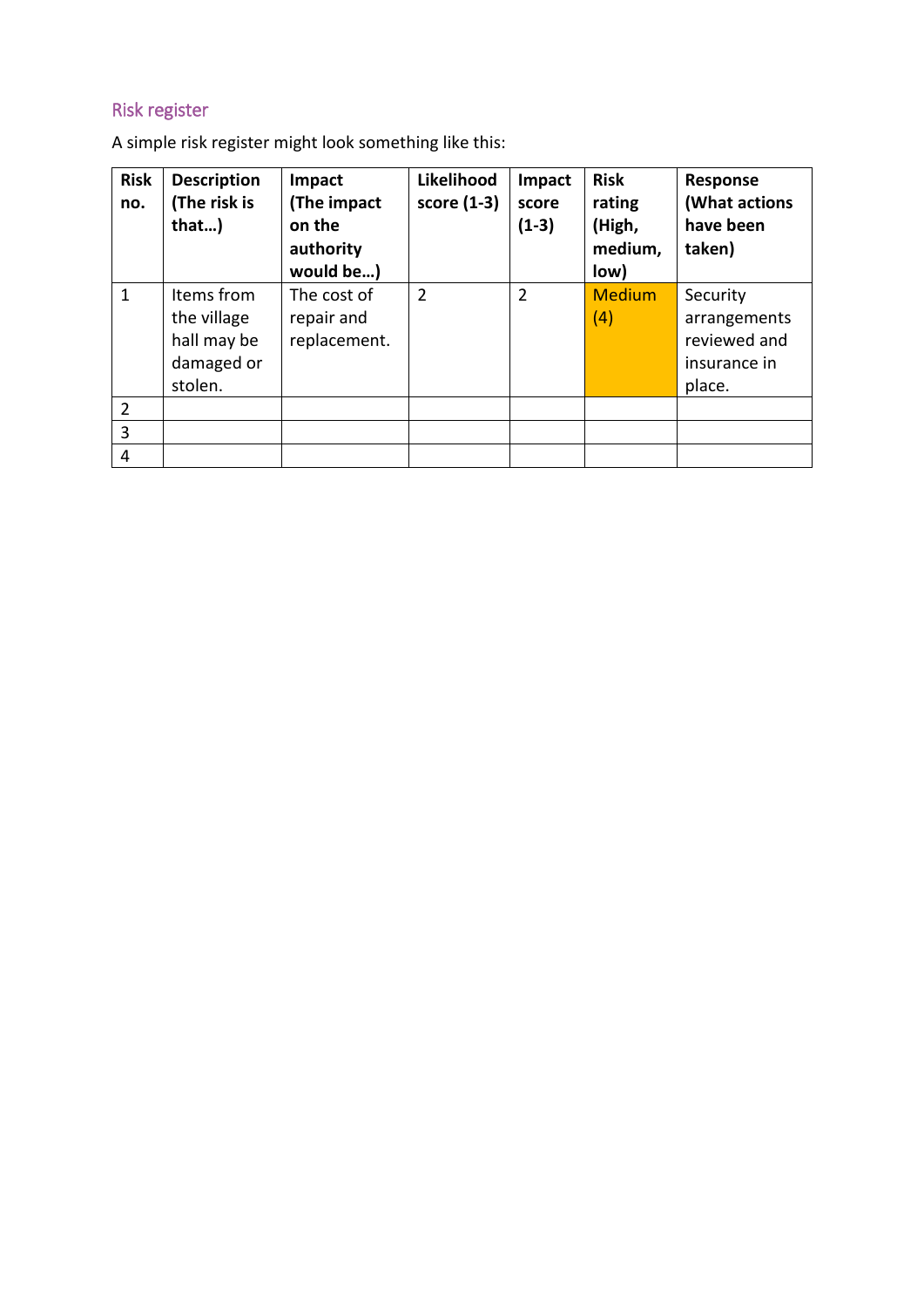## <span id="page-61-0"></span>Appendix 2: JPAG's Terms of Reference

- 1.1 The Joint Panel on Accountability and Governance ('JPAG' or 'the Panel') is established jointly by the National Association of Local Councils ('NALC'), the Society of Local Council Clerks ('SLCC') and the Association of Drainage Authorities ('ADA') for the purpose of preparing, maintaining, developing and issuing from time to time a Practitioners' Guide to proper practices to assist smaller authorities in England to prepare accounting and governance statements in the form of an annual return as set out in legislation, hereinafter referred to as the Annual Governance and Accountability Return.
- 1.2 JPAG's terms of reference are:
	- (i) To support NALC, SLCC and ADA in preparing, maintaining and publishing the Practitioners' Guide.
	- (ii) To keep under review, advise on the need for changes or updates, consult and, following due process, approve changes or updates to the Practitioners' Guide and Annual Governance and Accountability Return (except the auditor's report, which is determined by the NAO).
	- (iii) To support Smaller Authorities Audit Appointments Ltd (SAAA) in producing the Annual Governance and Accountability Return.
- 1.3 The preparation, maintenance and development of the Practitioners' Guide will focus in the main on the requirement for small bodies to meet statutory accounting and reporting requirements laid out in statute. In meeting its terms of reference in 1.2, JPAG will have regard to relevant UK Generally Accepted Accounting Practices ('UKGAAP') as adapted for public sector circumstances.
- 2 DUE PROCESS FOR THE PREPARATION AND MAINTENANCE OF THE PRACTITIONERS' GUIDE
- 2.1 JPAG shall keep under review the Practitioners' Guide. In particular it shall consider at least annually:
	- Any implications for the Practitioners' Guide brought to its attention by any of the Panel members.
	- Any developments in the public sector that suggest further guidance on accounting and related governance matters at smaller authorities is desirable.
- 2.2 At the behest of JPAG the Chair shall notify NALC, SLCC and ADA as soon as practicable of proposals to update the Practitioners' Guide and a planned timetable.
- 2.3 Drafting of the Practitioners' Guide, or any changes to the Practitioners' Guide,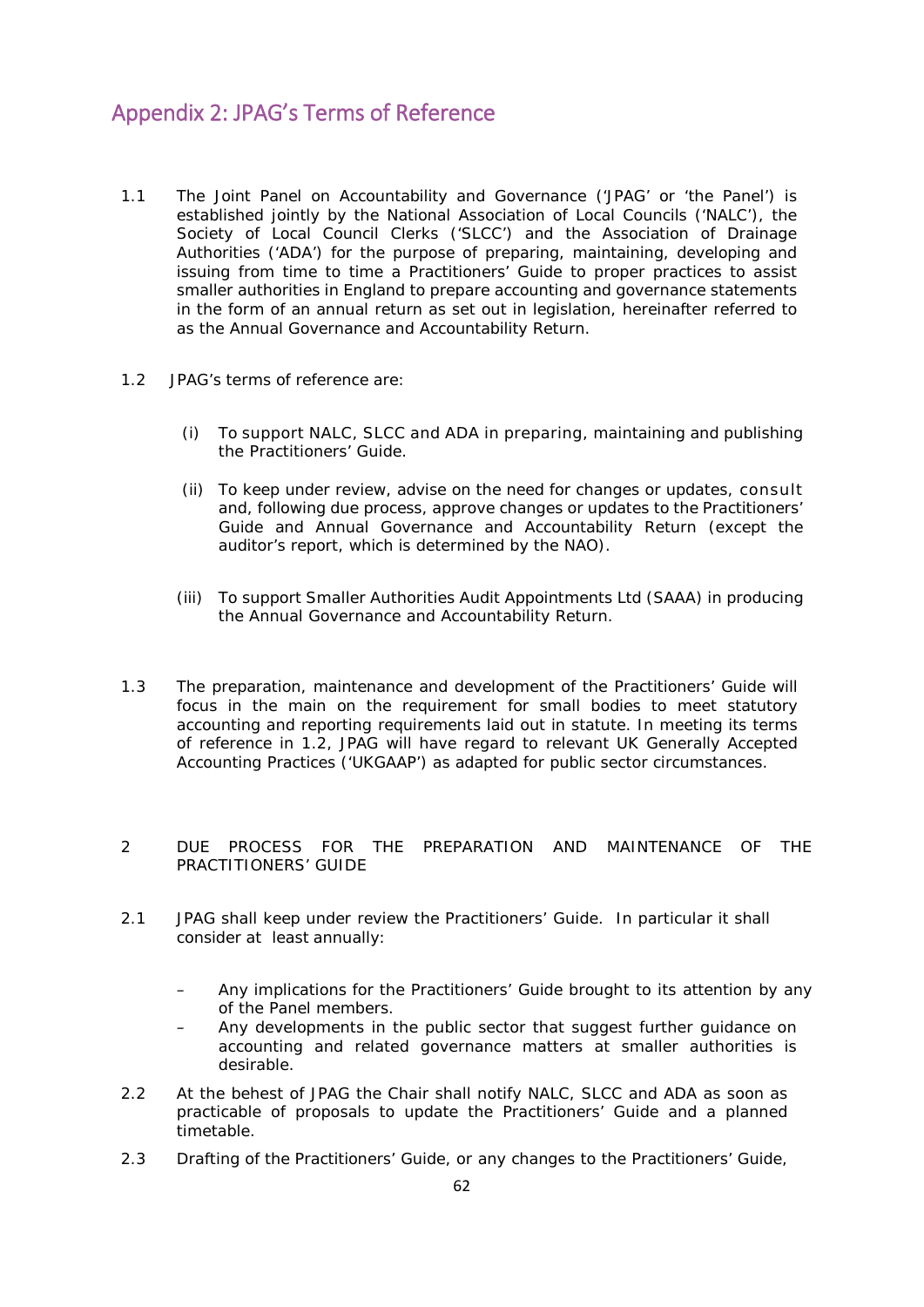is overseen and approved by JPAG. The process should ensure the participation of representatives of each of the Panel members, external auditors of smaller authorities, relevant government departments and independent outsiders on behalf of the wider public interest as required.

- 2.4 JPAG may, as circumstances require, establish sub-groups to consider individual issues or tasks. These sub- groups shall conduct their meetings in accordance with terms of reference set by the Panel. The sub-groups may, where necessary, invite appropriately qualified experts to join their sub-group subject to the terms of reference for the sub-group.
- 2.5 JPAG shall conduct its proceedings in an open way and follow due process:
	- Before publishing any Practitioners' Guide, or any significant changes to the Practitioners' Guide, JPAG shall invite comment by means of a published exposure draft and invitation to comment explaining the proposals.
	- The period for responses shall be at least six weeks. NALC, SLCC and ADA shall issue the exposure draft and invitation to comment, which may include publication on a relevant website or websites, and publicise the consultation among their practitioners.
	- In addition, the Panel shall also inform external auditors of smaller authorities and relevant government departments about the consultation.
- 2.6 The invitation to comment included with exposure drafts shall state that comments will be regarded as capable of being placed on the public record, unless confidentiality is requested, so that NALC, SLCC and the ADA can publish comments or summaries of comments.
- 2.7 The Practitioners' Guide is recognised by relevant government departments as the authoritative source for smaller authorities in England on proper practices for accounting and governance and in preparing an annual return. It is intended to be written as a complete single-source document that does not require further interpretation. JPAG is therefore not responsible for reviewing or approving any further guidance or application notes issued by any other body, individual or organisation.
- 2.8 Within the Practitioners' Guide, JPAG may include additional information and examples that are not proper practices within the meaning set out in statute. Any such content must be clearly identified within separate sections of the Practitioners' Guide.

#### 3 COMPOSITION

- 3.1 The members of JPAG are:
	- the Chair (see section 4 below)
	- 1 nomination each from NALC, SLCC and ADA;
	- 1 nomination each from MHCLG, DEFRA, the NAO and CIPFA; and
	- 1 additional nomination from NAO for a representative of external auditors for smaller authorities.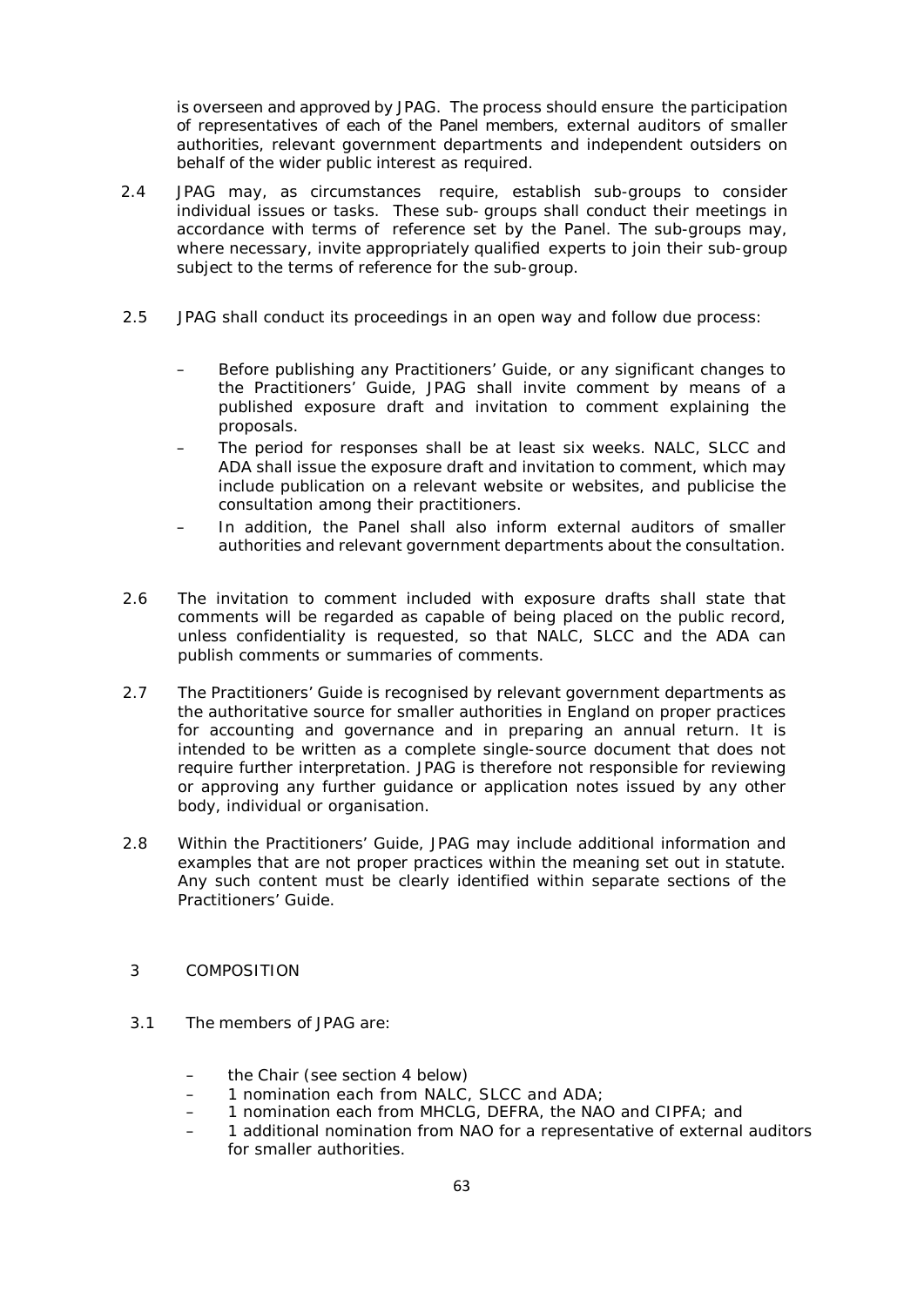- 3.2 One member of the Panel shall be appointed as vice chair.
- 3.3 The Panel may elect to co-opt up to two further independent members; such co-options to be agreed by the members of the Panel listed at 3.1 by a simple majority vote.
- 4 CHAIR
- 4.1 The Chair is selected by JPAG from nominations received from NALC, SLCC and ADA. It is not mandatory for any nominee to be a member of the nominating body and once appointed the Chair shall act independently of any nominating body.
- 4.2 The appointment is for a fixed term renewable of 3 years with a maximum term of 6 years.
- 4.3 The Chair is not an office of profit and carries no remuneration.

#### 5 SUPPORT FUNCTIONS

- 5.1 JPAG will determine, from time to time, the key delegated functions that include, inter alia:
	- **JPAG governance and secretarial arrangements**: maintaining Terms of Reference; membership issues including appointments; arranging meeting dates and venues; servicing meetings including preparing and distributing papers, taking minutes and dealing with related correspondence; and maintaining any website.
	- **The Practitioners' Guide**: managing and coordinating the revision and update cycle and associated consultations; and arranging for publication by the sector bodies.
	- **The Annual Governance and Accountability Return**: SAAA is responsible for designing, managing and coordinating the annual review and producing the Annual Governance and Accountability Return in line with the Practitioners' Guide and the Accounts and Audit Regulations, consulting JPAG members, submitting to JPAG for approval in accordance with paragraph 1.2(ii), arranging and paying for the distribution of the annual governance and accountability return to the audit firms for onward distribution to smaller authorities.
	- **Technical support**: Technical queries from practitioners, audit firms and government departments will be, in the first instance, directed to the appropriate body (NALC, SLCC, ADA, NAO, MHCLG or DEFRA). Where the appropriate body is unable to provide a definitive response, it will then refer the matter to the JPAG Chair or a sub-group of JPAG set up for that purpose in accordance with section 2.4 herein. The JPAG Chair or sub-group will keep a record of all issues raised and, where the requirements of the Practitioners' Guide are not explicit, agree on a common recommended approach to be communicated to JPAG members and included in proposals for the next update to proper practices. Where the issue concerns public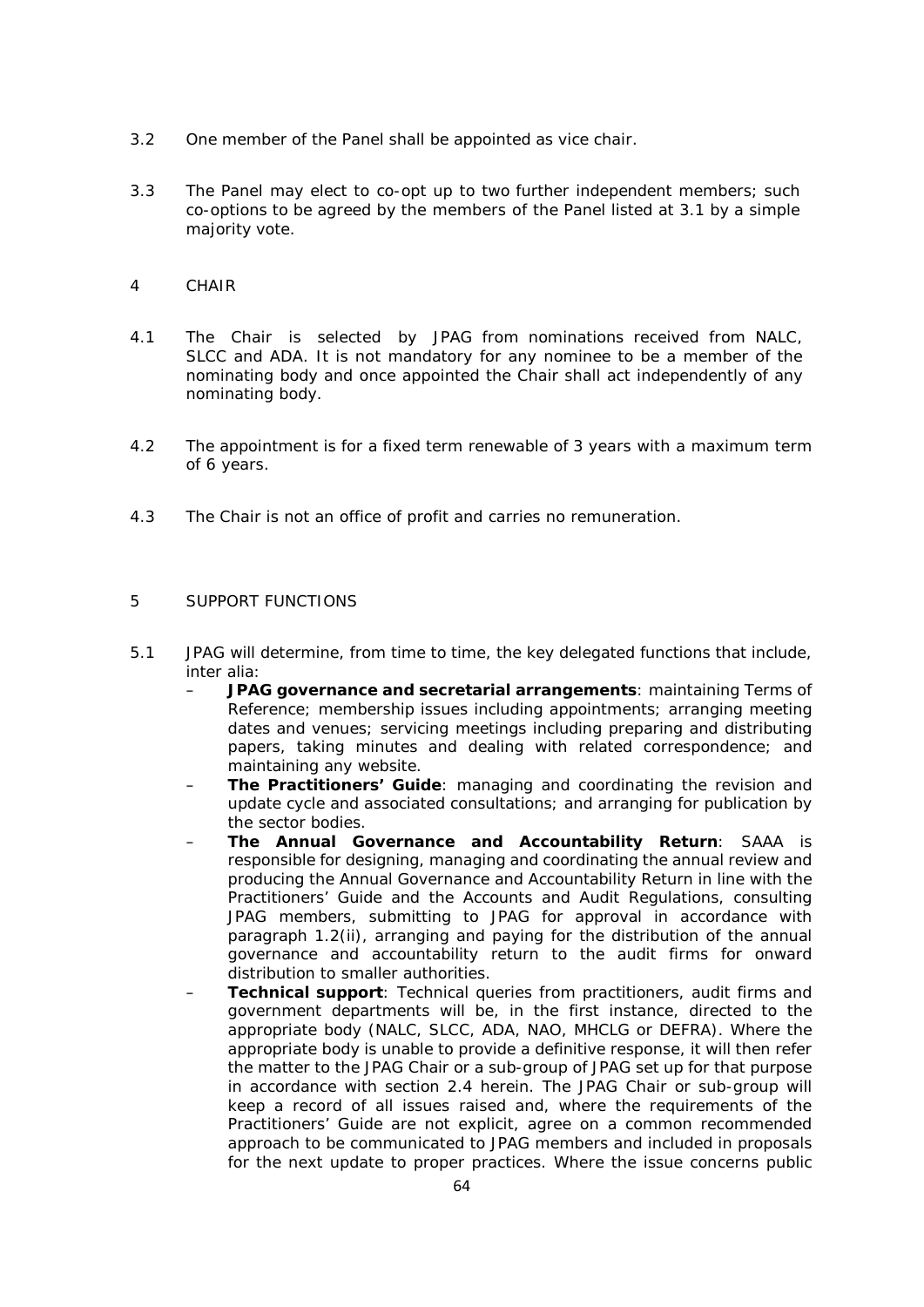inspection rights, the appropriate body will direct any audit queries from the general public to the NAOs Guide to Electors Rights publication (Local authority accounts: a guide to your rights), and, if appropriate, to the SAAA website, which provides contact details for any opted-in smaller authority's independently appointed external auditor. The bodies will refer any accounting queries from the general public to the Practitioners' Guide.

5.2 JPAG may reasonably remunerate work for delegated functions, which, if approved by SAAA, will be paid for by SAAA.

#### 6 PANEL APPOINTMENTS

- 6.1 Appointments to JPAG are made by nomination from:
	- NALC for the NALC nominee
	- SLCC for the SLCC nominee
	- ADA for the ADA nominee
	- NAO for the NAO nominee and the nominee to represent an external auditor's view
	- CIPFA for the CIPFA nominee
	- MHCLG for a technical smaller authorities accounting nominee
	- DEFRA for a technical smaller authorities/IDBs accounting nominee

and are subject to the governance arrangements of those bodies. All nominations are personal to the individuals concerned – substitutions for particular meetings may only be made with the consent of the Chair which shall not be unreasonably withheld.

6.2 The Panel may invite other persons to attend meetings of the Panel or its sub-groups on an ad-hoc (non-voting) basis to advise on specific issues or projects, or as observers.

#### 7 CONDUCT OF MEETINGS

- 7.1 As noted in paragraph 2.5, JPAG shall conduct its proceedings in an open way and follow due process.
- 7.2 Members and observers must not use their position for personal gain in either business, political or social relationships. Therefore a member or observer who has, or may be perceived to have, such a personal interest in a particular matter under consideration should declare that interest and withdraw from all discussions relating to it. In addition, members should take no part in any vote on such a matter.
- 7.3 Each meeting of JPAG shall allow its members and observers the opportunity to declare any interest that is relevant to the issues discussed at the meeting.
- 7.4 The minutes of the JPAG meeting shall be agreed by the Panel members as soon as possible after the meeting, and may be published by agreement of the